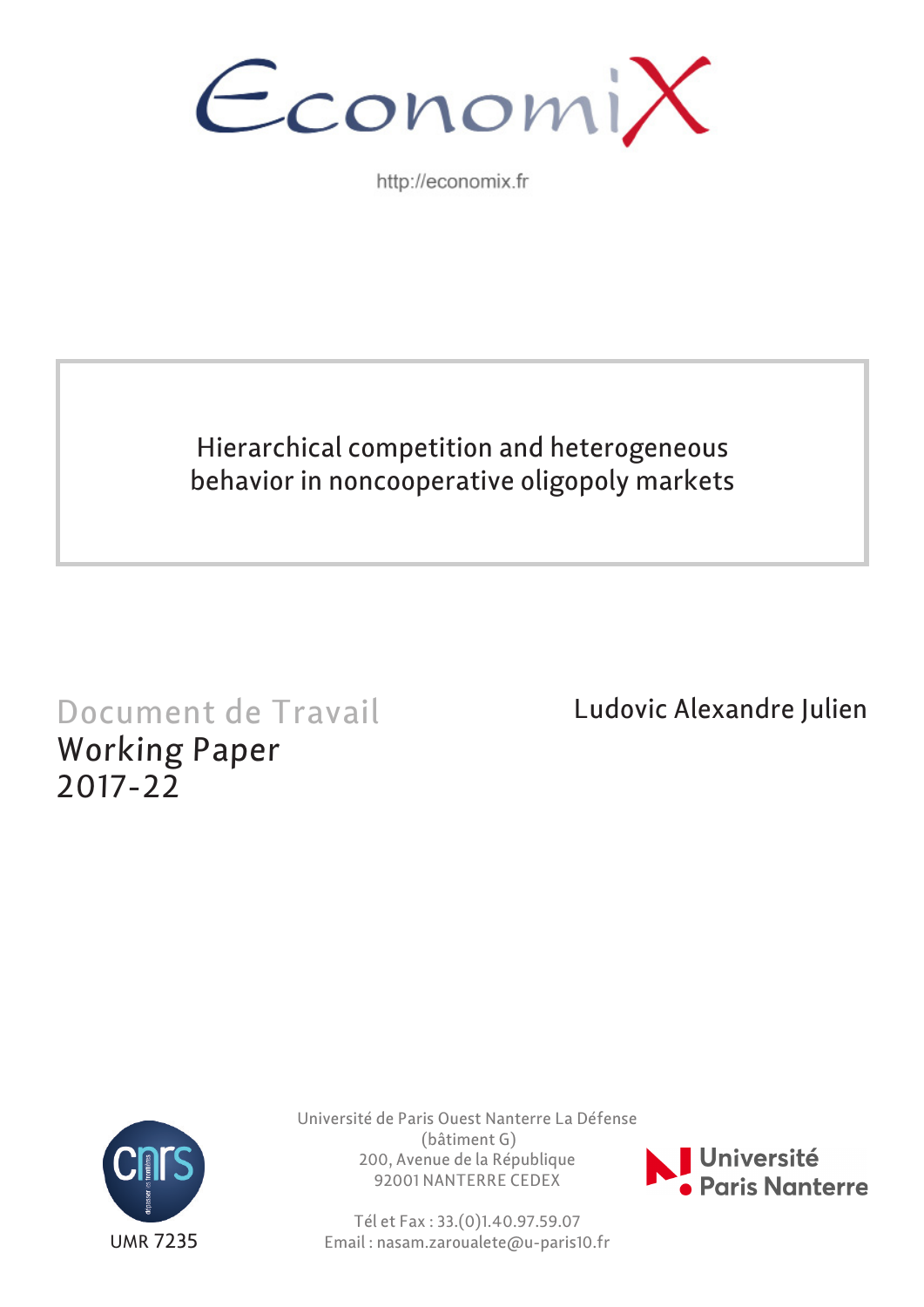### Hierarchical competition and heterogeneous behavior in noncooperative oligopoly markets

Ludovic A. Julien<sup>1</sup>

Version: April, 7th 2017

In this paper, we consider a sequential bilateral oligopoly market which embodies a finite number of leaders and followers who compete on quantities. We define a noncooperative equilibrium concept for this two-stage market game with complete and perfect information, namely the Stackelberg-Nash equilibrium (SNE). Then, we study the existence of a SNE with trade. The existence proof requires some steps as this market game displays a rich set of strategic interactions. In particular, to show the existence of a pure strategy subgame perfect Nash equilibrium, we have to determine the conditions under which there exist well defined continuously differentiable best responses. Some examples buttress the approach and discuss the assumptions made on the primitives.

Key Words: Best responses, Stackelberg-Nash equilibrium, trade, autarky Subject Classification: C72, D51

#### 1. INTRODUCTION

The existence of noncooperative oligopoly equilibria in finite strategic market games has been widely studied under Cournot competition (Dubey and Shubik, 1978, Dubey, 1982, Sahi and Yao, 1989, Amir et al., 1990, and Peck and Shell, 1992). An essential issue concerns the existence of a Cournot-Nash equilibrium with trade (Cordella and Gabszewicz, 1998, Bloch and Ferrer, 2001, Giraud, 2003, Busetto and Codognato, 2006, Dickson and Hartley, 2008). In this paper, we consider a two-stage finite market game with observable delays in which several leaders and followers compete on quantities. We define a noncooperative oligopoly equilibrium concept, namely the Stackelberg-Nash equilibrium (SNE thereafter). The main objective is to study the existence of a SNE. Some Stackelberg general equilibrium concepts have already been defined and computed in simple finite exchange economies (Julien and Tricou, 2010, 2012, and Julien 2013). Nevertheless, these contributions provide no existence proof. Thus, this paper is devoted to the existence of a non-autarkic pure strategy subgame perfect-Nash equilibrium (SPNE), that is, a SNE with trade, within the research program for strategic market games founded by Shubik (1973), Shapley (1976), and Shapley and Shubik (1977).

 $1$ EconomiX, UPL, Université Paris Nanterre, CNRS, 200 avenue de la République, 92001 Nanterre, France. Tel.  $+33(1)40977543$ . E-mail: ludovic.julien@u-paris10.fr . A first version of this manuscript entitled "Hierarchical competition and heterogeneous behavior in bilateral oligopoly markets" was presented in the 6th workshop "Strategic Interactions and General Equilibrium" at the University of Paris Nanterre in November 2015. A second version was presented at the University of Udine in October 2016, at the University of Strathclyde in November 2016, and in the 7th workshop "Strategic Interactions and General Equilibrium" at the University of Paris Nanterre in November 2016. I am grateful to F. Busetto, G. Codognato, S. Comino, G. de Feo, G. de Truchis, A. Dickson, M. Gehrsitz, D. Levando, F. Pressacco, F. Prieur, and S. Tonin for their comments, remarks and suggestions. The interdisciplinary Economics and Mathematics CNRS project PEPS MoMIS is also gratefully acknowledged.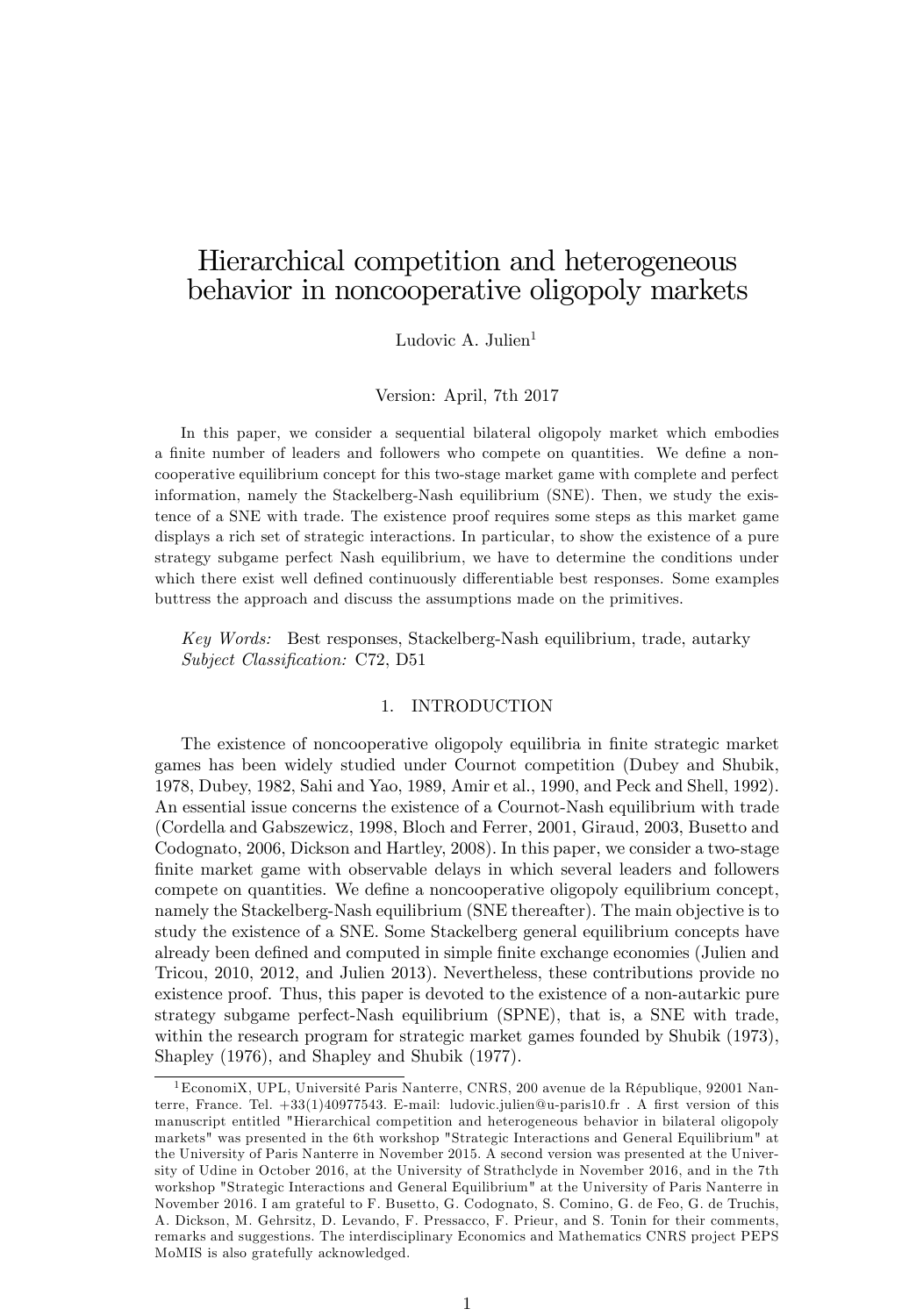To study the existence of a SNE with trade, we extend the exchange bilateral oligopoly model introduced by Gabszewicz and Michel (1997), and explored notably by Bloch and Ghosal (1997), Bloch and Ferrer (2001), Dickson (2005), Dickson and Hartley (2008), and Amir and Bloch (2009). The bilateral oligopoly model is a two commodity version of the strategic market game models (Shapley and Shubik, 1977, Sahi and Yao, 1989, and Amir et al., 1990). In the bilateral oligopoly model each trader has corner endowment but wants to consume both commodities. There is a market price which aggregates the strategic supplies of all traders and allocates the amounts traded to each market participant. Therefore, to build a sequential market game with hierarchical competition, we consider a market with a finite number of heterogeneous traders. Heterogeneity does not stem only from the primitives, i.e., from endowments and preferences, it merely relies on asymmetric behavior which is peculiar to hierarchical competition. Thus, this hierarchical competition is modeled within a two-stage game which embodies two simultaneous move subgames. There are strategic interactions on each side and between both sides of the market: the leaders interact with the followers in the two-stage game, but the leaders (followers) interact with each other in a simultaneous move game. Therefore, there are two multiple leader-follower industries which are connected through trade. Thus, this contribution constitutes a first endeavour to cast within a pure exchange two-commodity framework the multiple leader-follower one industry game, which is studied in particular by Sherali (1984), Yu and Wang (2008), and Julien (2017). We assume that the timing of moves is given. In addition, information is assumed to be complete and perfect. Thus, we look for pure strategy SPNE.

There are two main problems involved with the existence of a SNE with trade. The first problem is related to the possibility of autarky. It is well known that autarky is always a Nash equilibrium in finite strategic market games with simultaneous moves (see, in particular, Cordella and Gabszewicz, 1998, Giraud, 2003, and Busetto and Codognato, 2006). Therefore, autarky also holds in the simultaneous move bilateral oligopoly game. Thus, we wonder whether autarky is a plausible outcome in the sequential bilateral oligopoly model. It seems plausible to conjecture that the no trade equilibrium is a possible outcome for the entire sequential game, in which case neither leaders nor followers participate in exchange. But, is it possible that exchange takes place in one subgame whereas autarky prevails in the other subgame, in which case only the leaders or only the followers participate in exchange on the market? An example given in Section 5 provides a positive answer to this question. The second difficulty, which is specific to sequential noncooperative oligopoly games, concerns the existence of well defined best responses (Julien, 2017). Indeed, in the basic one leader-one follower game, the best response is determined, for any given strategy profile of the leader, as the solution to the maximization of the follower's payoff. But in a game with at least two followers the best responses could not be well-defined. Indeed, in the subgame between followers, any follower's optimal behavior consists in a decision mapping which depends upon two kinds of arguments: the strategy profile of all leaders and the strategy profile of all other followers. Thus, if these mappings were not mutually consistent, the best responses could not be well-defined. This problem is illustrated with an example in Section 5. In this paper, we provide a consistency condition to show the existence of smooth best responses as well as the existence of a SNE with trade.

To the best of our current knowledge, Stackelberg competition has not yet been studied in this way in noncooperative oligopoly. Groh (1999) proposes a bilateral oligopoly market in which the leaders are sellers and the followers are buyers. The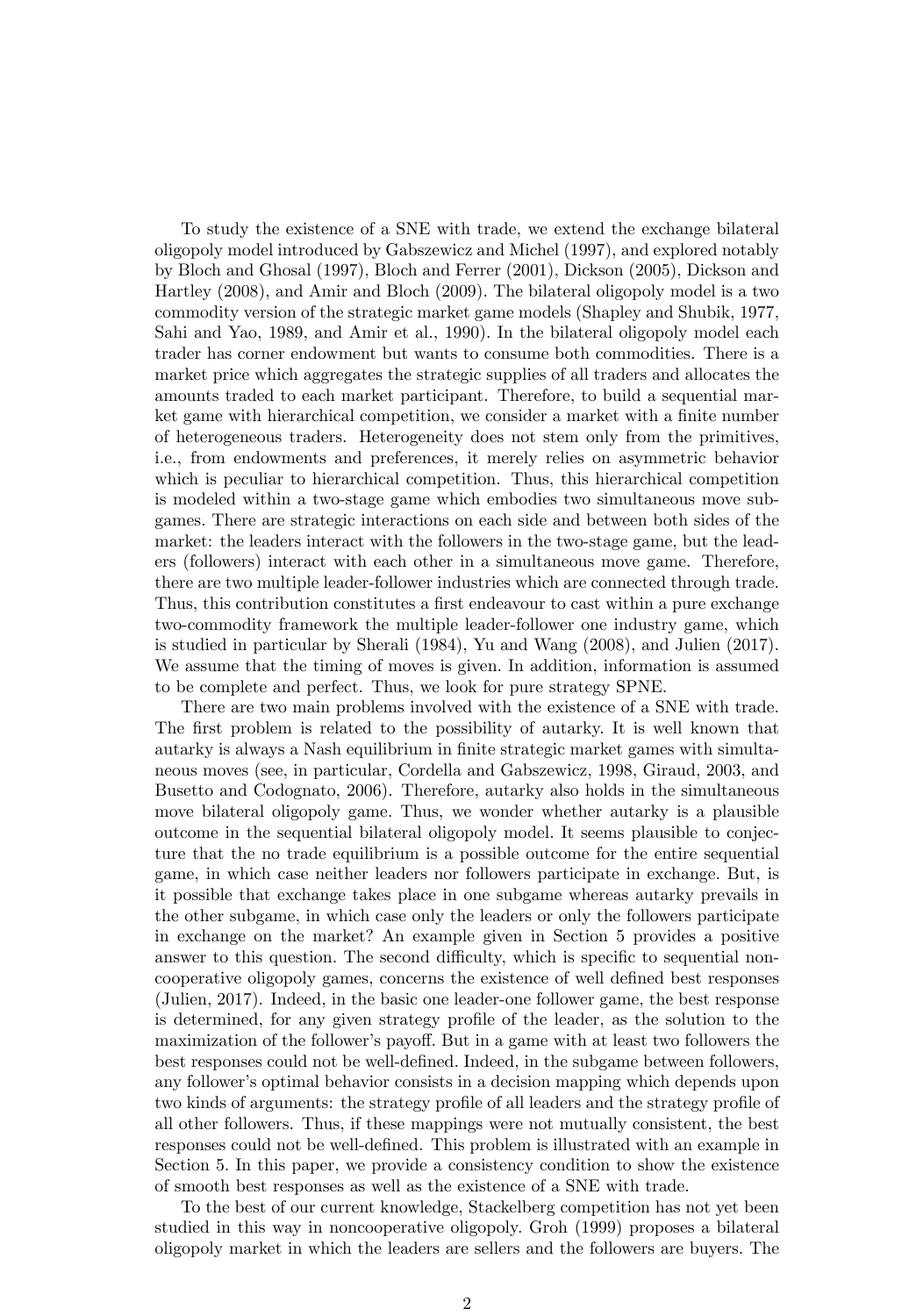existence of a SPNE with trade is based on three restrictions: the utility function is specific; each side of the market embodies only leaders or followers; with identical traders within each side. Therefore, our contribution to the literature is threefold. First, we consider a SNE concept for a market game in which utility functions are not specific, and in which heterogeneous leaders compete with heterogeneous followers within each side and between both sides of the market. The existence of a SNE with trade requires notably that the utility functions be twice-continuously differentiable, strictly increasing and strictly quasi-concave, with, for some traders, indifference curves which are contained in the strict interior of the commodity space. Second, the study of optimal behavior in subgames leads us to provide a characterization of the strategic equilibrium which brings into light a consistency criterion. This criterion concerns the internal consistency of the system of equations which determines the best responses. Our criterion gives some nondegeneracy sufficient condition on the Jacobian determinant of the set of equations that defines implicitly the followers' best responses. If our criterion holds, then the reduced form payoffs of leaders are well-deÖned. Therefore, the subgame between leaders may be studied. Thus, the set of pure strategy subgame perfect equilibria in the finite extensive form game with observable delays is not empty. Third, our approach puts forward the beliefs of leaders: by definition, in a SNE, the leaders know perfectly the reactions of the followers. Indeed, the optimal behavior of leaders deserves careful study.

The main objective of the paper is to prove the existence of a SNE with trade. To this end, we consider a slight perturbation of the market game as in Dubey and Shubik (1978) when they show existence of non-autarkic Cournot-Nash equilibria. The proof requires five steps. The first step is devoted to the study of optimal behavior in each perturbed subgame. Thus, we study the optimal decision mappings of followers (Propositions 1 and 2). Then, we show the existence of smooth best responses. To this end, we consider the consistency of the system of equations which determines such best responses. Hence, if the Jacobian matrix associated with the equations which defines implicitly the best responses is of full rank, then the strategy of any follower is a well defined continuously differentiable function of the sole strategy profile of leaders (Lemma 1). We also show the followers' reactions are bounded (Proposition 3). Then, by considering the subgame between leaders, and their reduced form payoffs, we study the optimal decision mappings of leaders (Proposition 4). In the second step, we prove the existence of a SNE of the perturbed market game. To this end, we show the optimal behavior of traders are mutually consistent in each perturbed subgame as well as in the entire perturbed game (Lemma 2). In the third step, we show that there exist some uniform bounds on the market price in a SNE of the perturbed game (Lemma 3). In the fourth step, we prove the SNE of the perturbed game is non-autarkic (Lemma 4). Finally, in the fifth step, we show that the SNE with trade is an equilibrium point of the market game (Lemma 5). The continuous differentiability of the utility functions and the behavior of the indifference curves near the boundary of the consumption sets play a critical role. Thus, some examples illustrate the role played by the assumptions. This inquiry reveals that the assumptions made on the utility functions provide a set of sufficient conditions for the existence of a SNE with trade.

The remaining part of the paper is organized as follows. In section 2, we describe the model. Section 3 is devoted to the existence of a SNE with trade. Section 4 provides some examples to discuss our assumptions and to buttress the working of our approach. In section 5 we conclude. Section 6 contains an Appendix which proves some intermediate results.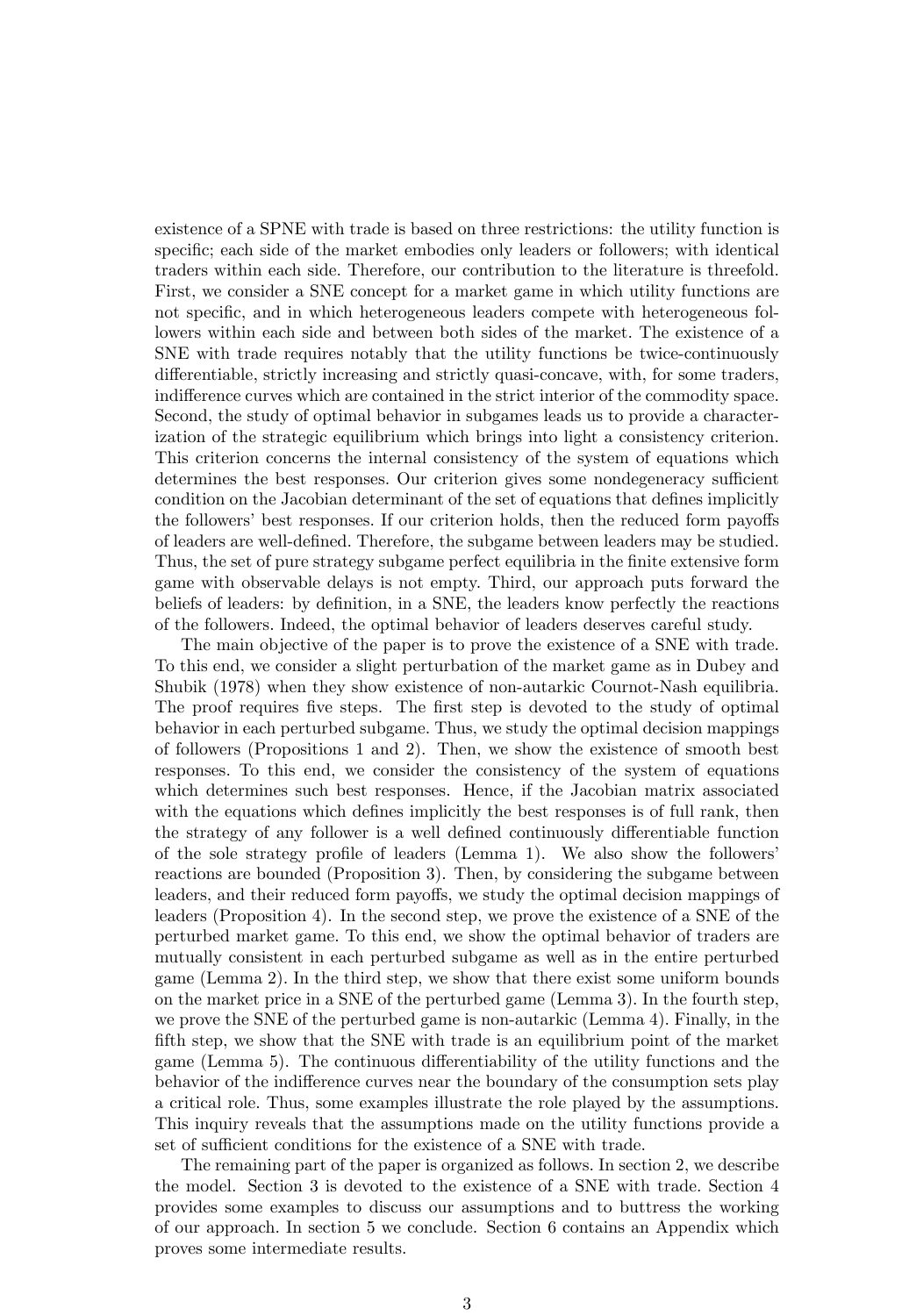#### 2. THE MODEL

The model is described in four steps. First, we give the basic framework and fix some notations. Second, we state some assumptions. Third, we describe the market game associated with the exchange economy. Fourth, we define the SNE.

#### 2.1. Framework and notations

Consider an exchange economy,  $\mathcal{E}$ , with two divisible homogeneous commodities labeled X and Y. Let  $p<sub>X</sub>$  and  $p<sub>Y</sub>$  be their unit prices. Traders are of two types, namely 1 and 2, so the set of traders is partitioned into two subsets  $T_1$  and  $T_2$ , with  $T_1 \cap T_2 = \{ \emptyset \}.$  We assume  $2 \leq |T_1| < \infty$  and  $2 \leq |T_2| < \infty$ , where  $|T|$  denotes the cardinality of the set T. Traders who belong to  $T_1$  (resp.  $T_2$ ) are indexed by i (resp. by j). We assume there are  $M_1$  leaders and  $N_1 - M_1$  followers of type 1, with  $T_1 = \{1, ..., M_1, M_1 + 1, ..., N_1\}$ . Likely, we have  $T_2 = \{1, ..., M_2, M_2 + 1, ..., N_2\}$ . Then,  $M_1 \geq 1$  and  $N_1 - M_1 \geq 1$ . Likewise,  $M_2 \geq 1$  and  $N_2 - M_2 \geq 1$ .

In what follows, we adopt the following notational conventions. Vectors are in bold and capital letters denote either sets or summations. Let  $\mathbf{z} \in \mathbb{R}^n_+$ . Then,  $\mathbf{z} \geq \mathbf{0}$ means  $z_i \geqslant 0, i = 1, ..., n; \mathbf{z} > \mathbf{0}$  means there is some i such that  $z_i > 0$ , with  $\mathbf{z} \neq \mathbf{0}$ , and  $z \gg 0$  means  $z_i > 0$  for all  $i, i = 1, ..., n$ . The transpose of z is denoted by  $\mathbf{z}'$ . Let  $\mathbf{z}_i \geq 0$  be an action. An action profile is given by  $\mathbf{z} = (z_1, ..., z_i, ..., z_n)$ , with  $z \ge 0$ . In addition, let  $z_{-i} = (z_1, ..., z_{i-1}, z_{i+1}, ..., z_n)$  be the action profile of all traders but trader *i*. We sometimes consider  $\mathbf{Z} \equiv \sum_{i=1}^{n} z_i$ , with  $\mathbf{Z}_{-i} \equiv \sum_{i=1}^{n} z_i$  $\sum_{-i\neq i} z_{-i} =$  $\mathbf{Z} - z_i$ . Let A be a finite set, with  $A = \{1, ..., m, ..., n\}$ . The restriction of A to a subset of m elements is denoted by  $A^m$ , with  $A^m = A \setminus \{m + 1, ..., n\}$ . The Cartesian product of sets  $A_i$  is denoted by  $\prod$  $i\in\mathcal{I}$  $A_i$ , where  $\mathcal{I} = \{1, ..., n\}$  is the index set. Moreover,  $\prod A_i$  is the Cartesian product of all sets but *i*. Let f be a function defined by  $f: A \subseteq \mathbb{R}^n \to B \subseteq \mathbb{R}$ , with  $z \mapsto f(z)$ . The Cartesian product of a set of functions  $f^{j}(.)$ ,  $j = 1, ..., m$ , is denoted by  $\times_j f^{j}(.)$ . The partial derivative of f with respect to  $z_i$  at  $z = \overline{z}$  is  $\frac{\partial f}{\partial z_i}(\overline{z})$ ,  $i = 1, ..., n$ . Likewise, when  $n = 1$ , the derivative of f with respect to z at  $z = \overline{z}$  is  $\frac{df}{dz}(\overline{z})$ . The second-order partial derivative of f with respect to  $z_i$  at  $z = \overline{z}$  is denoted by  $\frac{\partial^2 f}{(\partial z_i)^2}(\overline{z})$  (by  $\frac{d^2 f}{(dz)^2}(\overline{z})$ ) when  $n = 1$ ). The notation  $f \subset C^2$  means f is twice-continuously differentiable. A m dimensional vector function **F** is defined by  $\mathbf{F} : A \subseteq \mathbb{R}^n \to B \subseteq \mathbb{R}^m$ , with  $\mathbf{F}(\mathbf{z}) = (f_1(\mathbf{z}), ..., f_2(\mathbf{z}), ..., f_m(\mathbf{z}))$ . The notation  $\mathbf{z}(\mathbf{e})$ , where  $\mathbf{e} \in \mathbb{R}^k$ , means that each  $z_i$  is a function of **e**,  $i = 1, ..., n$ . When  $m = 1$ , the gradient vector of f is denoted by  $\boldsymbol{\nabla} f = \left(\frac{\partial f(\mathbf{z})}{\partial z_1}\right)$  $\frac{\partial f(\mathbf{z})}{\partial z_1},...,\frac{\partial f(\mathbf{z})}{\partial z_i}$  $\frac{\partial f(\mathbf{z})}{\partial z_i},...,\frac{\partial f(\mathbf{z})}{\partial z_n}$  $\partial z_n$ ). The Jacobian matrix of  $F(z)$  with respect to **z** at **z** is denoted by  $\mathcal{J}_{\mathbf{F}}(\mathbf{\bar{z}})$ , with  $\mathcal{J}_{\mathbf{F}}(\mathbf{\bar{z}}) = \begin{bmatrix} \frac{\partial(f_1,...,f_j,...,f_m)}{\partial(z_1,...,z_i,...,z_n)} \end{bmatrix}$  $\partial (z_1,...,z_i,...,z_n)$ . With a slight abuse of notation, let  $|\mathcal{J}_{\mathbf{F}}(\bar{\mathbf{z}})|$  be the determinant of  $\mathcal{J}_{\mathbf{F}}$  at  $\bar{\mathbf{z}}$ . The Hessian matrix of **F**(z) with respect to z at  $\bar{z}$  is denoted by  $\mathcal{H}_{\mathbf{F}}(\bar{z})$ , with  $\mathcal{H}_{\mathbf{F}}(\bar{z}) = \left[\frac{\partial^2 f}{\partial z_i \partial z_j}(\bar{z})\right]$ ,  $i, j = 1, ..., n$ . If  $\mathcal{A}_{(m,n)}$  is a matrix of dimension  $(m, n)$ , then its transpose, which we denote by  $\mathcal{A}'_{(m,n)}$ , is a matrix of dimension  $(n,m)$ . Finally, when the distinction matters, if we partition **z** in such a way  $\mathbf{z} = (\mathbf{x}, \mathbf{y})$ , then  $\mathcal{J}_{\mathbf{F}_{\mathbf{x}}}(\bar{\mathbf{z}})$  is the Jacobian matrix of  $F(z)$  at  $\overline{z}$  when the differentiation is partial and made with respect to  $x$ only. Its determinant is  $|\mathcal{J}_{\mathbf{F}_{\mathbf{x}}}(\bar{\mathbf{z}})|$ .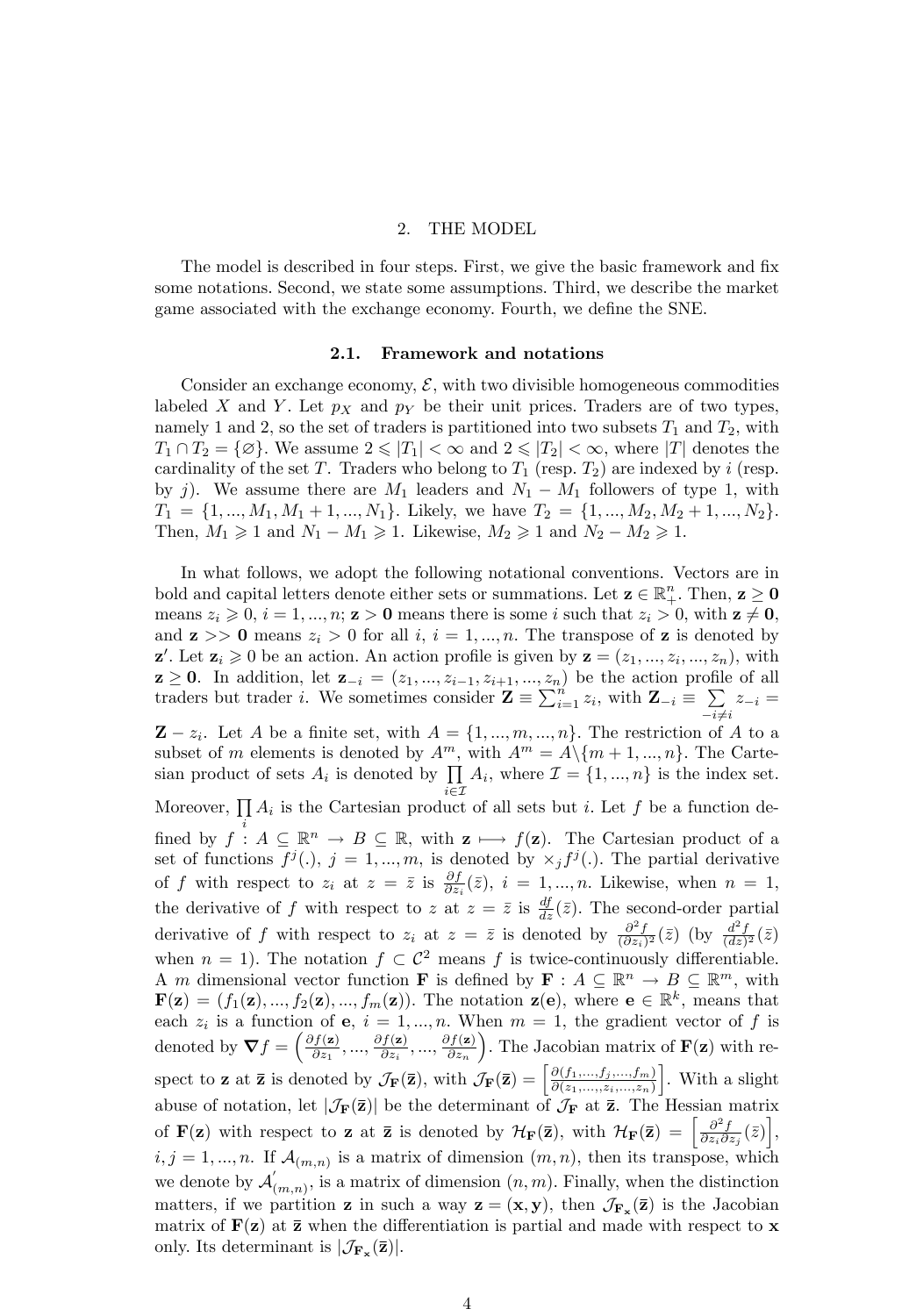#### 2.2. Assumptions on endowments and preferences

We now provide two kinds of assumptions regarding the fundamentals (endowments and preferences) for  $\mathcal{E}$ . First, there are fixed initial endowments which satisfy the following assumption.

**Assumption 1.**  $\mathbf{w}_i = (\alpha_i, 0)$ , with  $\alpha_i > 0$ , for each  $i \in T_1$ , and  $\mathbf{w}_j = (0, \beta_j)$ , with  $\beta_j > 0$ , for each  $j \in T_2$ .

Assumption 1 is standard in the bilateral oligopoly model with a finite number of traders (Gabszewicz and Michel, 1997, Dickson and Hartley, 2008). Indeed, as emphasized by Cordella and Gabszewicz (1998), it does not require the initial endowments to be strictly in the interior of the commodity space (Amir et al., 1990), or the traders sell their entire endowments (Shubik, 1973, Shapley, 1976).

Second, the preferences of each trader  $k$  are described by an utility function  $u_k : \mathbb{R}_+^2 \to \mathbb{R}$ ,  $\mathbf{z}_k \mapsto u_k(\mathbf{z}_k)$ , with  $\mathbf{z}_k = (x_k, y_k)$ , and where  $x_k$  and  $y_k$  are the amounts of goods X and Y consumed by trader  $k, k = i, j$ . We make the following set of assumptions, which we designate as Assumption 2.

**Assumption 2.** For all  $\mathbf{z}_k \in \mathbb{R}^2_+$ , the utility function  $u_k$  satisfies: 2a.  $\forall k, u_k \subseteq C^2(\mathbb{R}^2_{++});$ 

2b. 
$$
\forall k, \nabla u_k(\mathbf{z}_k) > \mathbf{0}
$$
, where  $\nabla u_k(\mathbf{z}_k) = \left(\frac{\partial u_k(\mathbf{z}_k)}{\partial x_k}, \frac{\partial u_k(\mathbf{z}_k)}{\partial y_k}\right);$   
\n2c.  $\forall k, |\mathcal{A}_{(2,2)}| = \begin{vmatrix} 0 & \frac{\partial u_k}{\partial x_k} \\ \frac{\partial u_k}{\partial y_k} & \frac{\partial^2 u_k}{(\partial x_k)^2} \end{vmatrix} \right| < 0, |\mathcal{A}_{(3,3)}| = \begin{vmatrix} 0 & \nabla u_k \\ (\nabla u_k)' & \mathcal{H}_{u_k} \end{vmatrix} > 0.$ 

2d. there are at least one leader and one follower of each type for whom  $\nabla u_k(\mathbf{z}_k)$ satisfies  $\lim_{z_k \to 0} \nabla u_k(z_k) = (\infty, \infty).$ 

Hypothesis  $(2a)$  says the utility functions are twice-continuously differentiable in the interior of the commodity space. And it includes the case of infinite partial derivatives along the boundary of the consumption set (see Kreps, 2012, p. 58). (2b) and (2c) say the utility functions are strictly monotonic and strictly quasiconcave. From  $(2d)$ , the indifference curves of  $(at \text{ least})$  two traders of each type do not intersect the quantity axis. These assumptions are discussed in Section 4.

#### 2.3. The market game

We introduce now the noncooperative game, namely  $\Gamma$ , associated with  $\mathcal{E}$ . Let  $S_i$  and  $S_j$  be the strategy sets of traders i and j respectively, with:

$$
S_i = \{ (q_i, b_i) \in \mathbb{R}_+^2 : q_i \leq \alpha_i \text{ and } b_i = 0 \}, i \in T_1
$$
 (1)

$$
S_j = \{(q_j, b_j) \in \mathbb{R}_+^2 : q_j = 0 \text{ and } b_j \leq \beta_j\}, j \in T_2.
$$
 (2)

The quantity  $q_i$  in (1) denotes the pure strategy of trader  $i \in T_1$ . The strategy  $q_i$  represents the amount of commodity X trader  $i \in T_1$  sells in exchange for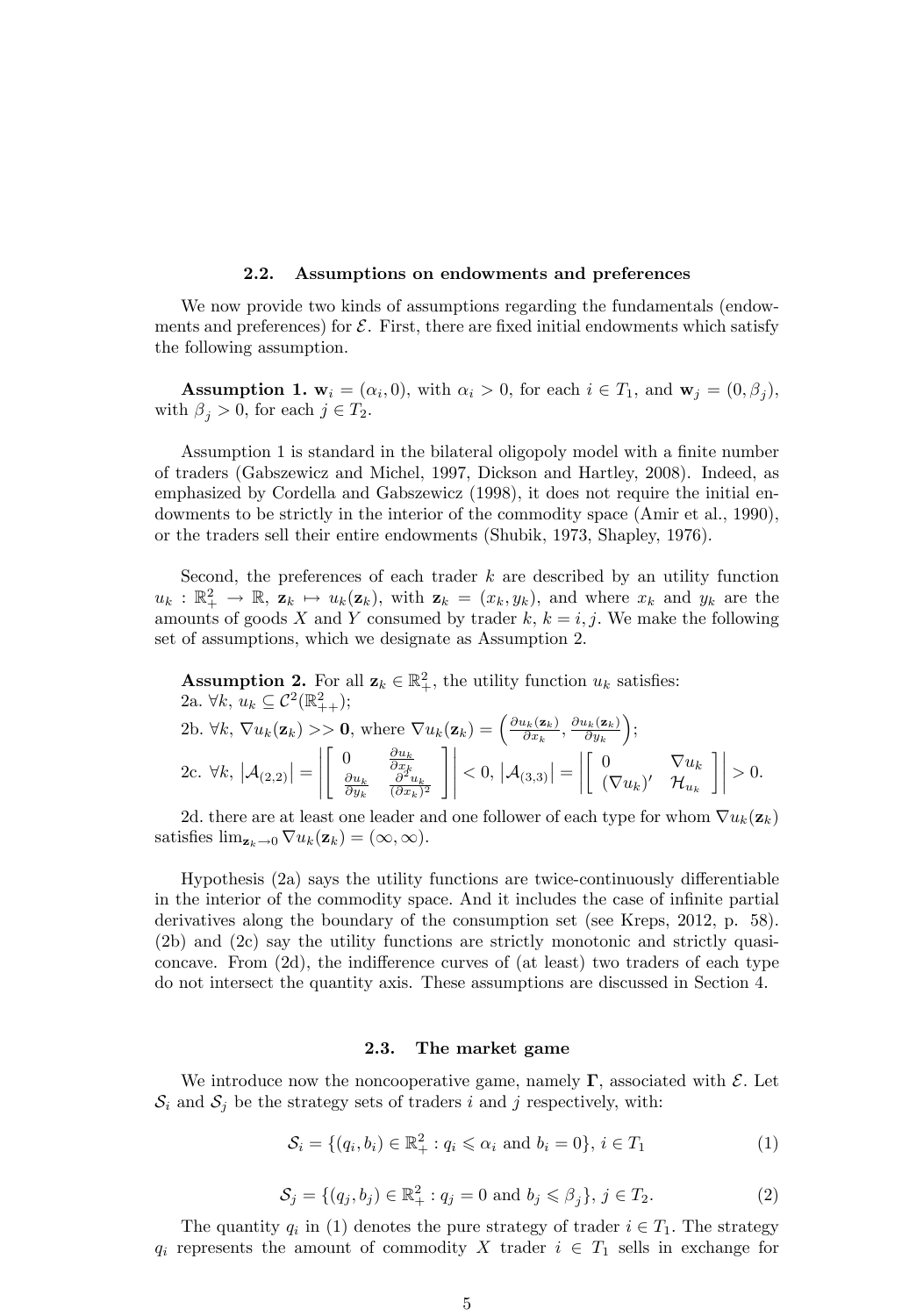commodity Y. Similarly,  $b_j$  is the pure strategy of trader  $j \in T_2$ . A strategy profile is represented by the vector  $(\mathbf{q}; \mathbf{b}) = (q_1, q_2, ..., q_{N_1}; b_1, b_2, ..., b_{N_2})$ , with  $(\mathbf{q}; \mathbf{b}) \in$ <br>  $\prod \mathcal{S}_i \times \prod \mathcal{S}_i$ . Let  $\mathbf{q}_{-i}$  denote the strategy profile of all traders of type 1 but *i*.  $\prod_{i\in T_1} S_i \times \prod_{j\in T}$  $\prod_{j\in T_2} S_j$ . Let  $\mathbf{q}_{-i}$  denote the strategy profile of all traders of type 1 but *i*. The same holds for  $\mathbf{b}_{-j}$ . In addition, let  $\mathbf{q}^L$  and  $\mathbf{q}^F$  be respectively the strategy profiles of type 1 leaders and followers. The same holds for **b**, with  $\mathbf{b} = (\mathbf{b}^L, \mathbf{b}^F)$ .

Given a price vector  $\mathbf{p} = (p_X, p_Y)$  and a feasible strategy profile  $(\mathbf{q}; \mathbf{b})$ , the market clearing price  $\frac{p_X}{p_Y}(\mathbf{q}; \mathbf{b})$  is determined according to the following mechanism:

$$
\frac{p_X}{p_Y}(\mathbf{q}; \mathbf{b}) = \begin{cases} \frac{\mathbf{B}}{\mathbf{Q}}, \text{ if } \mathbf{B} > 0 \text{ and } \mathbf{Q} > 0\\ 0, \text{ otherwise}, \end{cases}
$$
(3)

where  $\mathbf{Q} \equiv \sum_{n \in \mathbb{Z}}$  $i \in T_1$  $q_i$  is equal to  $\frac{p_Y}{p_X}$ **B**, with **B**  $\equiv \sum_{i \in \mathcal{F}}$  $j \in T_2$  $b_j$ .

The final allocations assign the following bundles for each type of traders:

$$
\forall i \in T_1, \mathbf{z}_i = \left\{ \begin{array}{c} \left( \alpha_i - q_i, \frac{\mathbf{B}}{q_j + \mathbf{Q}_{-j}} q_i \right), \text{ if } \frac{p_X}{p_Y} > 0\\ (\alpha_i, 0), \text{ if } \frac{p_X}{p_Y} = 0, \end{array} \right. \tag{4}
$$

$$
\forall j \in T_2, \mathbf{z}_j = \left\{ \begin{array}{l} \left( \frac{\mathbf{Q}}{b_j + \mathbf{B}_{-j}} b_j, \beta_j - b_j \right), \text{ if } \frac{p_Y}{p_X} > 0\\ (0, \beta_j), \text{ if } \frac{p_Y}{p_X} = 0. \end{array} \right. \tag{5}
$$

The corresponding utility levels may be written as payoffs:

$$
\pi_i(q_i, \mathbf{q}_{-i}; \mathbf{b}) = u_i\left(\alpha_i - q_i, \frac{\mathbf{B}}{q_j + \mathbf{Q}_{-j}} q_i\right), i \in T_1
$$
\n(6)

$$
\pi_j(\mathbf{q}; b_j, \mathbf{b}_{-j}) = u_j\left(\frac{\mathbf{Q}}{b_j + \mathbf{B}_{-j}} b_j, \beta_j - b_j\right), j \in T_2.
$$
\n(7)

The finite game  $\mathbf{\Gamma} := \{T, (\mathcal{S}_i, \pi_i), (\mathcal{S}_j, \pi_j)\}_{i \in T_1}^{j \in T_2}$  $\sum_{i\in T_1}^{j\in T_2}$  represents a two-stage game where the players are the traders, the strategies are the supplies, and the payoffs are the utility levels they reach in the market outcome. This game displays two stages of decisions and no discounting. We also assume the timing of positions is given. Then, all leaders (followers) play only at stage 1 (2). In addition, traders meet once and cannot make binding agreements. By precluding binding agreements, we consider each trader acts independently and without communication with any of the others. Thus,  $\Gamma$  is a two-stage hierarchical game with observable delays, which embodies two simultaneous move subgames: one between the leaders, namely  $\Gamma_L$ , and one between the followers, namely  $\Gamma_F$ . Indeed, the  $(M_1 + M_2)$  leaders play a two-stage game with the  $(N_1 - M_1) + (N_2 - M_2)$  followers, but any leader (follower) plays with each other leader (follower) a simultaneous move game. Finally, information is assumed to be complete and perfect. Information is perfect because any leader perfectly knows the behavior of all followers, and, each follower's information set is a single decision node.<sup>2</sup> In each decision node, any follower makes an optimal choice, so sequential rationality prevails. As sequential rationality is common knowledge, the game is solved by backward induction.

<sup>&</sup>lt;sup>2</sup>It is worth noticing that the entire game includes two partial games with strategic uncertainty:  $\Gamma_F$  is a simultaneous move subgame, and  $\Gamma_L$  is a simultaneous move game. But the entire  $(\text{sub})$ game  $\Gamma$  is a sequential game with perfect information: every information set is a singleton, and every node initiates a subgame. Followers perfectly know the optimal strategies of leaders, and no trader makes a choice in two subgames.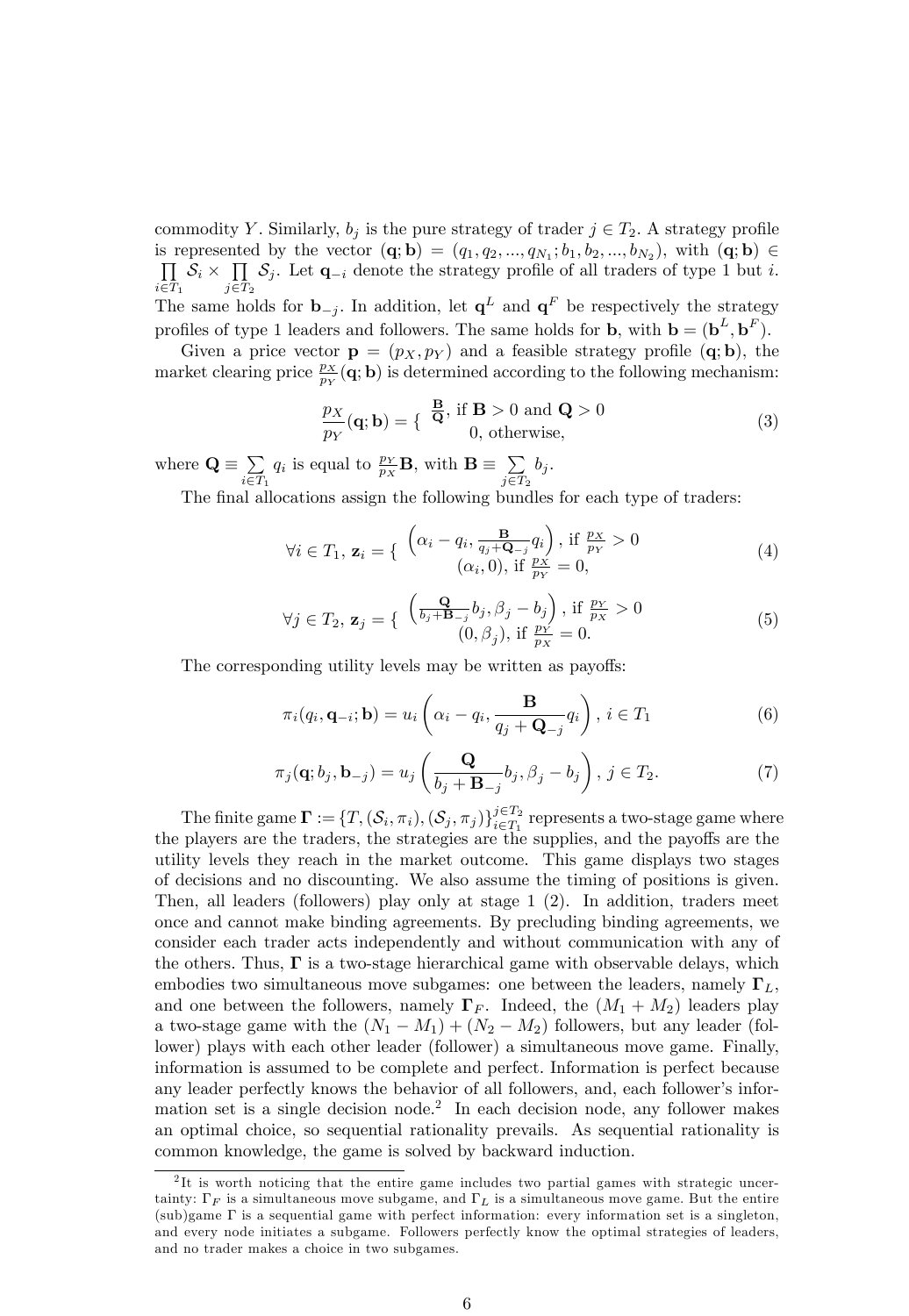#### 2.4. SNE: definition

To define a SNE, we complete the description of the market game. To this end, we define some concepts which are related to the optimal behavior of traders in each subgame.

Consider the subgame  $\Gamma_F$ . For each  $(\mathbf{q}^L; \mathbf{b}^L)$ , with  $(\mathbf{q}^L; \mathbf{b}^L) \in \prod_{i=1}^{M_1}$  $\prod_{i=1}$   $S_i$   $\times$  $\frac{M_2}{\prod}$  $\prod\limits_{j=1}^{} \mathcal{S}_j,$ the optimal decision mappings (ODM) of followers are defined as follows.

DEFINITION 1. (ODM). Let  $\phi_i: \prod$  $\prod_{i\in T_1} S_{-i} \times \prod_{j\in T}$  $\prod_{j\in T_2} S_j \to S_i$ , with  $\phi_i(\mathbf{q}_{-i}; \mathbf{b}) =$  ${q_i \in \mathcal{S}_i : q_i \in \text{arg}\max \pi_i(q_i, \mathbf{q}_{-i}; \mathbf{b})\},\}$  be follower i's optimal decision mapping,  $i = M_1 + 1, ..., N_1$ . Similarly, let  $\psi_j : \prod$  $\prod_{i\in T_1} S_i \times \prod_{-j\in T}$  $\prod_{j \in T_2} S_{-j} \to S_j$ , with  $\psi_j(\mathbf{q}; \mathbf{b}_{-j}) =$  ${b_i \in \mathcal{S}_i : b_j \in \arg \max \pi_i(\mathbf{q}; b_i, \mathbf{b}_{-i})}, j = M_2$ 

Let us notice this market game displays a rich set of strategic interactions. Therefore, in contrast with the duopoly game the behavior of traders is more difficult to handle. The ODM's differ from best responses, whilst in the usual duopoly game, the optimal decision of the follower always coincides with his best response (Julien, 2017). But with several followers the best responses might be not welldefined (see Example 3 in the Appendix). In Section 3 we provide a criterion to show the existence of smooth best responses, which are defined as follows.

DEFINITION 2. (BR). Let  $\sigma_i : \prod^{M_1}$  $\prod_{i=1}$   $\mathcal{S}_i$   $\times$  $\frac{M_2}{\prod}$  $\prod_{j=1}^{n} \mathcal{S}_j \rightarrow \mathcal{S}_i$ , with  $q_i = \sigma_i(\mathbf{q}^L; \mathbf{b}^L)$ , be the best response of follower  $i, i = i = M_1+1, ..., M_1$ . Likewise, for all  $j = M_2+1, ..., N_2$ , let  $\varphi_j : \prod^{M_1}$  $\prod_{i=1}$   $\mathcal{O}_i$   $\times$  $\frac{M_2}{\prod}$  $\prod_{j=1} \mathcal{S}_j \to \mathcal{S}_j$ , with  $b_j = \varphi_j(\mathbf{q}^L; \mathbf{b}^L)$ .

Consider now the subgame  $\Gamma_L$ . Define the function  $\sigma$ :  $\prod_{i=1}^{M_1}$  $\prod_{i=1}$   $S_i$   $\times$  $\frac{M_2}{\prod}$  $\prod_{j=1}$   $\sigma_j$   $\rightarrow$  $\prod^{N_1}$  $\prod_{i=M_1+1}^{N_1} \mathcal{S}_i$ , with  $\mathbf{q}^F = \sigma(\mathbf{q}^L; \mathbf{b}^L)$ , and the function  $\varphi : \prod_{i=1}^{M_1}$  $\prod_{i=1}$   $S_i$   $\times$  $\frac{M_2}{\prod}$  $\prod_{j=1}$   $\mathcal{S}_j \rightarrow$  $\frac{N_2}{\prod}$  $\prod_{j=M_2+1} \mathcal{S}_j,$ with  $\mathbf{b}^F = \boldsymbol{\varphi}(\mathbf{q}^L; \mathbf{b}^L)$ . Then, from (3), we deduce  $\frac{p_X}{p_Y}(\mathbf{q}^L, \boldsymbol{\sigma}(\mathbf{q}^L; \mathbf{b}^L); \mathbf{b}^L, \boldsymbol{\varphi}(\mathbf{q}^L; \mathbf{b}^L)),$ so we can define, for each leader, the optimal decision mapping as the solution to the maximization of her reduced form payoff.

DEFINITION 3. Let  $\phi_i$  :  $\prod_{i} \mathcal{S}_{-i} \times$  $-i\neq i$   $j=1$  $\prod_{i=1}^{M_2} S_j \rightarrow S_i$ , with  $\phi_i(\mathbf{q}_{-i}^L; \mathbf{b}^L) = \{q_i \in$  $S_i : q_i \in \arg\max \pi_i(q_i, \mathbf{q}_{-i}^-, \boldsymbol{\sigma}(q_i, \mathbf{q}_{-i}^-, \mathbf{b}^-); \mathbf{b}^-, \boldsymbol{\varphi}(q_i, \mathbf{q}_{-i}^-)$ :  $q_i \in \arg \max \pi_i(q_i, \mathbf{q}_{-i}^L, \sigma(q_i, \mathbf{q}_{-i}^L; \mathbf{b}^L); \mathbf{b}^L, \varphi(q_i, \mathbf{q}_{-i}^L; \mathbf{b}^L)\},$  be leader *i*'s optimal decision mapping,  $i = 1, ..., M_1$ . Likewise, let  $\psi_j : \prod^{M_1}$  $\prod_{i=1}^{\overrightarrow{\text{I}}} \mathcal{S}_i \times \prod_{-j \neq$  $\prod_{-j \neq j} \mathcal{S}_{-j} \to \mathcal{S}_j$ , with  $\psi_j(\mathbf{q}^L;\mathbf{b}^L_{-j}) = \{b_j \in \mathcal{S}_j : b_j \in \arg\max{\pi_j(\mathbf{q}^L, \pmb\sigma(\mathbf{q}^L; b_j, \mathbf{b}^L_{-j}); b_j, \mathbf{b}^L_{-j}, \pmb{\varphi}(\mathbf{q}^L; b_j, \mathbf{b}^L_{-j})\},$  $j = 1, ..., M_2.$ 

Let us now consider the consistency of optimal behavior. The equilibrium of the two-stage game  $\Gamma$  is a pure strategy SPNE, while the equilibria in both subgames  $\Gamma_L$ and  $\Gamma_F$  are Nash equilibria. But such a SPNE is a Nash equilibrium (NE thereafter) of each subgame of  $\Gamma$  (Selten, 1975).<sup>3</sup>

<sup>&</sup>lt;sup>3</sup>It requires the strategies of the leaders and the followers to constitute a NE of any subgame. In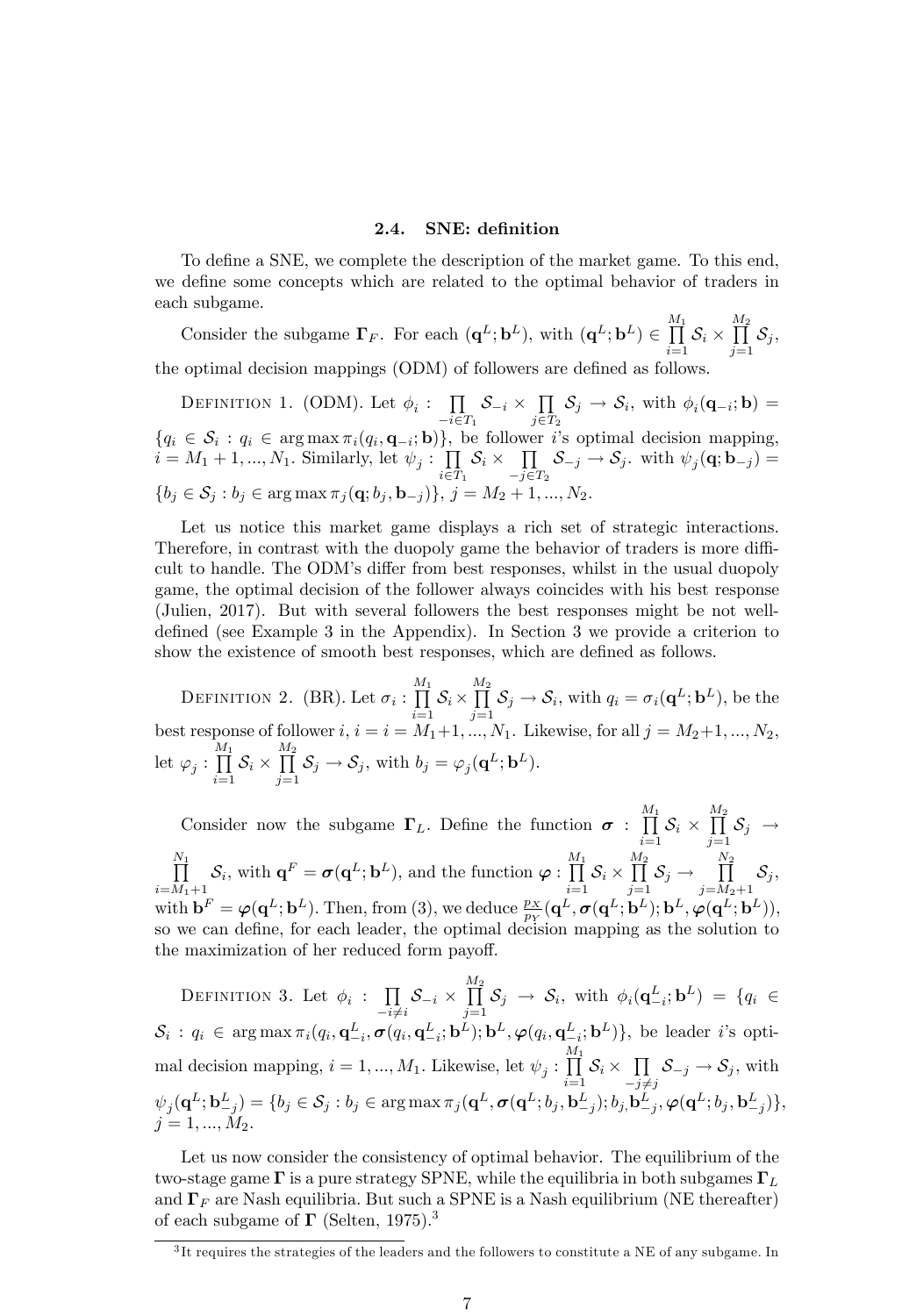Define the function  $\Lambda_L$  :  $\prod^{M_1}$  $\prod_{i=1} S_i \times$  $\frac{M_2}{\prod}$  $\prod_{j=1}^{M_2} S_j \to \prod_{i=1}^{M_1}$  $\prod_{i=1} S_i \times$  $\frac{M_2}{\prod}$  $\prod_{j=1}^{\tilde{\mathbf{I}}} S_j, \text{ with } \mathbf{\Lambda}_L(\mathbf{q}^L;\mathbf{b}^L) =$  $\times_{i=1}^{M_1} \phi_i \times_{j=1}^{M_2} \psi_j$ . A pure strategy NE of the subgame  $\Gamma_L$  is a fixed point  $(\tilde{\mathbf{q}}^L; \tilde{\mathbf{b}}^L)$ of  $\Lambda_L(q^L; b^L)$  such that no leader has an interest to deviate unilaterally from her decision. In addition, consider  $\Gamma_F$ . Define  $\Lambda_F$ :  $\prod^{N_1}$  $\prod_{i=1} S_i \times$  $\frac{N_2}{\prod}$  $\prod_{j=1}^{N_2} S_j \to \prod_{i=M_1}^{N_1}$  $\prod_{i=M_1+1} S_i \times$ 

 $\frac{N_2}{\prod}$  $\prod_{j=M_2+1}^{N_2} S_j$ , with  $\mathbf{\Lambda}_F(\mathbf{\tilde{q}}^L, \mathbf{q}^F; \mathbf{\tilde{b}}^L, \mathbf{b}^F) = \times_{i=M_1+1}^{N_1} \phi_i \times_{j=M_2+1}^{N_2} \psi_j$ . A pure strategy NE of the subgame  $\Gamma_F$  is a fixed point  $({\bf \tilde{q}}^F; {\bf \tilde{b}}^F)$  of  ${\bf \Lambda}_F$  such that no follower has an

interest to deviate unilaterally from his decision.

Finally, consider the NE of the entire game  $\Gamma$ . A pure strategy SPNE of the entire game  $\Gamma$  is a fixed point  $({\bf \tilde{q}}^L, {\bf \tilde{q}}^F; {\bf \tilde{b}}^L, {\bf \tilde{b}}^F)$ , with  $({\bf \tilde{q}}^F, {\bf \tilde{b}}^F) = ({\bf \sigma}({\bf \tilde{q}}^L; {\bf \tilde{b}}^L); {\bf \varphi}({\bf \tilde{q}}^L; {\bf \tilde{b}}^L)$ . Therefore, at a SNE each leader (each follower) behaves optimally given her (his) conjecture, and the choice s/he makes is consistent with this conjecture. The market price (3) is given by  $\frac{p_X}{p_Y}(\tilde{\bf q}; \tilde{\bf b})$ . Therefore, the allocations corresponding to (4)-(5) are given by  $\tilde{\mathbf{z}}_i = \mathbf{z}_i(\tilde{q}_i, \frac{p_X}{p_Y}(\tilde{\mathbf{q}}^L; \tilde{\mathbf{b}}^L)),$  for  $i \in T_1$ , and  $\tilde{\mathbf{z}}_j = \mathbf{z}_j(\tilde{b}_j, \frac{p_X}{p_Y}(\tilde{\mathbf{q}}; \tilde{\mathbf{b}})),$  for  $j \in T_2$ . Finally, the payoffs (6)-(7) are given by  $\pi_i \tilde{q}_i, \tilde{\mathbf{q}}_{-i}; \tilde{\mathbf{b}}) = u_i(\mathbf{z}_i(\tilde{q}_i, \frac{p_X}{p_Y}(\tilde{q}_i, \tilde{\mathbf{q}}_{-i}; \tilde{\mathbf{b}})))$  for  $i \in T_1$ , and by  $\pi_i(\tilde{\mathbf{q}}; \tilde{b}_j, \tilde{\mathbf{b}}_{-j}) = u_j(\mathbf{z}_j(\tilde{b}_j, \frac{p_X}{p_Y}(\tilde{\mathbf{q}}; \tilde{b}_j, \tilde{\mathbf{b}}_{-j})))$  for  $j \in T_2$ . Therefore, a SNE is a noncooperative oligopoly equilibrium of  $\Gamma$  such that, on the one hand, the markets clear, and on the other hand, in each step of the game, no trader wants to deviate from her choice.

We are now able to define formally a SNE for the market game  $\Gamma$ .

DEFINITION 4. (SNE). A  $N_1 + N_2$ -tuple  $({\bf \tilde{q}}; {\bf \tilde{b}})$ , consisting of a strategy pro- $\mathrm{file}\,({\mathbf{\tilde q}}^L, {\mathbf{\tilde q}}^F, {\mathbf{\tilde b}}^L, {\mathbf{\tilde b}}^F) = ({\widetilde q}_1..., {\widetilde q}_{M_1}, {\widetilde q}_{M_1+1}..., {\widetilde q}_{N_1}; {\widetilde b}_1,..., {\widetilde b}_{M_2}, {\widetilde b}_{M_2+1},..., {\widetilde b}_{N_2}), \mathrm{with} \ {\widetilde q}_i =$  $\sigma_i(\tilde{\mathbf{q}}^L; \tilde{\mathbf{b}}^L), i = M_1 + 1, ..., N_1$ , and  $\tilde{b}_j = \varphi_j(\tilde{\mathbf{q}}^L; \tilde{\mathbf{b}}^L), j = M_2 + 1, ..., N_2$ , constitutes a Stackelberg-Nash equilibrium of  $\Gamma$  if:

a. 
$$
\forall i \in \{M_1 + 1, ..., N_1\}
$$
,  $\pi_i(\tilde{q}_i, \tilde{\mathbf{q}}_{-i_2}; \tilde{\mathbf{b}}))) \geq \pi_i(q_i, \tilde{\mathbf{q}}_{-i_2}; \tilde{\mathbf{b}})))$ , for all  $q_i \in S_i$ ;  
\nb.  $\forall j \in \{M_2 + 1, ..., N_2\}$ ,  $\pi_j(\tilde{\mathbf{q}}_i, \tilde{b}_j, \tilde{\mathbf{b}}_{-j}))) \geq \pi_j(\tilde{\mathbf{q}}_i, b_j, \tilde{\mathbf{b}}_{-j})$ , for all  $b_j \in S_j$ ;  
\nc.  $\forall i \in \{1, ..., M_1\}$ ,  $\pi_i(\tilde{q}_i, \tilde{\mathbf{q}}_{-i}^L, \sigma(\tilde{q}_i, \tilde{\mathbf{q}}_{-i}^L; \tilde{\mathbf{b}}^L); \tilde{\mathbf{b}}^L, \varphi(\tilde{q}_i, \tilde{\mathbf{q}}_{-i}^L; \tilde{\mathbf{b}}^L)) \geq$   
\n $u_i(q_i, \tilde{\mathbf{q}}_{-i}^L, \sigma(q_i, \tilde{\mathbf{q}}_{-i}^L; \tilde{\mathbf{b}}^L); \tilde{\mathbf{b}}^L, \varphi(q_i, \tilde{\mathbf{q}}_{-i}^L; \tilde{\mathbf{b}}^L))$ , for all  $\sigma(\mathbf{q}^L; \tilde{\mathbf{b}}^L) \in \prod_{i=M_1+1}^{N_1} S_i$  and  
\nall  $\varphi(\mathbf{q}^L; \tilde{\mathbf{b}}^L) \in \prod_{j=M_2+1}^{N_2} S_j$ ;  
\nd.  $\forall j \in \{1, ..., M_2\}$ ,  $u_j(\tilde{\mathbf{q}}^L, \sigma(\tilde{\mathbf{q}}^L; \tilde{b}_j, \tilde{\mathbf{b}}_{-j}^L); \tilde{b}_j, \tilde{\mathbf{b}}_{-j}^L, \varphi(\tilde{\mathbf{q}}^L; \tilde{b}_j, \tilde{\mathbf{b}}_{-j}^L)) \geq$   
\n $u_j(\tilde{\mathbf{q}}^L, \sigma(\tilde$ 

addition, it is a SPNE without empty threats: it rules out incredible threats by the followers. The reason is the strategy of any follower is optimal for any supply set by the leaders. The followers can set their own supplies according to any possible function of the quantities set by the leaders, with the belief that the leaders will not counter-react. Similarly, the leaders expect the follower to conform to the decisions given by their best responses.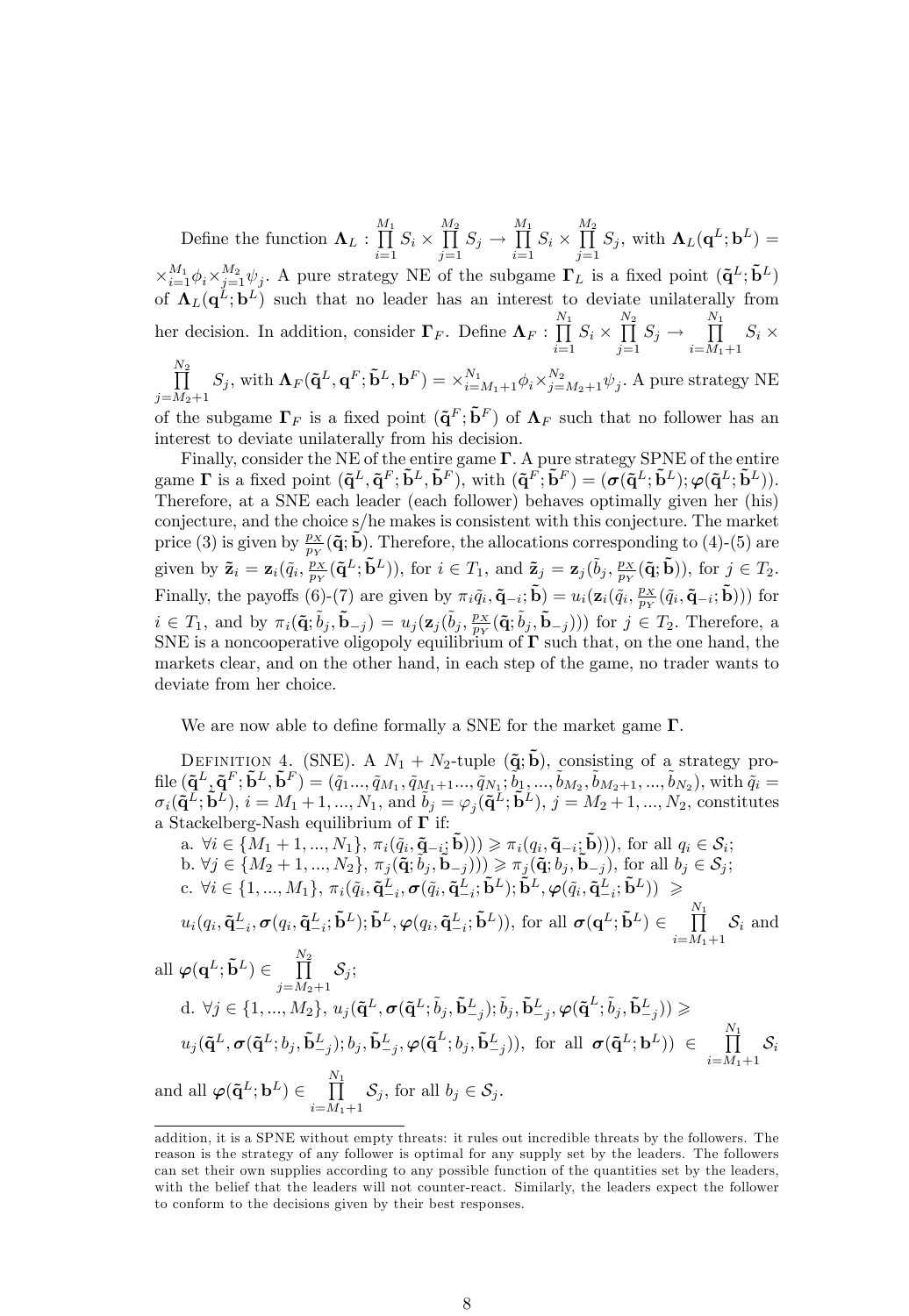#### 3. EXISTENCE OF A SNE WITH TRADE

Let us now consider the existence of a SNE with trade. It is well known that the autarkic equilibrium is always a NE in simultaneous move strategic market games (see, in particular, Cordella and Gabszewicz, 1998, Giraud, 2003, Busetto and Codognato, 2006). The next example, which is borrowed from Cordella and Gabszewicz (1998), illustrates this feature in the sequential game.

EXAMPLE 1. (Autarkic SNE). Let  $|T_1| = |T_2| = 2$ . Assumption 1 is  $\alpha_i = 1$ , for each  $i \in T_1$ , and  $\beta_j = 1$ , for each  $j \in T_2$ . Assumption 2 is  $u_i(x_i, y_i) = \gamma x_i + y_i$ ,  $i \in T_1$ , and  $u_i(x_i, y_i) = x_i + \gamma y_i$ ,  $j \in T_2$ , with  $\gamma \in (0, 1)$ , so (2d) does not hold. The unique competitive equilibrium is given by  $p^* = 1$  and  $z_i^* = (0, 1), i \in T_1$ , and  $z_j^* = (1,0), j \in T_2$ . In addition, the Cournot-Nash equilibrium strategies are given by  $(\hat{q}_1, \hat{q}_2; \hat{b}_1, \hat{b}_2) = (0, 0; 0, 0)$ . Consider now the SNE. The followers' ODM are  $\phi_2(q_1, q_2; b_1) = -b_1 + \sqrt{\frac{1}{\gamma}b_1(q_1 + q_2)}$  and  $\psi_2(q_1; b_1, b_2) = -q_1 + \sqrt{\frac{1}{\gamma}(b_1 + b_2)q_1}$ . The best responses are given by  $\sigma(q_1; b_1) = \frac{(1-2\gamma)b_1 + \sqrt{(1-4\gamma)(b_1)^2 + 4\gamma b_1 q_1}}{2\gamma}$  $\frac{a_{\gamma}(b_1)+a_{\gamma}(b_1q_1)}{2\gamma}$  and  $\varphi(q_1;b_1)=$  $(1-2\gamma)q_1 + \sqrt{(1-4\gamma)(q_1)^2 + 4\gamma b_1 q_1}$  $\frac{2\gamma}{2\gamma}$ . Then, the leaders' SNE strategies are  $\tilde{q}_1 = 0$  and  $\tilde{b}_1 = 0$ . Accordingly, the strategies of followers are  $\sigma(0; 0) = 0$  and  $\varphi(0; 0) = 0$ . Then, the only SNE is the trivial equilibrium  $({\tilde q}_1, {\tilde q}_2, {\tilde b}_1, {\tilde b}_2) = (0, 0, 0, 0).$ 

Therefore, if one leader is making a positive supply, the other leader by deviating and making a positive supply can generate a subgame where at least one side of the market is making a null supply. No leader/follower finds it profitable to participate in exchange because no other leader/follower does. For any trader, the strategic advantage from trading, whichever is the stage of the game, is offset by the strategic advantage of reducing her supply to manipulate the market price. Nevertheless, we are able to state the following theorem.

THEOREM 1. (Existence of a SNE with trade). Consider the market game  $\Gamma$ , and let Assumptions 1 and 2 be satisfied. Then, there exists a Stackelberg-Nash equilibrium with trade.

Proof. The approach of the proof is as follows. We consider a slight perturbation of the market game  $\Gamma$  which is used by Dubey and Shubik (1978) for their existence proof. Therefore, consider a perturbed game  $\Gamma^{\epsilon}$  in which some outside agency puts a fixed quantity  $\epsilon > 0$  of the two commodities on each side of the market. Given  $\epsilon > 0$ , the price (3) of  $\mathbf{\Gamma}^{\epsilon}$  is now given by:

$$
\left(\frac{p_X}{p_Y}\right)^{\epsilon} = \frac{\mathbf{B} + \epsilon}{\mathbf{Q} + \epsilon}.
$$
\n(8)

The allocations and payoffs are  $\tilde{\mathbf{z}}_{i,\epsilon} = \mathbf{z}_{i,\epsilon}(\tilde{q}_{i,\epsilon},(\frac{p_X}{p_Y})^{\epsilon}(\tilde{\mathbf{q}}_{\epsilon};\tilde{\mathbf{b}}_{\epsilon}))$  and  $\pi_i^{\epsilon}(\tilde{q}_{i,\epsilon},\tilde{\mathbf{q}}_{-i,\epsilon};\tilde{\mathbf{b}}_{\epsilon}))$ for  $i \in T_1$ , and  $\tilde{\mathbf{z}}_{j,\epsilon} = \mathbf{z}_{j,\epsilon}(\tilde{b}_{j,\epsilon},(\frac{p_X}{p_Y})^{\epsilon}(\tilde{\mathbf{q}}_{\epsilon}, \tilde{\mathbf{b}}_{\epsilon})$  and  $\pi_j^{\epsilon}(\tilde{\mathbf{q}}_{\epsilon}; \tilde{b}_{i,\epsilon}, \tilde{\mathbf{b}}_{-i,\epsilon})$  for  $j \in T_2$ . The proof obtains by following Öve main steps. First, we study the optimal behavior of traders in each perturbed subgames. Second, we show the optimal behavior are mutually consistent (existence of a  $\epsilon$ -SNE). Third, we show the market price is bounded in a  $\epsilon$ -SNE. Fourth, we show the existence of an  $\epsilon$ -SNE with trade. Finally, we consider the sequence of  $\epsilon$ -SNE's with trade, and show the SNE is an equilibrium point of  $\Gamma$ , a Nash equilibrium which is robust to slight perturbation of the market game.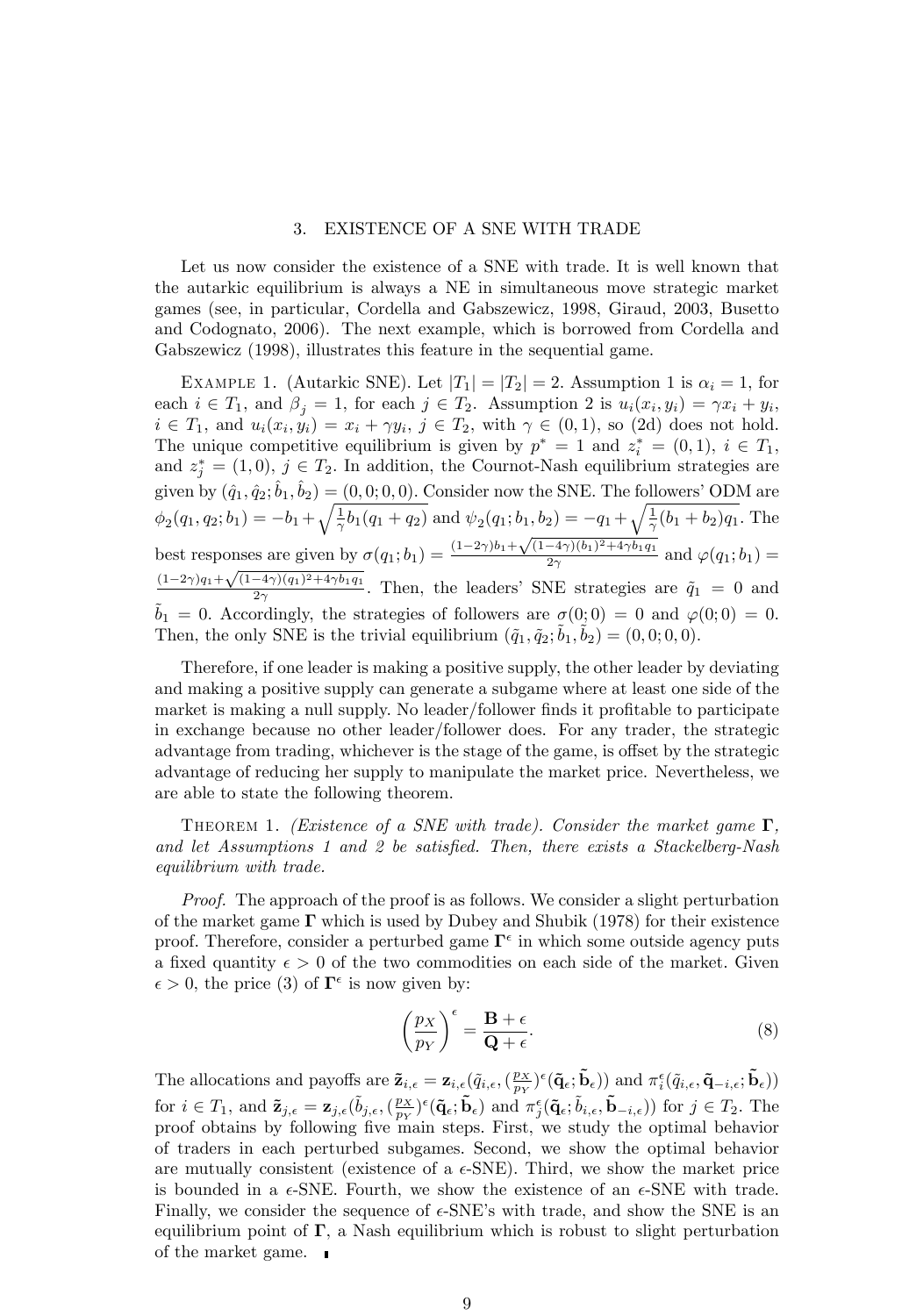Let us first define formally the concept of  $\epsilon$ -SNE.

DEFINITION 5. (e-SNE). For all  $\epsilon > 0$ , a  $N_1 + N_2$ -tuple  $(\mathbf{\tilde{q}}_{\epsilon}^L, \mathbf{\tilde{q}}_{\epsilon}^F, \mathbf{\tilde{b}}_{\epsilon}^L, \mathbf{\tilde{b}}_{\epsilon}^F)$  of feasible strategies  $({\tilde q}_{1,\epsilon}...,{\tilde q}_{M_1,\epsilon},{\tilde q}_{M_1+1,\epsilon}...,{\tilde q}_{N_1,\epsilon};\tilde{b}_{1,\epsilon},...,\tilde{b}_{M_2,\epsilon},{\tilde b}_{M_2+1,\epsilon},...,{\tilde b}_{N_2,\epsilon}),$  with  $\tilde{q}_{i,\epsilon} = \sigma_i^{\epsilon}(\mathbf{\tilde{q}}^L_{\epsilon}; \mathbf{\tilde{b}}^L_{\epsilon}), i = M_1 + 1, ..., N_1, \text{ and } \tilde{b}_{j,\epsilon} = \varphi_j^{\epsilon}(\mathbf{\tilde{q}}^L_{\epsilon}; \mathbf{\tilde{b}}^L_{\epsilon}), j = M_2 + 1, ..., N_2,$ constitutes a Stackelberg-Nash equilibrium of  $\Gamma^{\epsilon}$  if like in Definition 4, conditions a., b., c. and d. hold, but where  $\pi_i$  is replaced by  $\pi_i^{\epsilon}$  for  $i \in \{1, ..., N_1\}$ , and  $\pi_j$  is replaced by  $\pi_j^{\epsilon}$  for  $j \in \{1, ..., N_2\}$  respectively.

To show the existence of an  $\epsilon$ -SNE (with trade) we need some intermediate results. First, we consider the behavior of traders in the perturbed game  $\Gamma^{\epsilon}$ .

Consider the perturbed subgame  $\Gamma_F^{\epsilon}$ . For any given strategy profile of the leaders, the program of follower i consists in maximizing his payoff  $\pi_i^{\epsilon}(q_{i,\epsilon}, \mathbf{q}_{-i,\epsilon}; \mathbf{b}_{\epsilon}; \epsilon)$ given by  $(6)$ . The next proposition echoes Definition 1.

PROPOSITION 1. Let the utility functions  $u_k$  satisfy Assumption 2. Then, for all  $\epsilon > 0$ , the mappings  $\phi_i^{\epsilon}$ :  $\prod$  $\prod_{-i \in T_1} S_{-i} \times \prod_{j \in T}$  $\prod_{j\in T_2} S_j \times \mathbb{R}_{++} \to S_i$ , with  $\phi_i^{\epsilon}(\mathbf{q}_{-i,\epsilon}; \mathbf{b}_{\epsilon}; \epsilon)$ ,  $i =$  $M_1 + 1, ..., N_1, \text{ and } \prod$  $\prod_{i\in T_1} S_{-i} \times \prod_{-j\in T}$  $\prod_{j\in T_2} S_j \times \mathbb{R}_{++} \to S_j$ , with  $\psi_j^{\epsilon}(\mathbf{q}_{\epsilon}; \mathbf{b}_{-j,\epsilon}; \epsilon)$ ,  $j = M_2 +$  $1, ..., N_2$  are well defined, point-valued (functions) and continuously differentiable.

#### Proof. See Appendix A.

The next proposition provides monotonicity properties about followers' ODM.

PROPOSITION 2. Let  $\phi^{\epsilon} = (\phi^{\epsilon}_{M_1+1}, ..., \phi^{\epsilon}_{N_1})$  and  $\psi^{\epsilon} = (\psi^{\epsilon}_{M_2+1}, ..., \psi^{\epsilon}_{N_2})$  be respectively  $(N_1 - M_1)$  and  $(N_2 - M_2)$  dimensional vector functions. Consider the  $Jacobian~matrices~ ~\mathcal{J}_{\boldsymbol{\phi}^{\epsilon}_{\mathbf{q}^F_\epsilon}}(\mathbf{\bar{q}}_\epsilon;\mathbf{\bar{b}}_\epsilon)~=~\left[ \frac{\partial \boldsymbol{\phi}^{\epsilon}(.)}{\partial \mathbf{q}^F_\epsilon}\right]$  $\Big] \ \ and \ \ {\cal J}_{\psi^{\epsilon}_{\mathbf{b}^{F}_{\epsilon}}}(\mathbf{\bar{q}}_{\epsilon};\mathbf{\bar{b}}_{\epsilon}) \ = \ \Big[ \frac{\partial \psi^{\epsilon}(.)}{\partial \mathbf{b}^{F}_{\epsilon}}$  $\big]$ . Then,  $-{\bf I} << \mathcal{J}_{\phi_{{\bf q}_F}^{\epsilon}}({\bf \bar{q}}_{\epsilon};{\bf \bar{b}}_{\epsilon}) \leq {\bf I}, \text{ where } {\bf I} \text{ is the } (N_1-M_1,N_1-M_1) \text{ unit matrix, and}$  $-{\bf I}$  <<  $\mathcal{J}_{\psi_{\mathbf{b}_{\epsilon}}^{\epsilon}}(\bar{\mathbf{q}}_{\epsilon};\bar{\mathbf{b}}_{\epsilon}) \leq {\bf I}$ , where  ${\bf I}$  is the  $(N_2-M_2,N_2-M_2)$  unit matrix. In  $addition, \ \mathcal{J}_{\boldsymbol{\phi}_{\mathbf{b}_{\epsilon}}^{k}F}(\mathbf{\bar{q}}_{\epsilon};\mathbf{\bar{b}}_{\epsilon})=\bigg[\frac{\partial \boldsymbol{\phi}^{\epsilon}(.)}{\partial \mathbf{b}_{\epsilon}^{F}}$  $\Big] \in (-\mathbf{I},\mathbf{I}), \text{ and } \mathcal{J}_{\boldsymbol{\psi}^{\epsilon}_{\mathbf{q}^F_{\epsilon}}}(\bar{\mathbf{q}}_{\epsilon};\bar{\mathbf{b}}_{\epsilon}) = \Big[ \frac{\partial \boldsymbol{\psi}^{\epsilon}(\cdot)}{\partial \mathbf{q}_{\epsilon}^F}$  $\Big] \in (-\mathbf{I},\mathbf{I}),$ where the **Is** are  $(N_1 - M_1, N_2 - M_2)$  and  $(N_2 - M_2, N_1 - M_1)$  unit matrices.

Proof. See Appendix B.

Followers interact in a simultaneous move game. Thus, the followers optimal decisions must be consistent to solve the game. By "consistent" we mean that the best responses (see Definition 2) can be deduced from the collection of optimal decision mappings. It is worth noticing that the best responses might not exist (see Example 3). To introduce our criterion define the function  $\Phi_i^{\epsilon}$ :  $\prod$  $\prod_{i\in T_1} S_i \times \prod_{j\in T}$  $\prod\limits_{j\in T_2}$   $\mathcal{S}_j$   $\times$  $\mathbb{R}_{++} \to S_i$ , with  $\Phi_i^{\epsilon}(\mathbf{q}_{\epsilon}; \mathbf{b}_{\epsilon}) := q_{i,\epsilon} - \phi_i^{\epsilon}(\mathbf{q}_{\epsilon}^L, \mathbf{q}_{-i,\epsilon}^F; \mathbf{b}_{\epsilon}^L, \mathbf{b}_{\epsilon}^F; \epsilon)$ ,  $i = M_1 + 1, ..., N_1$ , and the function  $\Psi_j^{\epsilon}$ :  $\prod$  $\prod_{i\in T_1} S_i \times \prod_{j\in T}$  $\prod_{j\in T_2} S_j \times \mathbb{R}_{++} \to S_j$ , with  $\Psi_j^{\epsilon}(\mathbf{b}_{\epsilon}; \mathbf{q}_{\epsilon}) := b_{j,\epsilon}$  - $\psi_j^{\epsilon}(\mathbf{q}_{\epsilon}^L, \mathbf{q}_{\epsilon}^F; \mathbf{b}_{\epsilon}^L, \mathbf{b}_{-j,\epsilon}^F; \epsilon), j = M_2 + 1, ..., N_2, \epsilon > 0$ . This set of functions will be useful to build the system of equations that will implicitly define the best responses. Let  $\Upsilon^{\epsilon}$ :  $\prod$  $\prod_{i\in T_1} S_i \times \prod_{j\in T}$  $\prod_{j\in T_2} S_j \times \mathbb{R}_{++} \rightarrow$  $\prod^{N_1}$  $\prod_{i=M_1+1}$   $\mathcal{S}_i$   $\times$  $\frac{N_2}{\prod}$  $\prod_{j=M_2+1} S_j$  the  $(N_1 - M_1) + (N_2 M_2$ )-dimensional vector function defined by  $\Upsilon^{\epsilon} = (\Phi^{\epsilon}_{M_1+1}, ..., \Phi^{\epsilon}_{N_1}; \Psi^{\epsilon}_{M_2+1}, ..., \Psi^{\epsilon}_{N_2}).$ Consider the  $(N_1 - M_1) + (N_2 - M_2)$ -dimensional vector equation  $\Upsilon^{\epsilon}(\mathbf{q}_{\epsilon}; \mathbf{b}_{\epsilon}; \epsilon) = 0$ . These  $(N_1 - M_1) + (N_2 - M_2)$  equations taken together consist in a system of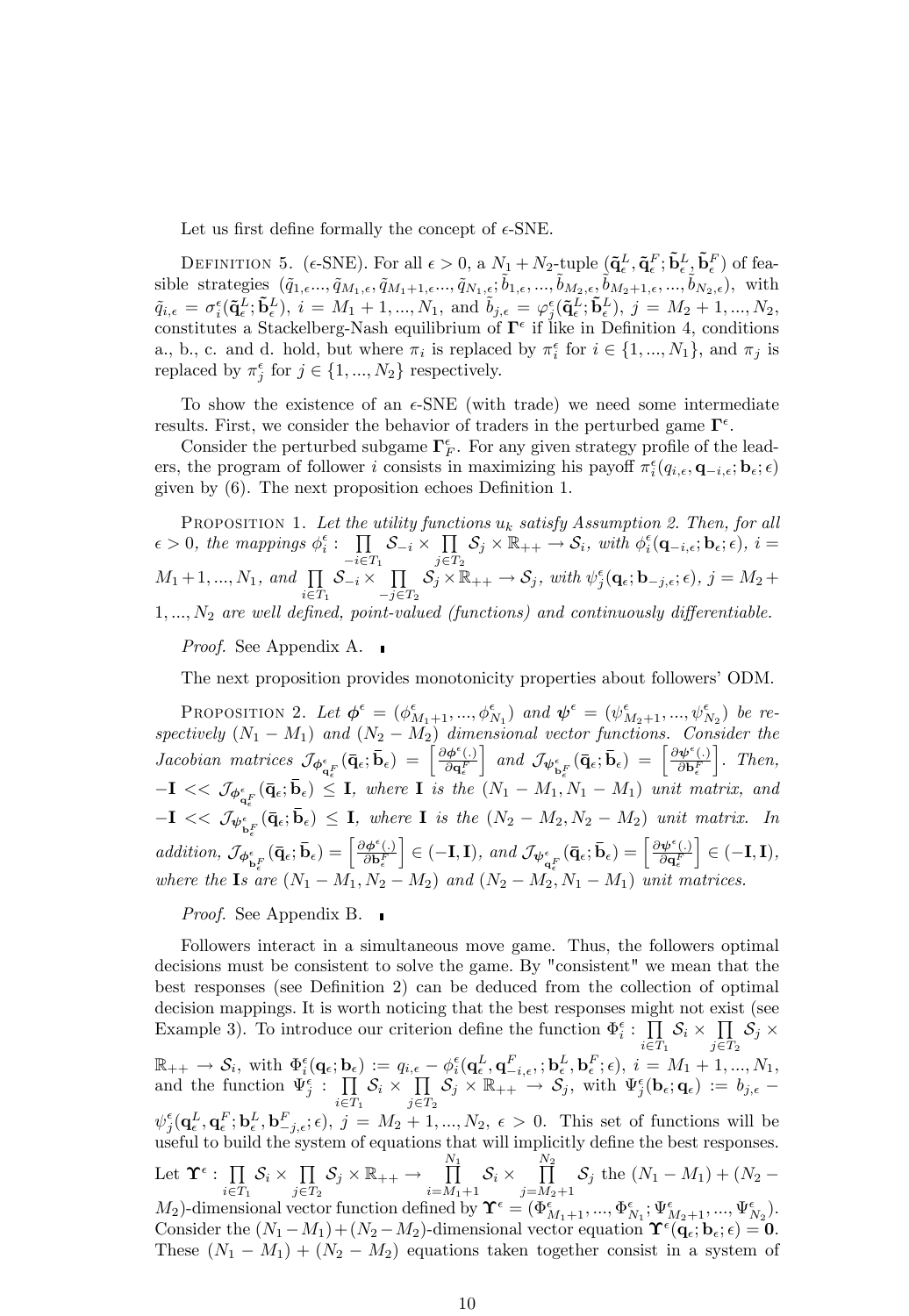$(N_1-M_1)+(N_2-M_2)$  simultaneous equations with  $(N_1-M_1)+(N_2-M_2)$  unknowns  $(q_{\epsilon}^F; \mathbf{b}_{\epsilon}^F)$  and  $M_1 + M_2$  parameters  $(q_{\epsilon}^L; \mathbf{b}_{\epsilon}^L)$ . This system defines implicitly (at least locally) best responses. Let  $(\bar{\mathbf{q}}_{\epsilon}^L, \bar{\mathbf{q}}_{\epsilon}^F, \bar{\mathbf{b}}_{\epsilon}^L, \bar{\mathbf{b}}_{\epsilon}^F)$  be an interior point of  $\prod_{i \in \mathcal{R}} S_i \times$  $\prod S_i$ , so the identity  $\Upsilon^{\epsilon}(\mathbf{q}_L^L, \mathbf{q}_L^F(\mathbf{q}_L^L; \mathbf{b}_L^L); \mathbf{b}_L^L, \mathbf{b}_L^F(\mathbf{q}_L^L; \mathbf{b}_L^L)) \equiv 0$  holds in an  $\prod_{j\in T_2} S_j$ , so the identity  $\Upsilon^{\epsilon}(\mathbf{q}_{\epsilon}^L, \mathbf{q}_{\epsilon}^F(\mathbf{q}_{\epsilon}^L; \mathbf{b}_{\epsilon}^L); \mathbf{b}_{\epsilon}^L, \mathbf{b}_{\epsilon}^F(\mathbf{q}_{\epsilon}^L; \mathbf{b}_{\epsilon}^L)) \equiv \mathbf{0}$  holds in an open  $\mathbf{I}_{\epsilon} = \mathbf{I}_{\epsilon} \mathbf{I}_{\epsilon} = \mathbf{I}_{\epsilon} \mathbf{I}_{\epsilon} = \mathbf{I}_{\epsilon} \math$ neighborhood of  $(\bar{\mathbf{q}}_{\epsilon}^L, \bar{\mathbf{q}}_{\epsilon}^F, \bar{\mathbf{b}}_{\epsilon}^L, \bar{\mathbf{b}}_{\epsilon}^F)$ . Implicit partial differentiation with respect to  $(\mathbf{b}_{\epsilon}^{L}; \mathbf{q}_{\epsilon}^{L})$  of this identity leads to:

$$
\mathcal{J}\mathbf{\Upsilon}^{\epsilon}_{(\mathbf{q}_{\epsilon}^{F};\mathbf{b}_{\epsilon}^{F})}(\bar{\mathbf{q}}_{\epsilon};\bar{\mathbf{b}}_{\epsilon}).\mathcal{A}^{\epsilon} = -\mathcal{B}^{\epsilon}, \text{ for each } \epsilon > 0,
$$
\n
$$
(9)
$$

where  $\mathcal{J}_{\mathbf{\hat{T}}^{\epsilon}_{(\mathbf{q}^F_{\epsilon},\mathbf{b}^F_{\epsilon})}}(\bar{\mathbf{q}}_{\epsilon};\bar{\mathbf{b}}_{\epsilon})$  is the  $((N_1-M_1)+(N_2-M_2);(N_1-M_1)+(N_2-M_2))$  matrix formed by all partial derivatives of  $\Upsilon^{\epsilon}$  with respect to  $(\mathbf{q}_{\epsilon}^{F}; \mathbf{b}_{\epsilon}^{F})$  at  $(\bar{\mathbf{q}}_{\epsilon}^{L}, \bar{\mathbf{q}}_{\epsilon}^{F}; \bar{\mathbf{b}}_{\epsilon}^{L}, \bar{\mathbf{b}}_{\epsilon}^{F})$ , and  $\mathcal{A}^{\epsilon}$  and  $\mathcal{B}^{\epsilon}$  are matrices of dimension  $((N_1 - M_1) + (N_2 - M_2), M_1 + M_2)$  (see Appendix C). The next lemma says that the solution to (9), if it exists, determines the best responses.

LEMMA 1. If 
$$
|\mathcal{J}_{\mathbf{Y}^{\epsilon}_{(\mathbf{q}^F_{\epsilon}, \mathbf{b}^F_{\epsilon})}}(\bar{\mathbf{q}}_{\epsilon}; \bar{\mathbf{b}}_{\epsilon})| \neq 0
$$
, then, for all  $\varepsilon > 0$ , there exist well defined  
functions  $\sigma_i^{\epsilon} : \prod_{i=1}^{M_1} S_i \times \prod_{j=1}^{M_2} S_j \times \mathbb{R}_{++} \to S_i$ , with  $b_{i,\epsilon} = \sigma_i^{\epsilon}(\mathbf{q}_{\epsilon}^L; \mathbf{b}_{\epsilon}^L; \epsilon)$ ,  $i = M_1 +$   
1,...,  $N_1$ , and  $\varphi_j^{\epsilon} : \prod_{i=1}^{M_1} S_i \times \prod_{j=1}^{M_2} S_j \times \mathbb{R}_{++} \to S_j$ , with  $q_{j,\epsilon} = \varphi_j^{\epsilon}(\mathbf{q}^L; \mathbf{b}^L; \epsilon)$ ,  $j = M_2 +$   
1,...,  $N_2$ . Moreover,  $\sigma_i^{\epsilon} \subset \mathcal{C}^1$ ,  $i = M_1 + 1, ..., N_1$ , and  $\varphi_j^{\epsilon} \subset \mathcal{C}^1$ ,  $j = M_2 + 1, ..., N_2$ .  
Proof. See Appendix C.

Lemma 1 gives a sufficient condition for the existence of continuous differentiable best responses: the Jacobian of  $\Upsilon^{\epsilon}$ .) is a linear map which is invertible. It is worth noticing that, as the perturbed best responses are differentiable, then, for all  $\epsilon > 0$ , the vector function  $(\sigma^{\epsilon}(., \epsilon), \varphi^{\epsilon}(., \epsilon))$  is differentiable. The next proposition gives some bounds on the optimal responses of followers.

PROPOSITION 3. Let  $\sigma^{\epsilon} = (\sigma^{\epsilon}_{M_1+1}, ..., \sigma^{\epsilon}_{N_1})$  and  $\varphi^{\epsilon} = (\varphi^{\epsilon}_{M_2+1}, ..., \varphi^{\epsilon}_{N_2})$  be  $(N_1 M_1$ ) and  $(N_2-M_2)$  dimensional vector functions. Consider  $\mathcal{J}_{\sigma_{\mathbf{q}_{\epsilon}}^{\epsilon}}(\bar{\mathbf{q}}_{\epsilon};\bar{\mathbf{b}}_{\epsilon}) = \left[\frac{\partial \sigma^{\epsilon}(.)}{\partial \mathbf{q}_{\epsilon}^{L}}\right]$ i  $\textit{and}\; \mathcal{J}_{\varphi^{\epsilon}_{\mathbf{q}^L_{\epsilon}}}(\bar{\mathbf{q}}_{\epsilon};\bar{\mathbf{b}}_{\epsilon})=\begin{bmatrix}\frac{\partial\varphi^{\epsilon}(.)}{\partial \mathbf{q}^L_{\epsilon}}\end{bmatrix}$  $\left. \right]$ . Then,  $\mathcal{J}_{\sigma_{\mathbf{q}_{\epsilon}}^{\epsilon}}(\bar{\mathbf{q}}_{\epsilon};\bar{\mathbf{b}}_{\epsilon}) \in [-\mathbf{I}_3, \mathbf{I}_3)$  and  $\mathcal{J}_{\varphi_{\mathbf{q}_{\epsilon}}^{\epsilon}}(\bar{\mathbf{q}}_{\epsilon};\bar{\mathbf{b}}_{\epsilon}) \geq 0$ , where  $I_3$  is the  $(N_1 - M_1, M_1)$  unit matrix and **0** is the  $(N_2 - M_2, M_1)$  zero matrix. In addition,  $\mathcal{J}_{\varphi_{\mathbf{b}\epsilon}^{\epsilon}}(\bar{\mathbf{q}}_{\epsilon};\bar{\mathbf{b}}_{\epsilon}) \in [-\mathbf{I}_{4},\mathbf{I}_{4})$  and  $\mathcal{J}_{\sigma_{\mathbf{b}\epsilon}^{\epsilon}}(\bar{\mathbf{q}}_{\epsilon};\bar{\mathbf{b}}_{\epsilon}) \geq 0$ , where  $\mathbf{I}_{4}$  and 0 are of dimension  $(N_2 - M_2, M_2)$  and  $(N_1 - M_1, M_2)$  respectively.

Proof. See Appendix D.

Consider now the subgame  $\Gamma_L^{\epsilon}$ . Each leader knows how the market price is affected by the followers' reactions. Indeed, let  $\sigma^{\epsilon}$  :  $\prod^{M_1}$  $\prod_{i=1}$   $\mathcal{S}_i$   $\times$  $\frac{M_2}{\prod}$  $\prod_{j=1}$   $S_j \times \mathbb{R}_{++}$   $\rightarrow$  $\prod^{N_1}$  $\prod_{i=M_1+1} \mathcal{S}_i,$ with  $\mathbf{q}_{\epsilon}^{F} = \boldsymbol{\sigma}^{\epsilon}(\mathbf{q}_{\epsilon}^{L}; \mathbf{b}_{\epsilon}^{L}; \epsilon)$ , and let  $\boldsymbol{\varphi}^{\epsilon}$  :  $\prod^{M_{1}}$  $\prod_{i=1}$   $\mathcal{O}_i$   $\times$  $\frac{M_2}{\prod}$  $\prod\limits_{j=1}$   $S_j \times \mathbb{R}_{++} \rightarrow$  $\frac{N_2}{\prod}$  $\prod_{j=M_2+1} \mathcal{S}_j$ , with  $\mathbf{b}_{\epsilon}^F = \boldsymbol{\varphi}^{\epsilon}(\mathbf{q}_{\epsilon}^L; \mathbf{b}_{\epsilon}^L; \epsilon).$  In particular,  $\boldsymbol{\sigma}^{\epsilon}(\mathbf{q}_{\epsilon}^L; \mathbf{b}_{\epsilon}^L; \epsilon) \subset \mathcal{C}^1$  and  $\boldsymbol{\varphi}^{\epsilon}(\mathbf{q}_{\epsilon}^L; \mathbf{b}_{\epsilon}^L; \epsilon) \subset \mathcal{C}^1$ . Therefore,  $\frac{p_X}{p_Y}((\mathbf{q}^L_{\epsilon}, \boldsymbol{\sigma}^{\epsilon}(\mathbf{q}^L_{\epsilon}; \mathbf{b}^L_{\epsilon}; \epsilon); \mathbf{b}^L_{\epsilon}, \boldsymbol{\varphi}^{\epsilon}(\mathbf{q}^L_{\epsilon}; \mathbf{b}^L_{\epsilon}; \epsilon))) \subset \mathcal{C}^1$ . Then, leader i maximizes her reduced payoff  $\pi_i^{\epsilon}(q_{i,\epsilon}, \mathbf{q}_{-i,\epsilon}^L, \pmb{\sigma}^{\epsilon}(q_{i,\epsilon}, \mathbf{q}_{-i,\epsilon}^L; \mathbf{b}_{\epsilon}^L; \epsilon); \mathbf{b}_{\epsilon}^L, \pmb{\varphi}^{\epsilon}(q_{i,\epsilon}, \mathbf{q}_{-i,\epsilon}^L; \mathbf{b}_{\epsilon}^L; \epsilon).$ The next proposition states the existence of ODM for leaders (see Definition 3).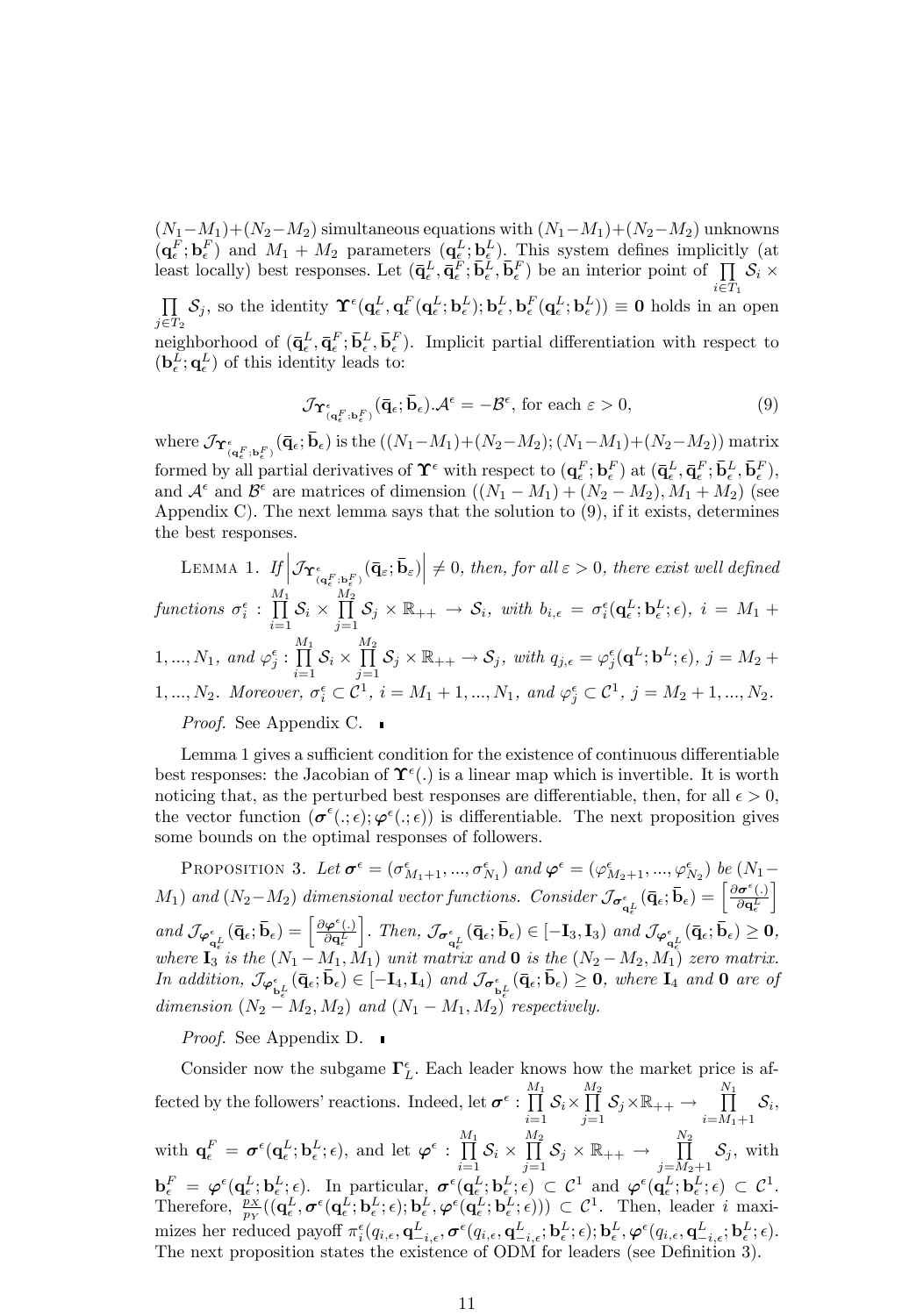PROPOSITION 4. Let the utility functions  $u_k$  satisfy Assumption 2. Then, for all  $\epsilon > 0$ , the mappings  $\phi_i^{\epsilon}$ :  $\prod$  $\prod_{-i \neq i} \mathcal{S}_{-i} \times$  $\frac{M_2}{\prod}$  $\prod_{j=1}^{m} S_j \times \mathbb{R}_{++} \to S_i$ , with  $\phi_i^{\epsilon}(\mathbf{q}_{-i,\epsilon}^L; \mathbf{b}_{\epsilon}^L; \epsilon)$ ,  $i=1,...,M_1, \; \textit{and} \; \psi_j^\epsilon: \; \prod^{M_1}$  $\prod_{i=1}^{\mathbf{I}}\mathcal{S}_i \times \prod_{-j=1}^{\mathbf{I}}$  $\prod_{j=1} \mathcal{S}_{-j} \times \mathbb{R}_{++} \to \mathcal{S}_j$ , with  $\psi_j^{\epsilon}(\mathbf{q}_{\epsilon}^L; \mathbf{b}_{-j,\epsilon}^L; \epsilon)$ ,  $j =$  $1, \ldots, M_2$ , are well defined, point-valued (functions) and continuously differentiable.

*Proof.* See Appendix E. ■

We are now able to state the existence of an  $\epsilon$ -SNE.

LEMMA 2. (Existence of  $\epsilon$ -SNE). Consider  $\Gamma^{\epsilon}$ , and let Assumptions 1 and 2 be satisfied. Then, for all  $\epsilon > 0$ , there exists an  $\varepsilon$ -Stackelberg-Nash equilibrium of  $\Gamma^{\epsilon}$ .

*Proof.* We have to show that the optimal strategic behavior are mutually consistent, i.e., there is a pure strategy SPNE for the entire perturbed game  $\Gamma^{\varepsilon}$ , which constitutes a NE of each perturbed subgame  $\Gamma_L^{\epsilon}$  and  $\Gamma_F^{\alpha}$ . We first show that  $\Gamma_L^{\epsilon}$  has a NE. To this end, define the function  $\mathbf{\Lambda}_{L}^{\epsilon}$  :  $\prod^{M_{1}}$  $\prod_{i=1} S_i \times$  $\frac{M_2}{\prod}$  $\prod_{j=1} S_j \times \mathbb{R}_{++} \to$  $\frac{M_1}{\prod}$  $\prod_{i=1} S_i \times$  $\frac{M_2}{\prod}$  $\prod_{j=1} S_j,$ with  $\mathbf{\Lambda}^{\epsilon}_{L}(\mathbf{q}^L_{\epsilon};\mathbf{b}^L_{\epsilon};\epsilon) = \times_{i=1}^{M_1} \phi^{\epsilon}_i \times_{j=1}^{M_2} \psi^{\epsilon}_j$ , where  $\phi^{\epsilon}_i$ ,  $i = 1, ..., M_1$ , and  $\psi^{\epsilon}_j$ ,  $j = 1, ..., M_2$ , are well-defined functions from Proposition 3 (see Appendix E). The function  $\Lambda_L^{\epsilon}$  is a continuous function (as the product of continuous functions  $\phi_i^{\epsilon}$ ,  $i = 1, ..., M_1$ , and  $\psi_j^{\epsilon}$ ,  $j = 1, ..., M_2$ , from Proposition 4) over a compact and convex subset of Euclidean space (as the product of compact and convex sets  $S_i$ ,  $i = 1, ..., M_1$ , and  $S_j$ ,  $j =$ 1,...,  $M_2$ ). Then, by the Brouwer Fixed Point Theorem, the function  $\Lambda_L^{\epsilon}$  admits a fixed point, namely  $({\bf \tilde q}_\epsilon^L; {\bf \tilde b}_\epsilon^L)$ , which is a NE of  $\Gamma_L^\epsilon$ . Now, we show  $\Gamma_F^\epsilon$  has a NE. Define  $\mathbf{\Lambda}_F^\epsilon:\,\prod^{N_1}$  $\prod_{i=1} S_i \times$  $\frac{N_2}{\prod}$  $\prod_{j=1} S_j \times \mathbb{R}_{++} \to$  $\prod^{N_1}$  $\prod_{i=M_1+1} S_i \times$  $\frac{N_2}{\prod}$ j=M2+1 S<sup>j</sup> , with F (q L ; q F ; b L ; b F ) =  $\times_{i=M_1+1}^{N_1}\phi_i^{\epsilon}\times_{j=M_2+1}^{N_2}\psi_j^{\epsilon}$ , where  $\phi_i^{\epsilon}$ ,  $i=M_1+1,...,N_1$ , and  $\psi_j^{\epsilon}$ ,  $j=M_2+1,...,N_2$ , are known to exist from Proposition 1. Fix  $(\tilde{\mathbf{q}}_{\epsilon}^L; \tilde{\mathbf{b}}_{\epsilon}^L)$ . The function  $\mathbf{\Lambda}_{F}^{\epsilon}(\mathbf{q}_{\epsilon}^L, \mathbf{q}_{\epsilon}^F; \mathbf{b}_{\epsilon}^L, \mathbf{b}_{\epsilon}^F)$ is continuous on  $\prod S_i \times \prod S_j$ , a compact and convex set of Euclidean space. Then, i j it has a fixed point, namely  $({\bf q}_\epsilon^F; {\bf \tilde{b}}_\epsilon^F)$ , which is a NE of  $\Gamma_F^{\epsilon}$ . Finally, from Lemma 1, for all  $\epsilon > 0$ , we can define  $(\mathbf{q}_{\epsilon}^F; \mathbf{b}_{\epsilon}^F) = (\boldsymbol{\sigma}^{\epsilon}(\mathbf{q}_{\epsilon}^{\mathbf{L}}; \mathbf{b}_{\epsilon}^L; \epsilon); \boldsymbol{\varphi}^{\epsilon}(\mathbf{q}_{\epsilon}^{\mathbf{L}}; \mathbf{b}_{\epsilon}^L; \epsilon)$ ). If  $(\tilde{\mathbf{q}}_{\epsilon}^L; \tilde{\mathbf{b}}_{\epsilon}^L)$ is a fixed point, then, by using Lemma 1, and by continuity of  $\sigma^{\epsilon}(\cdot)$  and  $\varphi^{\epsilon}(\cdot)$ , we deduce  $(\mathbf{\tilde{q}}_{{\epsilon}}^F; \mathbf{\tilde{b}}_{{\epsilon}}^F) = (\boldsymbol{\sigma}^{\epsilon}(\mathbf{\tilde{q}}_{{\epsilon}}^L; \mathbf{\tilde{b}}_{{\epsilon}}^L; \epsilon); \boldsymbol{\varphi}^{\epsilon}(\mathbf{\tilde{q}}_{{\epsilon}}^L; \mathbf{\tilde{b}}_{{\epsilon}}^L; \epsilon))$  is a fixed point of  $\boldsymbol{\Gamma}_F^{\epsilon}$ , for all  $\epsilon > 0$ . Then,  $(\tilde{\mathbf{q}}_{\varepsilon}^L, \tilde{\mathbf{q}}_{\varepsilon}^F, \tilde{\mathbf{b}}_{\varepsilon}^L, \tilde{\mathbf{b}}_{\varepsilon}^F)$  is a fixed point of  $\mathbf{\Gamma}^{\epsilon}$ .

The next lemma concerns the existence of bounds on market price in an  $\epsilon$ -SNE.

Lemma 3. Assume there are at least one leader and one follower of each type. Then, in an  $\epsilon$ -SNE, there exist uniform bounds  $\xi_1 > 0$  and  $\xi_2 > 0$  such that:

$$
\forall \epsilon > 0, \xi_1 < \left(\frac{p_X}{p_Y}\right)^{\epsilon} < \xi_2, \text{ with } \left(\frac{p_X}{p_Y}\right)^{\epsilon} = \frac{\mathbf{B} + \epsilon}{\mathbf{Q} + \epsilon}.
$$
 (10)

Proof. See Appendix F.

The following lemma is related to the existence of an  $\epsilon$ -SNE with trade.

LEMMA 4. (Existence of  $\epsilon$ -SNE with trade). Consider  $\Gamma^{\epsilon}$ , and let Assumptions 1 and 2 be satisfied. Then, for all  $\epsilon > 0$ , there exists an  $\varepsilon$ -SNE with trade of  $\Gamma^{\epsilon}$ .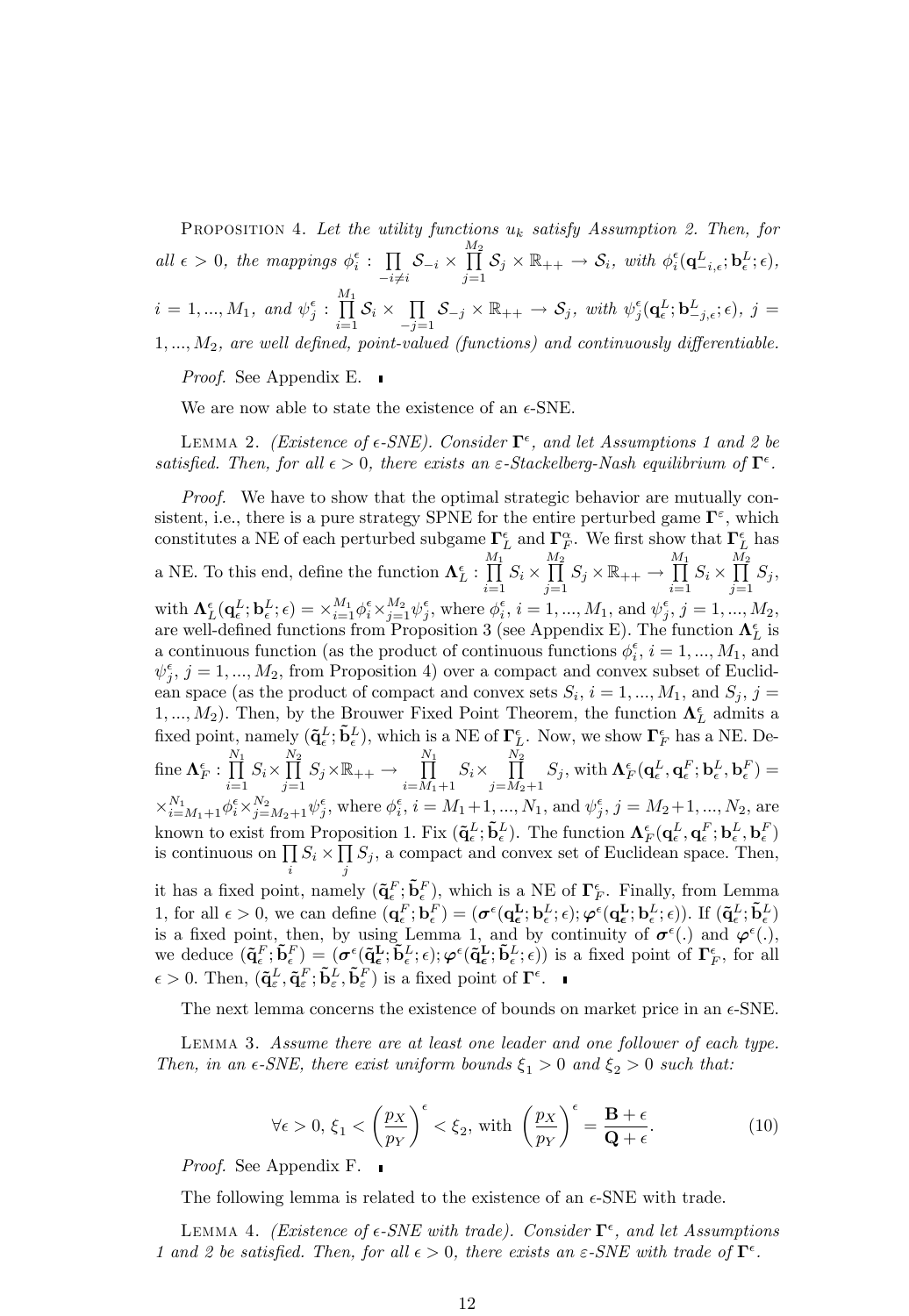*Proof.* We have to show that there are non trivial equilibrium strategies in each stage, i.e., there exist lower and upper uniform bounds on equilibrium bids such that there are at least one leader and one follower of the first type (resp. second type) for whom  $0 < \tilde{q}_{i,\epsilon} < \alpha_i$  (resp.  $0 < \tilde{b}_{j,\epsilon} < \beta_j$ ).

Follower *i*. Consider the payoff given by (6). Let  $\sigma_i^{\epsilon}(\mathbf{q}_{\epsilon}^L;\mathbf{b}_{\epsilon}^L;\epsilon) \in \mathcal{S}_i$ . We have to show that there are  $q_i, \bar{q}_i \in S_i$  such that  $0 < q_i \leq \sigma_i^{\epsilon}(\tilde{\mathbf{q}}_{\epsilon}^L; \tilde{\mathbf{b}}_{\epsilon}^L; \epsilon) \leq \bar{q}_i < \alpha_i$ , for at least one  $i$ ,  $i = M_1 + 1, ..., N_1$ . Fix the strategies of all other traders in equilibrium. Follower *i*'s marginal payoff may be written (see  $(A2)$ ) in Appendix A):

$$
\frac{\partial \pi_i^{\epsilon}}{\partial q_{i,\epsilon}} = -\frac{\partial u_i}{\partial x_i} + \left(\frac{p_X}{p_Y}\right)^{\epsilon} \frac{\mathbf{Q}_{-i,\epsilon} + \varepsilon}{q_{i,\epsilon} + \mathbf{Q}_{-i,\epsilon} + \varepsilon} \frac{\partial u_i}{\partial y_i}, \text{ for all } \epsilon > 0.
$$
 (11)

From Proposition 1, there exists  $\phi_i^{\epsilon}(\mathbf{q}_{\varepsilon}^L, \mathbf{q}_{-i,\varepsilon}^F; \mathbf{b}_{\varepsilon}, \epsilon) \geq 0, i = M_1 + 1, ..., M_1$ . In addition, from Lemma 1, there exists  $q_{i,\epsilon} = \sigma_i^{\epsilon}(\mathbf{q}_{\epsilon}^L; \mathbf{b}_{\epsilon}^L; \epsilon) \geqslant 0, i = M_1 + 1, ..., M_1$ . Then, in equilibrium we have  $\tilde{q}_{i,\epsilon} = \sigma_i^{\epsilon}(\tilde{\mathbf{q}}_{\epsilon}^L; \tilde{\mathbf{b}}_{\epsilon}^L; \epsilon) \geqslant 0, i = M_1 + 1, ..., N_1$ . Let  $MRS_{X/Y}^i = \frac{\partial u_i/\partial x_i}{\partial u_i/\partial y_i}$  $\frac{\partial u_i/\partial x_i}{\partial u_i/\partial y_i}$ , so (11) may be written:

$$
\frac{\partial \pi_i^{\epsilon}}{\partial q_{i,\epsilon}} = \frac{\partial u_i}{\partial y_i} \left[ \left( \frac{p_X}{p_Y} \right)^{\epsilon} - MRS_{X/Y}^{i} \right], \text{ for all } \epsilon > 0.
$$
 (12)

Consider the case  $\sigma_i^{\epsilon}(\tilde{\mathbf{q}}_{{\epsilon}}^L; \tilde{\mathbf{b}}_{{\epsilon}}^L; \epsilon) \geq \underline{b}_i > 0$ . As  $(\frac{p_X}{p_Y})^{\epsilon} > \xi_1$  and  $\frac{\mathbf{Q}_{-i,\epsilon} + \varepsilon}{q_{i,\epsilon} + \mathbf{Q}_{-i,\epsilon} + \varepsilon} \leq 1$ , then (12) may be written:

$$
\frac{\partial \pi_i^{\epsilon}}{\partial q_{i,\epsilon}} > \frac{\partial u_i}{\partial y_i} (\xi_1 - MRS_{X/Y}^i), \text{ for all } \epsilon > 0.
$$
 (13)

From (2a)-(2c), we deduce  $\frac{\partial MRS_{X/Y}^i}{\partial q_{i,\epsilon}} > 0$ . Assume  $\sigma_i^{\epsilon}(.;\epsilon) = 0$ . Then, from (2d),  $\lim_{q_{i,\epsilon}\to 0} MRS_{X/Y}^{i} = 0$ , so (12) becomes  $\frac{\partial \pi_{i}^{\epsilon}}{\partial q_{i,\epsilon}} > \frac{\partial u_{i}}{\partial y_{i}} \xi_{1}$ . But, from (2d), we have  $\lim_{b_{i,\epsilon}\to 0} \frac{\partial u_i}{\partial y_i} = \lim_{y_i \to 0} \frac{\partial u_i}{\partial y_i} = \infty$ , so we deduce  $\frac{\partial \pi_i^{\epsilon}}{\partial q_{i,\epsilon}} > \infty$ . A contradiction. Therefore, there must be  $q_i > 0$ , with  $q_i = \sigma_i^{\epsilon}(q_{\epsilon}^L; b_{\epsilon}^L; \epsilon)$  and  $q_i \in S_i$ , such that  $\frac{q_i}{q}$  of  $\frac{q_i}{q}$  or  $\frac{q_i}{q}$  or  $\frac{q_i}{q}$  or  $\frac{q_i}{q}$  $\left(\frac{\partial MRS_{X/Y}^i}{\partial q_{i,\epsilon}}\right)|_{q_{i,\epsilon}=q_i} = \xi_1$ . As  $\left(\frac{\partial \pi_i^{\epsilon}}{\partial q_{i,\epsilon}}\right)|_{q_{i,\epsilon}=q_i} > 0$ , then for all  $\sigma_i^{\epsilon}(.;\epsilon) \in \mathcal{S}_i$ , we have  $\sigma_i^{\epsilon}(.; \epsilon) \geqslant q_i > 0$ . Then,  $\sigma_i^{\epsilon}(.; \epsilon) > 0$ , so  $\lambda_{i, \epsilon} = 0$  in (A2), for at least one  $i \in$  $\{1, ..., M_1\}$ . Likewise,  $0 < b_j \leq \varphi_j^{\epsilon}$ ;  $\epsilon$ ),  $j = M_2 + 1, ..., N_2$ .

Consider now the case  $q_{i,\epsilon} \leq \bar{q}_i < \alpha_i$ . As  $(\frac{p_X}{p_Y})^{\epsilon} < \xi_2$  and  $\frac{\mathbf{Q}_{-i,\epsilon} + \varepsilon}{q_{i,\epsilon} + \mathbf{Q}_{-i,\epsilon} + \varepsilon} \leq 1$ , then:

$$
\frac{\partial \pi_i^{\epsilon}}{\partial q_{i,\epsilon}} < \frac{\partial u_i}{\partial y_i} (\xi_2 - MRS_{X/Y}^i), \text{ for all } \epsilon > 0.
$$
 (14)

From (2a)-(2c),  $\frac{\partial MRS_{X/Y}^i}{\partial q_{i,\epsilon}} > 0$ . In addition, from (2d),  $\lim_{q_{i,\epsilon}\to 0} MRS_{X/Y}^i = 0$ and  $\lim_{q_{i,\epsilon}\to\alpha_i} MRS^i_{X/Y} = \infty$ . Then, there is  $\bar{q}_i < \alpha_i$ , with  $\bar{q}_i = \bar{\sigma}_i^{\epsilon}(.; \epsilon)$  and  $\bar{\sigma}_i^{\epsilon}(.;\epsilon) \in \mathcal{S}_i$ , such that  $\left(\frac{\partial MRS_{X/Y}^i}{\partial q_{i,\epsilon}}\right)|_{q_{i,\epsilon}=\bar{q}_i} = \xi_2$ . Then, from  $(14)$ ,  $\left(\frac{\partial \pi_i^{\epsilon}}{\partial q_{i,\epsilon}}\right)|_{q_{i,\epsilon}=\bar{q}_i} < 0$ , where  $\pi_i^{\epsilon}$  is strictly concave in  $q_{i,\epsilon}$  on  $[0,\alpha_i]$ . Then, for all  $\tilde{q}_{i,\epsilon} \in \mathcal{S}_i$ , we get  $\tilde{q}_{i,\epsilon} \leq \bar{q}_i$ , so  $\mu_{i,\epsilon} = 0$  in (A2). But, then,  $\varphi_i^{\epsilon}(.; \epsilon) \leq \bar{q}_i < \alpha_i$  for at least one follower *i*.

Leader i. Fix the strategies of all other leaders in equilibrium. Leader  $i$ 's marginal payoff may be written:

$$
\frac{\partial \pi_i^{\epsilon}}{\partial q_{i,\epsilon}} = \frac{\partial u_i}{\partial y_i} \left[ (\frac{p_X}{p_Y})^{\epsilon} \chi - MRS_{X/Y}^{i} \right], \text{ for all } \epsilon > 0.
$$
 (15)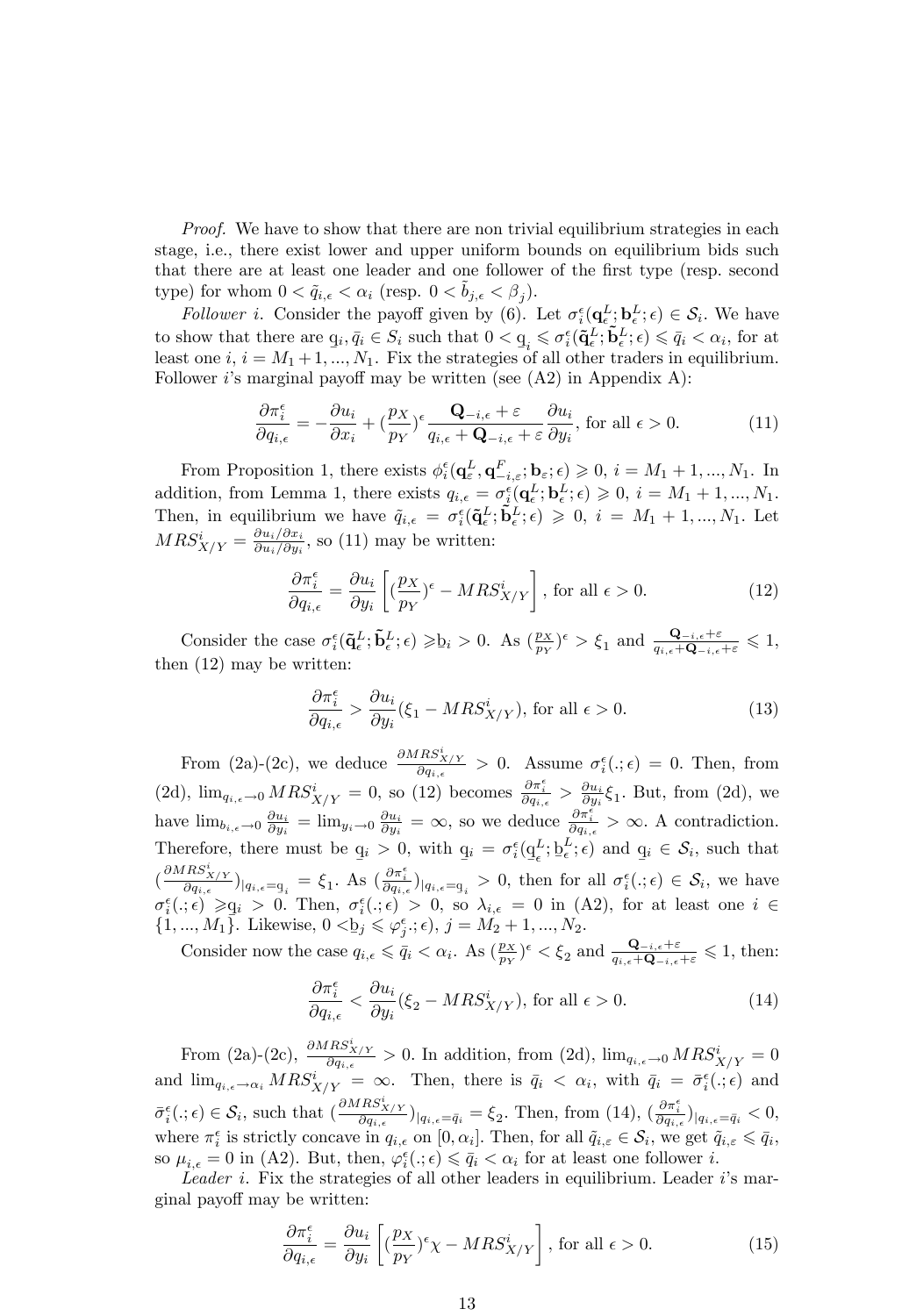where  $\chi \equiv 1 - (1 + \nu_{\epsilon}) \frac{\tilde{q}_{i,\epsilon}}{\tilde{q}_{i,\epsilon} + \tilde{\mathbf{Q}}_{-i,\epsilon} + \epsilon} + \eta_{\epsilon} \frac{\tilde{q}_{i,\epsilon}}{\tilde{\mathbf{B}}_{\epsilon} + \epsilon}$ , with  $\chi \in [0,1]$ , is the inverse of the markup (see (E2) in Appendix E).

Consider the case  $\tilde{q}_{i,\varepsilon} \geqslant q_i > 0$ . As  $(\frac{p_X}{p_Y})^{\varepsilon} > \xi_1$  and  $\chi \leqslant 1$ , then (15) is  $\frac{\partial \pi_i^{\varepsilon}}{\partial q_{i,\varepsilon}} >$  $\frac{\partial u_i}{\partial y_i}(\xi_1 - MRS_{X/Y}^i)$ , for all  $\epsilon > 0$ . From (2a)-(2c),  $\frac{\partial MRS_{X/Y}^i}{\partial q_{i,\epsilon}} > 0$ . Assume  $\tilde{q}_{i,\epsilon} = 0$ . Then,  $\chi = 1$ , and, from (2d),  $\lim_{q_{i,\epsilon} \to 0} MRS_{X/Y}^{i} = 0$ , so (15) is  $\frac{\partial \pi_i^{\epsilon}}{\partial q_{i,\epsilon}} > \frac{\partial u_i}{\partial y_i} \xi_1$ . But, from (2d),  $\lim_{q_{i,\epsilon}\to 0} \frac{\partial u_i}{\partial y_i} = \lim_{y_i \to 0} \frac{\partial u_i}{\partial y_i} = \infty$ , so  $\frac{\partial \pi_i^{\epsilon}}{\partial q_{i,\epsilon}} > \infty$ . A contradiction. Therefore, there is q  $q_i > 0$ , with  $q_i \in S_i$ , such that  $\left(\frac{\partial MRS_{X/Y}^i}{\partial q_{i,\epsilon}}\right)|_{q_{i,\epsilon}=q_i} = \xi_1$ . As  $\left(\frac{\partial \pi_i^{\epsilon}}{\partial q_{i,\epsilon}}\right)|_{q_{i,\epsilon}=q_i}>0$ , then for all  $\tilde{q}_{i,\epsilon}\in\mathcal{S}_i$ ,  $\tilde{q}_{i,\epsilon}\geq q_i>0$ . Then,  $\tilde{q}_{i,\epsilon}>0$ , so  $\lambda_{i,\epsilon}=0$  in  $\left(\text{F2}\right)$ , for at least one i.  $\in\{1, M_{i,\epsilon}\}$ (E2), for at least one  $i \in \{1, ..., M_1\}$ .

The proof of  $0 < b_j \leq b_j \leq \tilde{b}_{j,\epsilon} < \beta_j$  for at least one  $j \in \{1, ..., N_2\}$ , follows the same steps as the one provided for type 1 traders.

Finally, we show the SNE is an equilibrium point (EP), which we now define.

DEFINITION 6. (EP). A Stackelberg-Nash equilibrium  $({\bf \tilde q}; {\bf \tilde b})$  is an equilibrium point of  $\Gamma$  if there exist sequences  $\{\epsilon_n\}_{n=1}^{\infty}$  and  $\{(\mathbf{\tilde{q}}_{\epsilon_n}; \mathbf{\tilde{b}}_{\epsilon_n})\}_{n=1}^{\infty}$  such that:

i.  $\epsilon_n > 0$  and  $\lim_{n \to \infty} {\epsilon_n} = 0;$ 

ii.  $({\bf \tilde q}_{\epsilon_n}; {\bf \tilde b}_{\epsilon_n})$  is a Nash equilibrium of  ${\bf \Gamma}^{\epsilon_n}$ ;

iii.  $\lim_{n\to\infty} \{(\tilde{\mathbf{q}}_{\epsilon_n}; \tilde{\mathbf{b}}_{\epsilon_n})\} = (\tilde{\mathbf{q}}; \tilde{\mathbf{b}}).$ 

LEMMA 5. (SNE is an EP). Consider the market game  $\Gamma$ , and let Assumptions 1 and 2 be satisfied. Then, the SNE with trade is an equilibrium point of  $\Gamma$ .

*Proof.* Consider a sequence  $\{\epsilon_n\}$  such that  $\lim_{n\to\infty} {\{\epsilon_n\}} = 0$ . Pick a sequence  $\{(\tilde{q}_{i,\epsilon_n}; \tilde{b}_{j,\epsilon_n})\}, i \in T_1, j \in T_2, n = 1, 2, \dots$  Consider the subgame  $\Gamma_L^{\epsilon_n}$ . From Lemma 4, we know that, for at least one leader of each type, we have  $q_i \leq \tilde{q}_{i,\epsilon_n} \leq \bar{q}_i$ ,  $i \in \{1, ..., M_1\}$ , and  $b_j \leqslant b_{j, \epsilon_n} \leqslant b_j$ ,  $j \in \{1, ..., M_2\}$ , for  $n = 1, 2, ...$  Thus, the bequence  $\{(\tilde{q}_{i,\epsilon_n};\tilde{b}_{j,\epsilon_n})\}$  is defined over a compact set. Then, from the Bolzano-Weierstrass Theorem (see Corollary 4.7, p. 25 in Aliprantis et al. (1998)), there exists a subsequence  $\{(\tilde{q}_{i,\epsilon_{k_n}};\tilde{b}_{j,\epsilon_{k_n}})\}\$  which converges to a limit point  $(\tilde{q}_j;\tilde{b}_i)$ , where  $q_i \leqslant \tilde{q}_i \leqslant \bar{q}_i, i \in \{1, ..., M_1\}, \text{ and } \underline{b}_j \leqslant \tilde{b}_j \leqslant \bar{b}_j, j \in \{1, ..., M_2\}, \text{ from Lemma}$  $\mathbb{R}^n \leq \{i\}, \dots, \{i\}$ , and  $\mathbb{F}^n \leq \{j\} \leq \{j\}$ ,  $j \in \{1, \dots, n_2\}$ , hold Boldman 4. As the payoff functions of the leaders are strictly concave (see Appendix D), they are continuous, so  $(\tilde{q}_i; \tilde{b}_j)$  is an EP of  $\Gamma_L$ . Consider now the subgame  $\Gamma_F^{\epsilon_n}$ . From Lemma 1, there exist  $q_{i,\epsilon} = \sigma_i^{\epsilon}(\mathbf{q}_{\epsilon}^L; \mathbf{b}_{\epsilon}^L; \epsilon)$ , for all  $i = M_1 + 1, ..., N_1$ , and  $b_{j,\epsilon} = \varphi_j^{\epsilon}(\mathbf{q}_{\epsilon}^L; \mathbf{b}_{\epsilon}^L; \epsilon)$ , for all  $j = M_2 + 1, ..., N_2$ . Consider the sequence of best responses  $\{\sigma_i^{\epsilon_n}(\mathbf{q}^L_{\epsilon_n}; \mathbf{b}^L_{\epsilon_n}; \epsilon_n); \varphi_j^{\epsilon_n}(\mathbf{q}^L_{\epsilon_n}; \mathbf{b}^L_{\epsilon_n}; \epsilon_n)\}, n = 1, 2, ...,$  which are defined over compact sets. Let  $({\bf q}^L_{\epsilon_{k_n}}; {\bf \tilde b}^L_{\epsilon_{k_n}}; \epsilon_{k_n})$  be a NE with trade of the subgame  $\Gamma_L^{\epsilon_{k_n}}$ . Then, there is a subsequence  $\{\sigma_i^{\epsilon_{k_n}}(\tilde{\mathbf{q}}_{\epsilon_{k_n}}^L;\tilde{\mathbf{b}}_{\epsilon_{k_n}}^L;\epsilon_{k_n}),\varphi_j^{\epsilon_{k_n}}(\tilde{\mathbf{q}}_{\epsilon_{k_n}}^L;\tilde{\mathbf{b}}_{\epsilon_{k_n}}^L;\epsilon_{k_n})\}$  such that  $\lim_{n\to\infty} \{\sigma_i^{\epsilon_{k_n}}(\mathbf{\tilde{q}}_{\epsilon_{k_n}}^L;\mathbf{\tilde{b}}_{\epsilon_{k_n}}^L;\epsilon_{k_n});\varphi_j^{\epsilon_{k_n}}(\mathbf{\tilde{q}}_{\epsilon_{k_n}}^L;\mathbf{\tilde{b}}_{\epsilon_{k_n}}^L;\epsilon_{k_n})\} = \{\sigma_i(\mathbf{\tilde{q}}^L;\mathbf{\tilde{b}}^L);\varphi_j(\mathbf{\tilde{q}}^L;\mathbf{\tilde{b}}^L)\}\text{ as }$  $\lim_{n\rightarrow\infty}\{\sigma_i^{\epsilon_{k_n}}(.;\epsilon_{k_n});\varphi_j^{\epsilon_{k_n}}(.;\epsilon_{k_n})\}=\{\sigma_i(.);\varphi_j(.)\}\text{. But }\{\sigma_i(\mathbf{\tilde{q}}^L;\mathbf{\tilde{b}}^L);\varphi_j(\mathbf{\tilde{q}}^L;\mathbf{\tilde{b}}^L)\}=$  $({\tilde q}_i; {\tilde b}_j)$ . In addition, from Lemma 4, we have  $q_i \leq {\tilde q}_i \leq {\bar q}_i$ ,  $i \in \{M_1 + 1, ..., N_1\}$ , and  $b_j \leq b_j \leq b_j$ ,  $j \in \{M_2 + 1, ..., N_2\}$ . By continuity of the payoff functions of the followers (see Appendix A), we deduce  $(\tilde{q}_i; \tilde{b}_j)$  is an EP of  $\Gamma_F$ . As  $(\tilde{\mathbf{q}}^F; \tilde{\mathbf{b}}^F)$  =  $({\bf \sigma}({\bf \tilde{q}}^L;{\bf \tilde{b}}^L); {\boldsymbol \varphi}({\bf \tilde{q}}^L;{\bf \tilde{b}}^L)),$  then  $({\bf \tilde{q}}^L,{\bf \tilde{q}}^F;{\bf \tilde{b}}^L,{\bf \tilde{b}}^F)$  is an interior pure strategy SPNE of  $\Gamma$ . Then, the SNE with trade is an EP of  $\Gamma$ , which means there exists a strategy profile  $({\bf \tilde{q}}; {\bf b})$ , which is a non autarkic SNE of  ${\bf \Gamma}$ .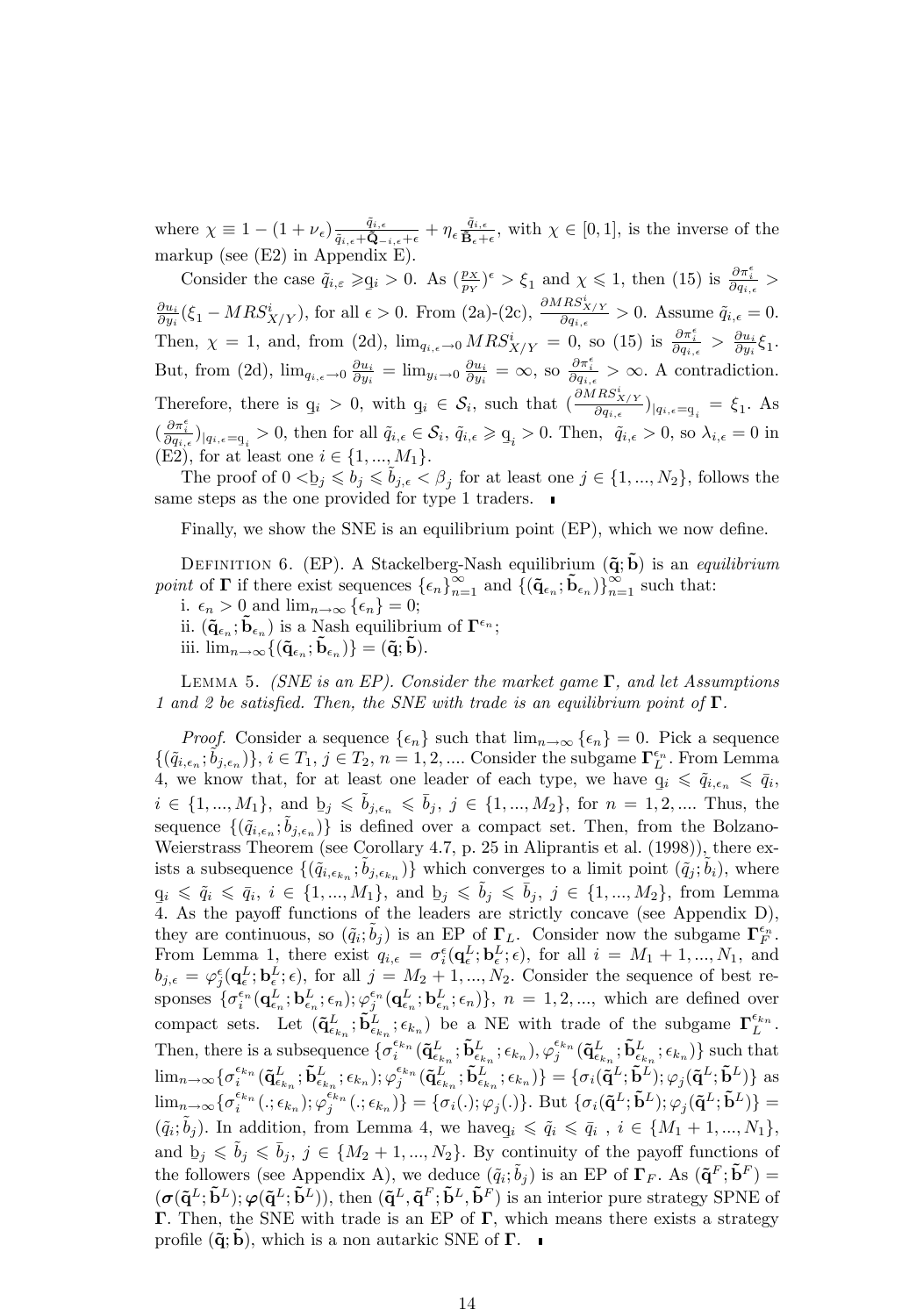#### 4. DISCUSSION: SOME EXAMPLES

We provide some examples to buttress the working of our approach as well as to discuss the assumptions made on the utility functions and the role they play in the proof of the existence Theorem. We discuss three properties: the differentiability, the strict quasi-concavity and the behavior of the indifference curves along the boundary of the consumption sets. Example 1 computes a SNE when Assumption 2 is satisfied. Example 2 illustrates that  $(2c)$  is not necessary. Example 3 illustrates existence failure. Example 4 shows a SNE may exist even if (2a), (2c) and (2d) do not hold for some traders. In each case, we also compute the Cournot-Nash equilibrium (CNE) supplies and the competitive equilibrium (CE) supplies. In all examples Assumption 1 is  $\alpha_i = 1$ , for each  $i \in T_1$ , and  $\beta_j = 1$ , for each  $j \in T_2$ .

#### 4.1. A SNE under Assumption 2

Let  $|T_1| = |T_2| = 4$ , with two leaders and two followers of each type. Assumption 2 is given by:

$$
u_k(x_k, y_k) = x_k \cdot y_k, \ k = i, j, \ i, j = 1, 2. \tag{16}
$$

The CE supplies are given by  $(q_1^*, q_2^*, q_3^*, q_4^*) = (\frac{1}{2}, \frac{1}{2}, \frac{1}{2}, \frac{1}{2})$  and  $(b_1^*, b_2^*, b_3^*, b_4^*) =$  $(\frac{1}{2}, \frac{1}{2}, \frac{1}{2}, \frac{1}{2})$ . In addition, the CNE supplies are given by  $(\tilde{q}_1, \tilde{q}_2, \tilde{q}_3, \tilde{q}_4) = (\frac{1}{3}, \frac{1}{3}, \frac{1}{3}, \frac{1}{3})$ and  $(\hat{b}_1, \hat{b}_2, \hat{b}_3, \hat{b}_4) = (\frac{1}{3}, \frac{1}{3}, \frac{1}{3}, \frac{1}{3}).$ 

Let us now compute the SNE. The ODM (see Definition 1) are given by:

$$
\phi_3(q_1, q_2, q_4) = -(q_1 + q_2 + q_4) + \sqrt{(q_1 + q_2 + q_4)^2 + (q_1 + q_2 + q_4)}\tag{17}
$$

$$
\phi_4(q_1, q_2, q_3) = -(q_1 + q_2 + q_3) + \sqrt{(q_1 + q_2 + q_3)^2 + (q_1 + q_2 + q_3)}
$$
(18)

$$
\psi_3(b_1, b_2, b_4) = -(b_1 + b_2 + b_4) + \sqrt{(b_1 + b_2 + b_4)^2 + (b_1 + b_2 + b_4)}
$$
(19)

$$
\psi_4(b_1, b_2, b_3) = -(b_1 + b_2 + b_3) + \sqrt{(b_1 + b_2 + b_3)^2 + (b_1 + b_2 + b_3)}.
$$
 (20)

Let  $\Phi_i(q_1, q_2, q_3, q_4) := q_i - \phi_i(q_1, q_2,.), i = 3, 4, \text{ and } \Psi_j(b_1, b_2, b_3, b_4) := b_j \psi_j(b_1, b_2, .), j = 3, 4$ . The Jacobian corresponding to (9) is given by:

$$
\mathcal{J}_{\mathbf{\hat{T}}_{(\mathbf{q}^{\mathbf{F}};\mathbf{b}^{\mathbf{F}})}} = \begin{bmatrix} 1 & g & 0 & 0 \\ h & 1 & 0 & 0 \\ 0 & 0 & 1 & g' \\ 0 & 0 & h' & 1 \end{bmatrix},
$$
(21)

where  $g \equiv 1 - \frac{q_1+q_3+\frac{1}{2}}{\sqrt{(q_1+q_3)^2+q_1+q_3}}$ ,  $h \equiv 1 - \frac{q_1+q_2+\frac{1}{2}}{\sqrt{(q_1+q_2)^2+q_1+q_2}}$ ,  $g' \equiv 1 - \frac{b_1+b_3+\frac{1}{2}}{\sqrt{(b_1+b_3)^2+b_1+b_3}}$ and  $h' \equiv 1 - \frac{b_1 + b_2 + \frac{1}{2}}{\sqrt{(b_1 + b_2)^2 + b_1 + b_2}}$ . We get  $\left| \mathcal{J}_{\Upsilon_{(\mathbf{q^F}; \mathbf{b}^F)}} \right|$  $= (1-gh)(1-g'h') \neq 0$  as  $gh \neq 1$ and  $g'h' \neq 1$ . Then, Lemma 1 holds, and the best responses are given by: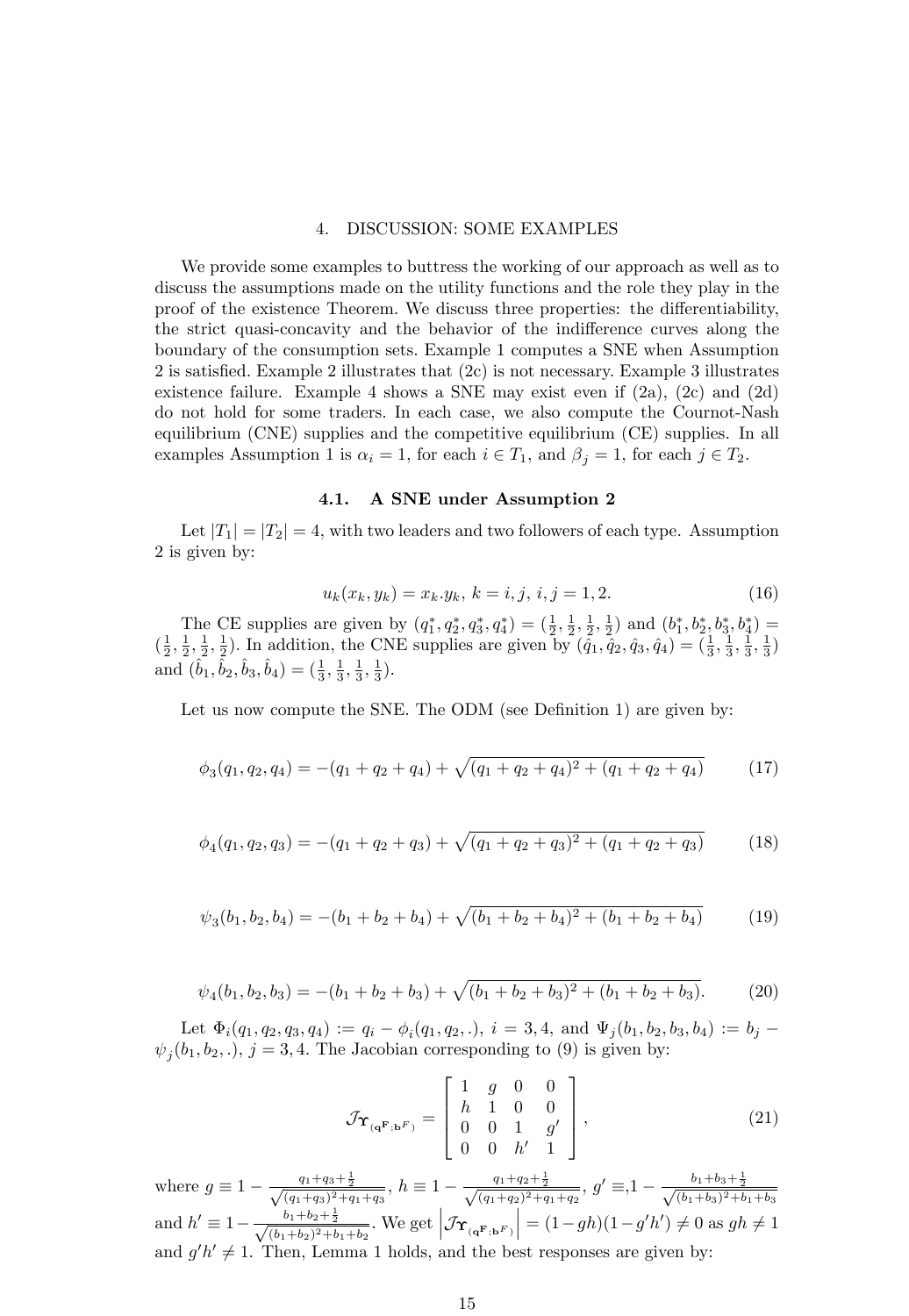$$
\sigma_i(q_1, q_2) = \frac{1}{6} - \frac{1}{3}(q_1 + q_2) + \sqrt{\frac{1}{3}(q_1 + q_2)^2 + 2(q_1 + q_2) + \frac{1}{4}}, \, i = 3, 4 \qquad (22)
$$

$$
\varphi_j(b_1, b_2) = \frac{1}{6} - \frac{1}{3}(b_1 + b_2) + \frac{1}{3}\sqrt{(b_1 + b_2)^2 + 2(b_1 + b_2) + \frac{1}{4}}, j = 3, 4.
$$
 (23)

In the second step, any leader maximizes her reduced payoff:

$$
\max \frac{(1 - q_i) \cdot q_i}{\frac{1}{3} + \frac{1}{3}(q_1 + q_2) + \frac{2}{3}\sqrt{(q_1 + q_2)^2 + 2(q_1 + q_2) + \frac{1}{4}}}, i = 1, 2 \tag{24}
$$

$$
\max \frac{b_j.(1-b_j)}{\frac{1}{3} + \frac{1}{3}(b_1+b_2) + \frac{2}{3}\sqrt{(b_1+b_2)^2 + 2(b_1+b_2) + \frac{1}{4}}}, j = 1, 2.
$$
 (25)

The first and second-order conditions yield the unique solution  $\tilde{q}_i = 0.421907$ ,  $i = 1, 2$ , and  $\tilde{b}_j = 0.421907, j = 1, 2$ . From (22)-(23), we deduce  $(\tilde{q}_3, \tilde{q}_4) = (\tilde{b}_3, \tilde{b}_4) =$  $(0.427986, 0.427986)$ . The SNE supplies are given by the strategy profiles:

$$
(\tilde{q}_1, \tilde{q}_2, \tilde{q}_3, \tilde{q}_4) = (0.421907, 0.421907, 0.427986, 0.427986) \tag{26}
$$

$$
(\tilde{b}_1, \tilde{b}_2, \tilde{b}_3, \tilde{b}_4) = (0.421907, 0.421907, 0.427986, 0.427986).
$$
 (27)

#### 4.2. The boundary conditions

We assume  $|T_1| = |T_2| = 2$ . The utility functions of traders are given by:

$$
u_i(x_i, y_i) = \gamma_i x_i + y_i, \, \gamma_i \in (0, 1) \, i = 1, 2 \tag{28}
$$

$$
u_j(x_j, y_j) = x_j \cdot y_j, \, j = 1, 2. \tag{29}
$$

The CE supplies are given by  $(q_1^*, q_2^*) = (\frac{1}{2\gamma}, \frac{1}{2\gamma})$  and  $(b_1^*, b_2^*) = (\frac{1}{2}, \frac{1}{2})$ . In addition, if  $\gamma_1 \neq \gamma_2$ , the CNE supplies are  $(\hat{q}_1, \hat{q}_2) = (\frac{2}{3} \frac{\gamma_2}{(\gamma_1 + \gamma_2)^2})$  $\frac{\gamma_2}{(\gamma_1+\gamma_2)^2}, \frac{2}{3} \frac{\gamma_1}{(\gamma_1+\gamma_2)}$  $\frac{\gamma_1}{(\gamma_1+\gamma_2)^2}$  and  $(\hat{b}_1, \hat{b}_2) = (\frac{1}{3}, \frac{1}{3})$ , while if  $\gamma_1 = \gamma_2$ , then  $(\hat{q}_1, \hat{q}_2) = (\frac{1}{6\gamma}, \frac{1}{6\gamma})$  and  $(\hat{b}_1, \hat{b}_2) = (\frac{1}{3}, \frac{1}{3})$ .

Let us now compute the SNE. The ODM are given by:

$$
\phi_2(q_1; b_1, b_2) = -q_1 + \sqrt{\frac{b_1 + b_2}{\gamma_2} q_1} \tag{30}
$$

$$
\psi_2(b_1) = -b_1 + \sqrt{(b_1)^2 + b_1}.
$$
\n(31)

Let  $\Phi_2(q_1, q_2; b_1, b_2) := q_2 + q_1 - \sqrt{\frac{b_1 + b_2}{\gamma_2}}$  $\frac{+b_2}{\gamma_2}q_1$  and  $\Psi_2(q_1) := b_2 + b_1 - \sqrt{(b_1)^2 + b_1}$ . The Jacobian is given by:

$$
\mathcal{J}_{\mathbf{\Upsilon}_{(\mathbf{q}^F;\mathbf{b}^F)}} = \begin{bmatrix} 1 & -\frac{1}{2}\sqrt{\frac{q^1}{\gamma(b_1+b_2)}} \\ 0 & 1 \end{bmatrix} . \tag{32}
$$

We have  $\left| \mathcal{J}_{\Upsilon_{({\mathbf{q}}^F; {\mathbf{b}}^F)}} \right|$  $= 1$ . Then, the best responses are given by: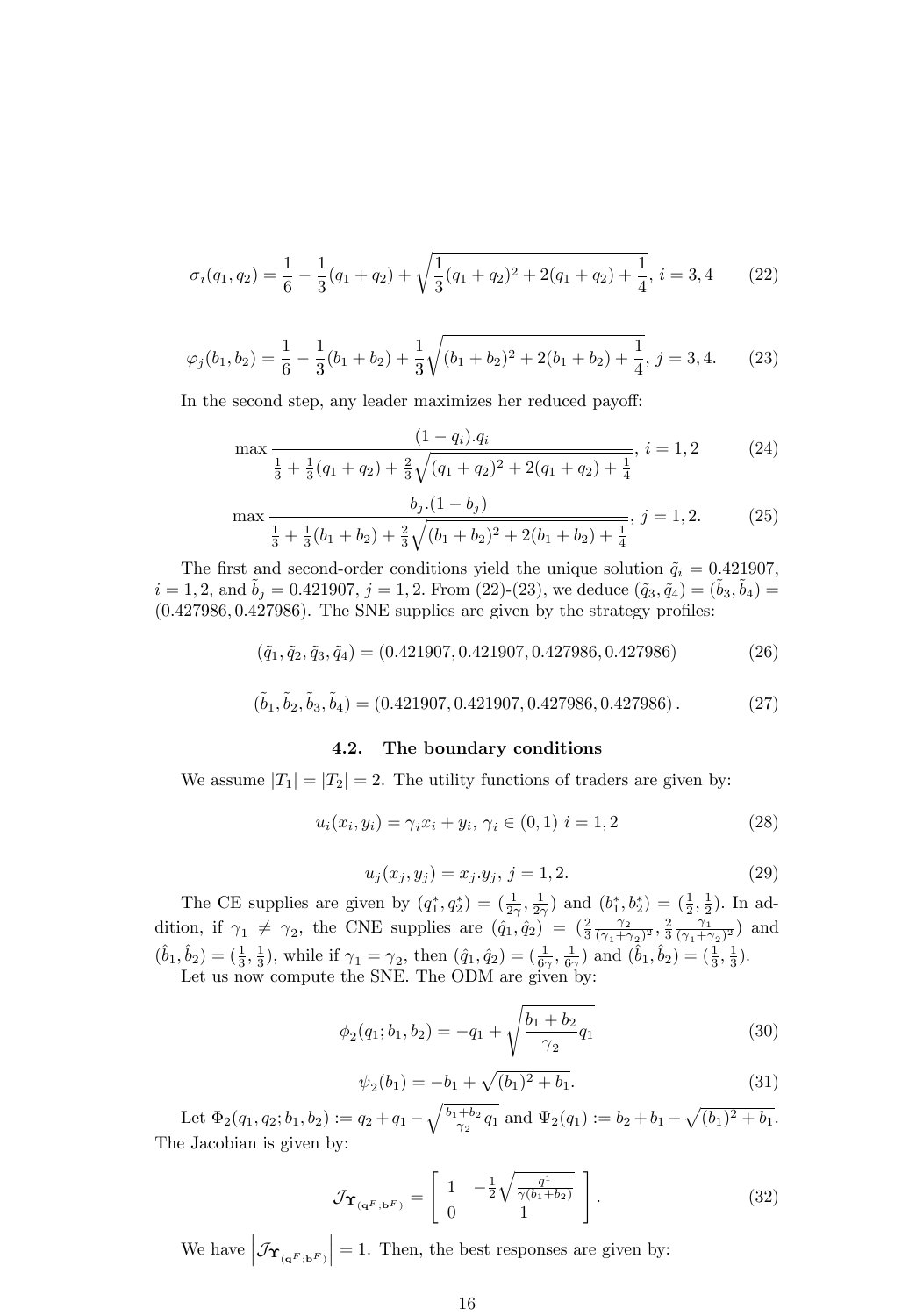$$
\sigma(q_1; b_1) = -q_1 + \sqrt{\frac{1}{\gamma_2} \sqrt{(b_1)^2 + b_1} q_1}
$$
\n(33)

$$
\varphi(b_1) = -b_1 + \sqrt{(b_1)^2 + b_1}.
$$
\n(34)

Then, some computations yield the SNE supplies:

$$
(\tilde{q}_1, \tilde{q}_2) = \left(\frac{\sqrt{2\sqrt{97} + 62}}{48} \frac{\gamma_2}{(\gamma_1)^2}, \frac{\sqrt{2\sqrt{97} + 62}}{24} \frac{1}{\gamma_1} \left(1 - \frac{1}{2} \frac{\gamma_2}{\gamma_1}\right)\right) \tag{35}
$$

$$
(\tilde{b}_1, \tilde{b}_2) = \left(\frac{\sqrt{97} - 5}{12}, \frac{5 - \sqrt{97} + \sqrt{2\sqrt{97} + 62}}{12}\right).
$$
 (36)

It is worth noticing that there is a SNE with trade even if some traders have linear preferences. But there is at least one trader (here the leader of type 2 and the follower of type 2) who has never zero demand for her "own" commodity: the indifference curves of the traders who initially own commodity  $Y$  do not intersect the axis. In addition, it can be checked that if the leaders had linear utility functions, while followers had Cobb-Douglas utility functions, then there would be a SNE with trade. But if traders of the same type had preferences represented by the same linear utility function, then the SNE would be autarkic (see Cordella and Gabszewicz, 1998).

#### 4.3. No SNE

Let  $|T_1| = |T_2| = 2$ . The utility functions are given by:

$$
u_i(x_i, y_i) = \min\left(x_i, \sqrt{(y_i)^2 + 1}\right), i = 1, 2
$$
\n(37)

$$
u_j(x_j, y_j) = \min(\sqrt{(x_i)^2 + 1}, y_j), \, j = 1, 2. \tag{38}
$$

The CE supplies are given by  $(q_1^*, q_2^*) = (0,0)$  and  $(b_1^*, b_2^*) = (0,0)$  (so autarky is Pareto optimal). In addition, the CNE supplies are given by  $(\hat{q}_1, \hat{q}_2) = (0, 0)$  and  $(\hat{b}_1, \hat{b}_2) = (0, 0).$ 

Let us now compute the SNE. The ODM are given by:

$$
\phi_2(q_1; b_1, b_2) = -q_1 + (b_1 + b_2) \tag{39}
$$

$$
\psi_2(q_1, q_2; b_1) = -b_1 + (q_1 + q_2). \tag{40}
$$

Let  $\Phi_2(q_1, q_2; b_1, b_2) := q_2+q_1-(b_1+b_2)$  and  $\Psi_2(q_1, q_2; b_1, b_2) := b_2+b_1-(q_1+q_2).$ The Jacobian corresponding to (9), namely  $\mathcal{J}_{\Upsilon_{(\mathbf{q}^F,\mathbf{b}^F)}} = \begin{bmatrix} \frac{\partial(\Phi_2,\Psi_2)}{\partial(\mathbf{q}^F,\mathbf{b}^F)} \end{bmatrix}$ i , is given by:

$$
\mathcal{J}_{\Upsilon_{\left(\mathbf{q}^F,\mathbf{b}^F\right)}} = \left[\begin{array}{cc} 1 & -1 \\ -1 & 1 \end{array}\right].\tag{41}
$$

As  $\left| \mathcal{J}_{\Upsilon_{(\mathbf{q}^F,\mathbf{b}^F)}} \right|$  $= 0$  there are no best responses. Whilst optimal decision mappings exist, best responses are not deÖned. Therefore, the hierarchical game cannot be 'solved', i.e., there is no SNE. The reason why there are no best responses stems from the fact that the utility functions are not (continuously) differentiable. While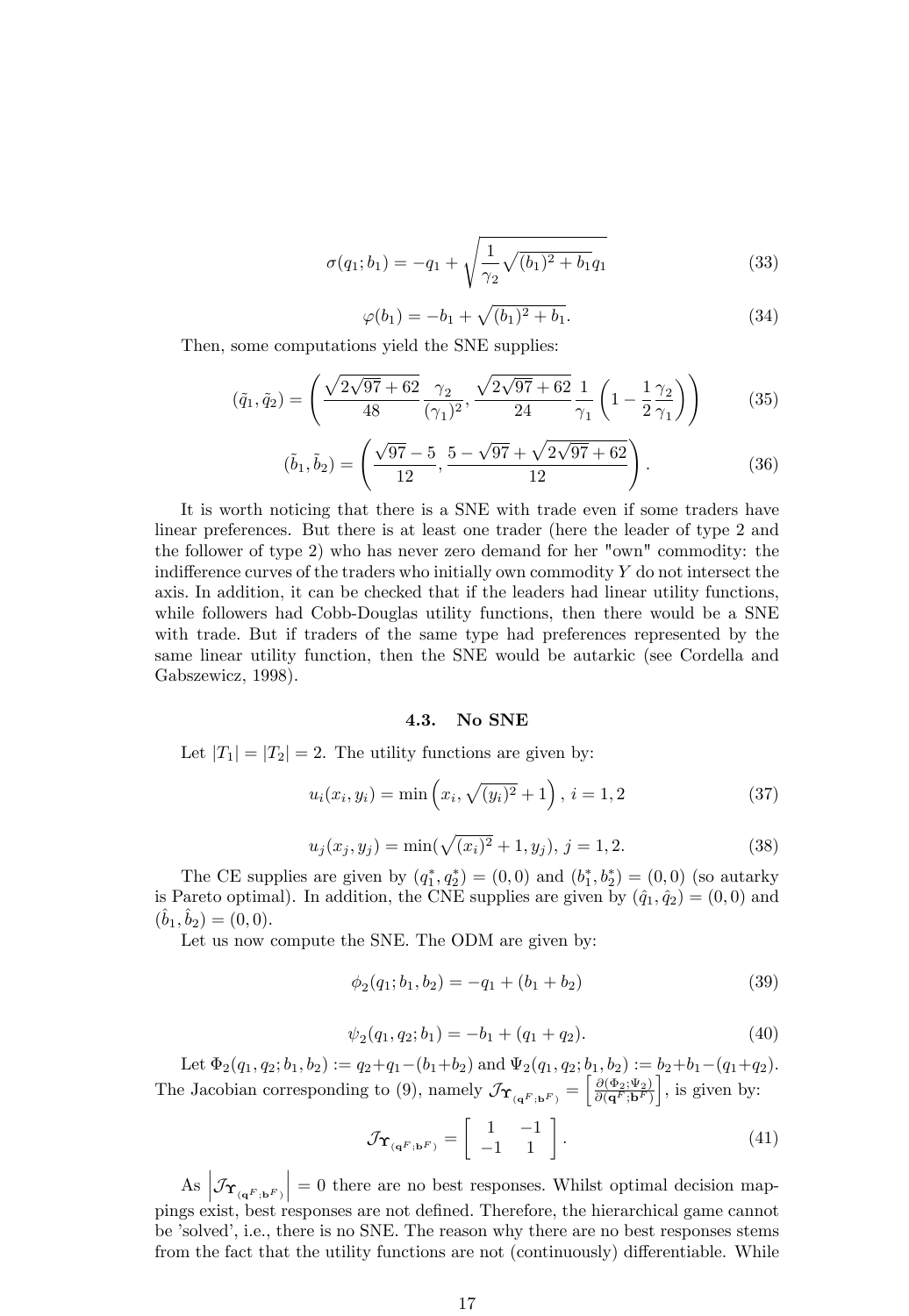the optimal decision mappings vary continuously with all the strategies, the is system (39)-(40) has no solution, and then no linear approximation of this system makes possible the determination of best response mappings. Nevertheless, as the next example illustrates, the (continuous) differentiability of all the utility functions is not necessary.

#### 4.4. SNE without A2

We assume  $|T_1| = |T_2| = 2$ . The utility functions are given by:

$$
u_k(x_k, y_k) = \min\{x_k, y_k\}, \ k = i, j, \ i, j = 1 \tag{42}
$$

$$
u_k(x_k, y_k) = x_k + y_k, \, k = i, j, \, i, j = 2. \tag{43}
$$

The CE supplies are given by  $(q_1^*, q_2^*) = (\frac{1}{2}, \frac{1}{2})$  and  $(b_1^*, b_2^*) = (\frac{1}{2}, \frac{1}{2})$ . In addition, the CNE supplies are given by  $(\hat{q}_1, \hat{q}_2) = (0, 0)$  and  $(\hat{b}_1, \hat{b}_2) = (0, 0)$ .

Let us now compute the SNE. The ODM are given by:

$$
\phi_2(q_1; b_1, b_2) = -q_1 + \sqrt{(b_1 + b_2)q_1} \tag{44}
$$

$$
\psi_2(q_1, q_2; b_1) = -b_1 + \sqrt{b_1(q_1 + q_2)}.\tag{45}
$$

Let  $\Phi_2(q_1, q_2; b_1, b_2) := q_2 + q_1 - \sqrt{(b_1 + b_2)q_1}$  and  $\Psi_2(q_1, q_2; b_1, b_2) := b_2 + b_1 \sqrt{b_1(q_1+q_2)}$ . The Jacobian is given by:

$$
\mathcal{J}_{\Upsilon_{(\mathbf{q}^F;\mathbf{b}^F)}} = \begin{bmatrix} 1 & -\frac{1}{2}\sqrt{\frac{q_1}{b_1 + b_2}} \\ -\frac{1}{2}\sqrt{\frac{b_1}{q_1 + q_2}} & 1 \end{bmatrix}.
$$
 (46)

We get  $\left|\mathcal{J}_{\Upsilon_{(\mathbf{q}^F;\mathbf{b}^F)}}\right|$  $= 1 - \frac{1}{4} \sqrt{\frac{b_1 q_1}{(b_1 + b_2)(q_1 + q_2)}} \neq 0$ . The best responses are:

$$
\sigma(q_1; b_1) = \frac{\sqrt{(4b_1 - 3q_1)q_1} - q_1}{2} \tag{47}
$$

$$
\varphi(q_1; b_1) = \frac{\sqrt{(4q_1 - 3b_1)b_1} - b_1}{2}.
$$
\n(48)

Then, some computations lead to the unique SNE strategy profile:

$$
(\tilde{q}_1, \tilde{q}_2) = \left(\frac{1}{2}, 0\right) \tag{49}
$$

$$
(\tilde{b}_1, \tilde{b}_2) = \left(\frac{1}{2}, 0\right).
$$
 (50)

Therefore, a SNE with trade may exist even if Assumptions (2a), (2c) and (2d) are not satisfied for all traders, so Assumption 2 must not necessary hold for all traders. In addition, it is worth noticing that the symmetric CNE is autarkic, whilst the SNE is non-autarkic. This example illustrates a feature which is specific to a two-stage game setting: it allows trade in the subgame between leaders whilst there is no trade in the subgame between followers, and thereby in the entire game betweeen leaders and followers. Such a situation could be called a "partial trade equilibrium" or a "partial autarkic equilibrium".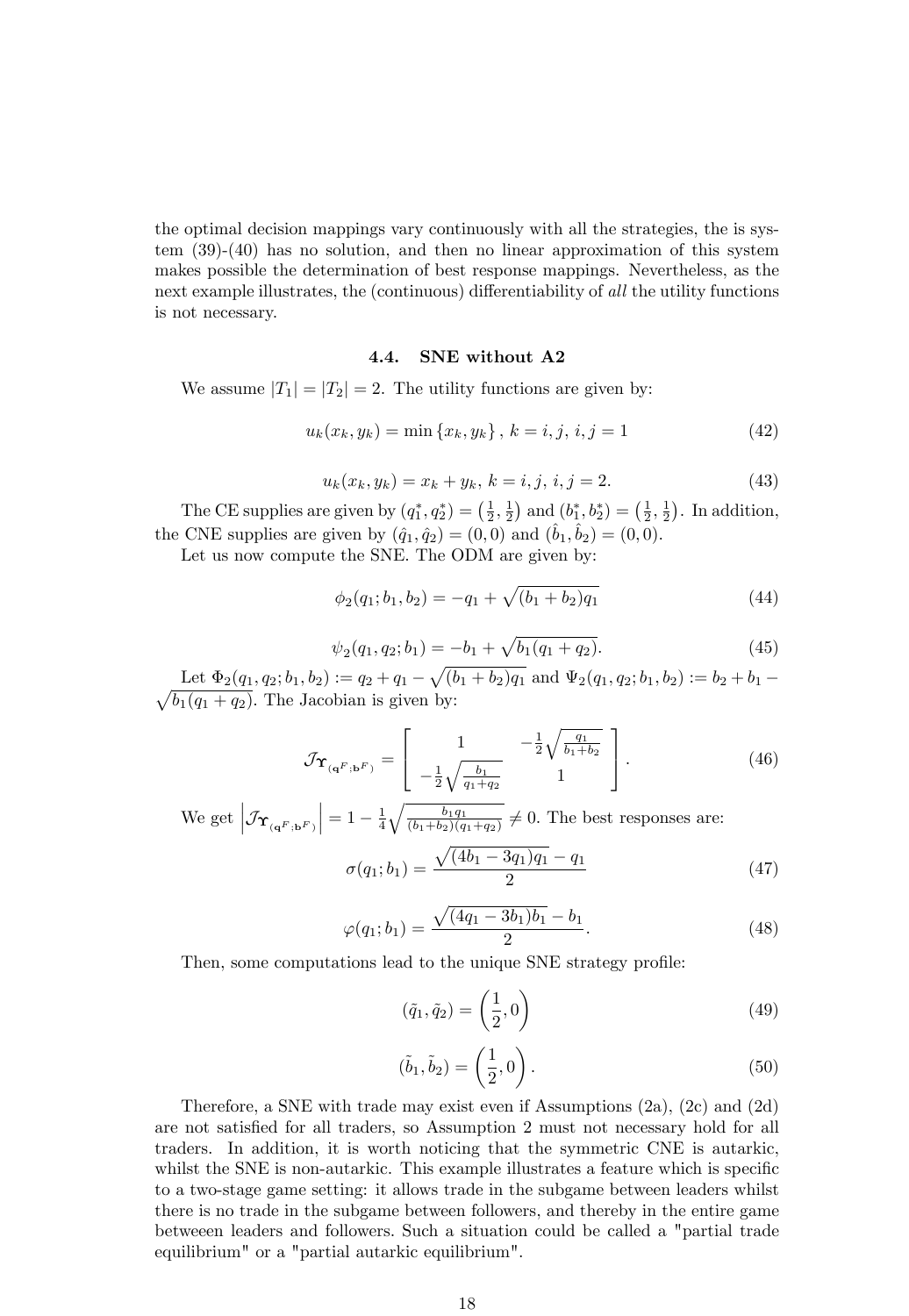#### 5. CONCLUSION

This paper constitutes an attempt to extend the simultaneous move bilateral market game with two commodities and corner endowments. To this end, we consider a two-stage market game of complete and perfect information with a finite number of traders. As it provides a richer set of strategic interactions, the existence of a noncooperative equilibrium is more difficult to handle with. One salient feature of the model stems from the fact that the existence of a Nash equilibrium for the entire game also depends on whether optimal decision mappings of followers are consistent. Lemma 1 provides a criterion to show the existence of best responses, and thereby to show the existence of a SNE with trade.

The main conclusions of the paper may be stated as follows. First, the failure of existence of a SNE stems from the fact that the system of equations which defines implicitly the best responses has not fixed point. Under Assumptions 1 and 2 such a system of equations is always consistent. Second, Assumptions 2 constitutes a set of sufficient conditions to guarantee the existence of a SNE with trade.

Further theoretical issues could be explored. First, the existence of a SNE should be extended to the case of best response correspondences. Second, the endogeneization of the order of moves should be undertaken. Third, further generalizations could consider a game with more than two stages, and/or an exchange economy with a number of commodities larger than two.

#### 6. APPENDIX

Within this Appendix, we prove some intermediate results needed to prove the Theorem. Appendices A to E deal with the optimal behavior of traders. Appendix A (resp. D) is devoted to the characterization of the optimal decision mappings of followers (resp. leaders). Appendix B concerns the monotonicity properties of such mappings. Appendix C shows the existence of best responses. Appendix E show the reactions of followers are bounded. Appendix F shows the price is bounded in an  $\epsilon$ -SNE. To save notations, let  $p^{\epsilon} \equiv \left(\frac{p_X}{p_Y}\right)$  $\int_{-\infty}^{\infty}$ 

#### 6.1. Appendix A: Proof of Proposition 1

Consider a follower of type 1 (the same holds for a follower of type 2). First, we show the mapping  $\phi_{i,\varepsilon}(\mathbf{q}_{-i,\varepsilon}; \mathbf{b}_{\varepsilon}; \epsilon)$  is well defined. The program of follower i consists in maximizing  $\pi_i^{\epsilon}(q_{i,\varepsilon}, \mathbf{q}_{-i,\varepsilon}; \mathbf{b}_{\varepsilon}; \epsilon)$ , a continuous function, with respect to  $q_{i,\varepsilon}$  subject to  $q_{i,\varepsilon} \in [0,\alpha_i]$ , a nonempty and compact convex set. Then, from the Weierstrass Theorem, the set arg  $\max{\{\pi_i^{\epsilon}(q_{i,\epsilon}, \mathbf{q}_{-i,\epsilon}, \mathbf{b}_{\epsilon}, \epsilon) : q_{i,\epsilon} \in S_i\}}$  is nonempty, so there exists  $\phi_{i,\varepsilon}$ :  $\prod$  $\prod_{i\in T_1} S_{-i} \times \prod_{j\in T}$  $\prod_{j\in T_2} S_j \to S_i, \text{ with } q_{i,\varepsilon} = \phi_{i,\varepsilon}(\mathbf{q}_{-i,\varepsilon};\mathbf{b}_\varepsilon;\epsilon), i=$  $M_1 + 1, ..., N_1, \epsilon > 0$ . To characterize his optimal behavior, for all  $\epsilon > 0$ , let  $\mathcal{L}^{\epsilon}_i(q_{i,\epsilon}, \mathbf{q}_{-i,\epsilon}; \mathbf{b}_{\epsilon};\lambda_{i,\epsilon}, \mu_{i,\epsilon}; \varepsilon) := \pi^{\epsilon}_i(q_{i,\varepsilon}, \mathbf{q}_{-i,\varepsilon}; \mathbf{b}_{\varepsilon}; \epsilon) + \lambda_{i,\epsilon}q_{i,\epsilon} + \mu_{i,\epsilon}(\alpha_i - q_{i,\epsilon})$  be the Lagrangian, where  $\lambda_{i,\epsilon} \geq 0$  and  $\mu_{i,\epsilon} \geq 0$  are the Kuhn-Tucker multipliers. Then, for all  $\varepsilon > 0$ , and given  $(\mathbf{q}_{-i,\epsilon}; \mathbf{b}_{\epsilon}) \in \prod_{i \leq j}$  $\prod_{-i \in T_1} S_{-i} \times \prod_{j \in T}$  $\prod_{j\in T_2}$  *S<sub>j</sub>*, follower *i*'s optimal decision, i.e.,  $\phi_{i,\varepsilon}(\mathbf{q}^L_{\varepsilon}, \mathbf{q}^F_{-i,\varepsilon}; \mathbf{b}_{\varepsilon}; \epsilon)$ , is the solution to:

$$
\max \mathcal{L}_i^{\epsilon}(.;\varepsilon) = u_i \left( \alpha_i - q_{i,\epsilon}, \frac{\mathbf{B}_{\epsilon} + \varepsilon}{q_{i,\epsilon} + \mathbf{Q}_{-i,\epsilon} + \varepsilon} b_{i,\epsilon} \right) + \lambda_{i,\epsilon} q_{i,\epsilon} + \mu_{i,\epsilon} (\alpha_i - q_{i,\epsilon}). \tag{A1}
$$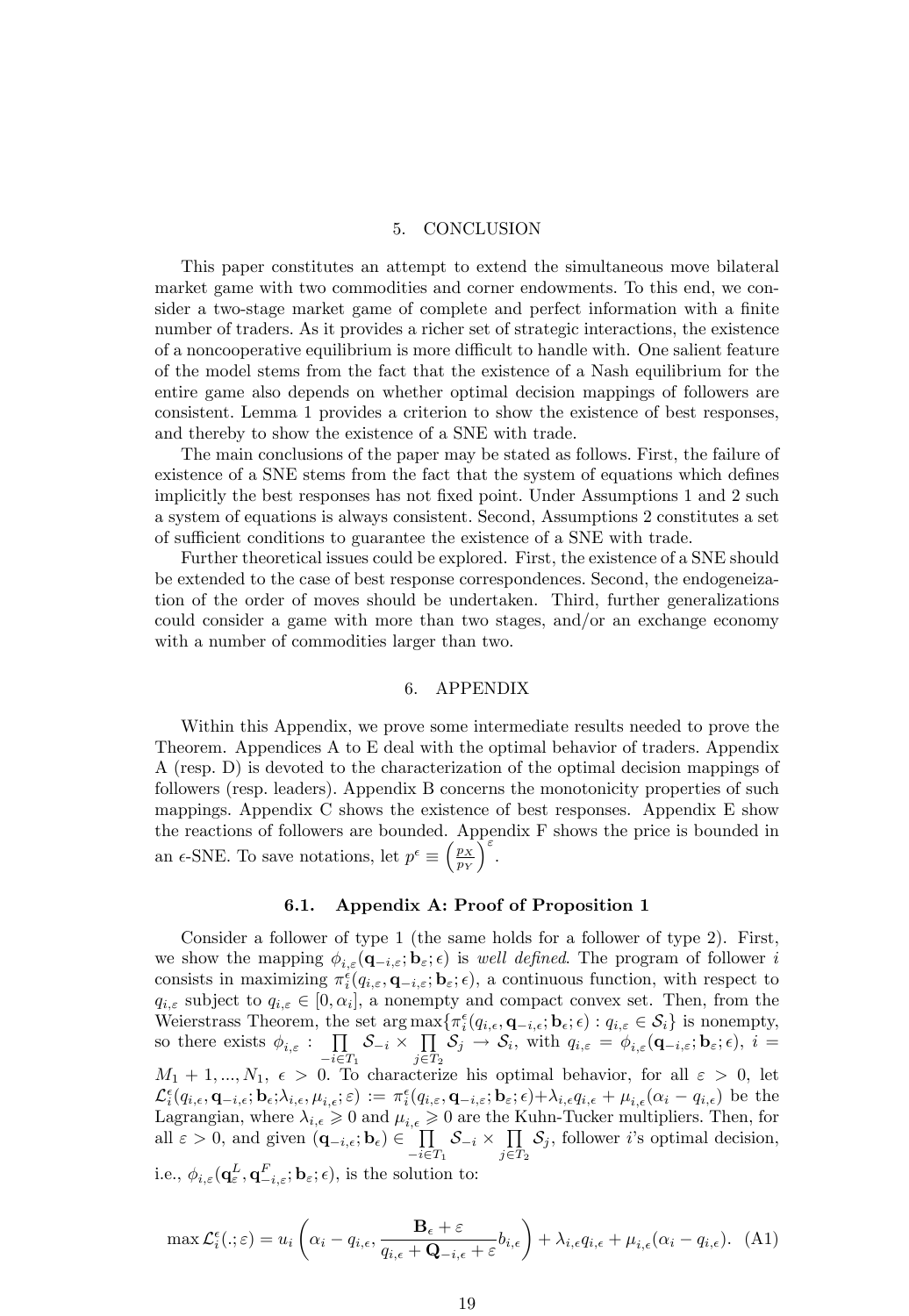For all  $\epsilon > 0$ , the Kuhn-Tucker conditions may be written:

$$
\frac{\partial \mathcal{L}_{i}^{\epsilon}}{\partial q_{i}} = -\frac{\partial u_{i}}{\partial x_{i}} + p^{\epsilon} \frac{\mathbf{Q}_{-i,\epsilon} + \varepsilon}{q_{i,\epsilon} + \mathbf{Q}_{-i,\epsilon} + \varepsilon} \frac{\partial u_{i}}{\partial y_{i}} + \lambda_{i,\epsilon} - \mu_{i,\epsilon} = 0
$$
\n
$$
\lambda_{i,\epsilon} \geq 0, q_{i,\epsilon} \geq 0, \text{ with } \lambda_{i,\epsilon} q_{i,\epsilon} = 0
$$
\n
$$
\mu_{i,\epsilon} \geq 0, (\alpha_{i} - q_{i,\epsilon}) \geq 0, \text{ with } \mu_{i,\epsilon} (\alpha_{i} - q_{i,\epsilon}) = 0, i = M_{1} + 1, ..., M_{1}.
$$
\n(A2)

We have either  $\phi_i^{\epsilon}(\mathbf{q}_{\varepsilon}^L, \mathbf{q}_{-i,\varepsilon}^F; \mathbf{b}_{\varepsilon}; \epsilon) = 0$  or  $\phi_i^{\epsilon}(\mathbf{q}_{\varepsilon}^L, \mathbf{q}_{-i,\varepsilon}^F; \mathbf{b}_{\varepsilon}; \epsilon) > 0$ . Therefore, if  $q_{i,\varepsilon} > 0$ , then  $\lambda_{i,\varepsilon} = 0$ , where  $b_{i,\varepsilon}$  is the solution to  $-\frac{\partial u_i}{\partial x_i} + p^{\varepsilon} \frac{\mathbf{Q}_{-i,\varepsilon} + \varepsilon}{q_{i,\varepsilon} + \mathbf{Q}_{-i,\varepsilon}}$  $\frac{\mathbf{Q}_{-i,\epsilon}+\varepsilon}{q_{i,\epsilon}+\mathbf{Q}_{-i,\epsilon}+\varepsilon}\frac{\partial u_i}{\partial y_i} \,=\,$  $\mu_{i,\epsilon}$ , which yields  $\phi_i^{\epsilon}(\mathbf{q}_{-i,\epsilon}^F, \mathbf{q}_{\epsilon}^L; \mathbf{b}_{\epsilon}; \epsilon) > 0$ . In addition, if  $\mu_{i,\epsilon} > 0$ , then  $q_{i,\epsilon} =$  $\phi_i^{\epsilon}(\mathbf{q}_{\varepsilon}^L, \mathbf{q}_{-i,\varepsilon}^F; \mathbf{b}_{\varepsilon}; \epsilon) = \alpha_i$ , while if  $\mu_{i,\epsilon} = 0$ , then  $\phi_i^{\epsilon}(\mathbf{q}_{\varepsilon}^L, \mathbf{q}_{-i,\varepsilon}^F; \mathbf{b}_{\varepsilon}; \epsilon) \in (0, \alpha_i)$ . Now, if  $\lambda_{i,\epsilon} > 0$ , then  $q_{i,\epsilon} = 0$ , which means that  $\phi_i^{\epsilon}(\mathbf{q}_{\varepsilon}^L, \mathbf{q}_{-i,\varepsilon}^F; \mathbf{b}_{\varepsilon}; \epsilon) = 0$  and  $\mu_{i,\epsilon} = 0$ since  $q_{i,\varepsilon} < \alpha_i$ . Therefore, either we have  $\phi_i^{\epsilon}(\mathbf{q}_{\varepsilon}^L, \mathbf{q}_{-i,\varepsilon}^F; \mathbf{b}_{\varepsilon}; \epsilon) > 0$  when  $q_{i,\varepsilon} \in (0, \alpha_i]$ or  $\phi_i^{\epsilon}(\mathbf{q}_{\varepsilon}^L, \mathbf{q}_{-i,\varepsilon}^F; \mathbf{b}_{\varepsilon}; \epsilon) = 0$ . Then,  $\phi_i^{\epsilon}(\mathbf{q}_{\varepsilon}^L, \mathbf{q}_{-i,\varepsilon}^F; \mathbf{b}_{\varepsilon}; \epsilon) \geq 0$ . In addition, from (2b), we have  $\nabla u_i(x_i, y_i) >> \mathbf{0}$ , then we deduce  $\nabla \pi_i^{\epsilon}(q_{i,\epsilon}, \mathbf{q}_{-i,\epsilon}; \mathbf{b}_{\epsilon}; \epsilon) \neq \mathbf{0}$ , when  $q_{i,\epsilon} \in [0, \alpha_i]$ . But then, the set  $q_{i,\varepsilon} \in \{\arg \max \pi_i^{\varepsilon}(q_{i,\varepsilon}, \mathbf{q}_{-i,\varepsilon}; \mathbf{b}_{\varepsilon}; \epsilon) : q_{i,\varepsilon} \in [0, \alpha_i]\}$  is nonempty, so there exists  $\phi_i^{\epsilon}$  :  $\prod$  $\prod_{-i \in T_1} S_{-i} \times \prod_{j \in T}$  $\prod_{j\in T_2} S_j \rightarrow S_i$  such that  $q_{i,\varepsilon} = \phi_i^{\varepsilon}(\mathbf{q}_{\varepsilon}^L, \mathbf{q}_{-i,\varepsilon}^F; \mathbf{b}_{\varepsilon}; \varepsilon),$  $i = M_1 + 1, ..., N_1.$ 

Second, we show that  $\phi_i^{\epsilon}(\mathbf{q}_{\varepsilon}^L, \mathbf{q}_{\varepsilon}^L)$  $\sum_{i}^{\epsilon} (\mathbf{q}_{\varepsilon}^{L}, \mathbf{q}_{-i,\varepsilon}^{F}; \mathbf{b}_{\varepsilon}; \epsilon)$  is *point-valued.* Consider an interior solution to (A2), i.e.,  $\phi_{i,\varepsilon}(\mathbf{q}_{\varepsilon}^L, \mathbf{q}_{-i,\varepsilon}^F; \mathbf{b}_{\varepsilon};\epsilon) \in (0, \alpha_i)$ , in which case we get  $\lambda_{i,\varepsilon} =$  $\mu_{i,\epsilon} = 0.$  Differentiating  $\frac{\partial \pi_i^{\epsilon}}{\partial q_{i,\epsilon}} = -\frac{\partial u_i}{\partial x_i} + p^{\epsilon} \frac{\mathbf{Q}_{-i,\epsilon} + \varepsilon}{q_{i,\epsilon} + \mathbf{Q}_{-i,\epsilon}}$  $\frac{\mathbf{Q}_{-i,\epsilon}+\varepsilon}{q_{i,\epsilon}+\mathbf{Q}_{-i,\epsilon}+\varepsilon} \frac{\partial u_i}{\partial y_i}$  with respect to  $q_{i,\epsilon}$  leads to  $\frac{\partial^2 \pi_i^{\epsilon}}{(\partial q_{i,\epsilon})^2} = \frac{\partial^2 u_i}{(\partial x_i)^2} - 2p^{\epsilon} \frac{\mathbf{Q}_{-i,\epsilon} + \epsilon}{\mathbf{Q}_{\epsilon} + \epsilon} \frac{\partial^2 u_i}{\partial x_i \partial y_i} + \left[ p^{\epsilon} \frac{\mathbf{Q}_{-i,\epsilon} + \epsilon}{\mathbf{Q}_{\epsilon} + \epsilon} \right]$  $\int_{0}^{2} \frac{\partial^2 u_i}{(\partial y_i)^2} - 2p^{\epsilon} \frac{\mathbf{Q}_{-i,\epsilon} + \epsilon}{(\mathbf{Q}_{\epsilon} + \epsilon)^2} \frac{\partial u_i}{\partial y_i}.$  As  $p^\epsilon \frac{\mathbf{Q}_{-i,\epsilon}+\epsilon}{\mathbf{Q}_{\epsilon}+\epsilon}=\frac{\partial u_i/\partial x_i}{\partial u_i/\partial y_i}$  $\frac{\partial u_i/\partial x_i}{\partial u_i/\partial y_i}$ , the first three terms on the right hand side of this equation are equal to the negative of the determinant of the bordered Hessian matrix of  $u_i$ , which is positive from (2c), and as the last term is negative, then  $\frac{\partial^2 \pi_i^{\epsilon}}{(\partial q_{i,\epsilon})^2} < 0$ .

Third, we show  $\phi_i^{\epsilon}(\mathbf{q}_{\varepsilon}^L, \mathbf{q}_{-i,\varepsilon}^F; \mathbf{b}_{\varepsilon}; \epsilon)$  is *continuously differentiable*. From Berge Maximum Theorem (1959),  $q_{i,\varepsilon} = \phi_i^{\varepsilon}(\mathbf{q}_{\varepsilon}^L, \mathbf{q}_{-i,\varepsilon}^F; \mathbf{b}_{\varepsilon}; \varepsilon), i = M_1 + 1, ..., N_1$ , is  $\mathcal{C}^1$ .

#### 6.2. Appendix B: Proof of Proposition 2

First, consider the case:  $-\mathbf{I} << \mathcal{J}_{\phi_{\mathbf{q}_{\epsilon}}^{\epsilon}}(\bar{\mathbf{q}}_{\epsilon};\bar{\mathbf{b}}_{\epsilon}) \leq \mathbf{I}$ , where  $\mathbf{I}$  is the  $(N_1-M_1, N_1-\mathbf{I})$  $M_1$ ) unit matrix.

The matrix  $\mathcal{J}_{\phi_{\mathbf{q}_{\epsilon}}^{\epsilon}}(\bar{\mathbf{q}}_{\epsilon};\bar{\mathbf{b}}_{\epsilon})$  has unit terms on the main diagonal. Next, consider the partial effects of a change in the strategy of any other follower (of any type), i.e.,  $q_{-i,\epsilon}$ ,  $-i \neq i$ ,  $-i = M_1 + 1, ..., N_1$ , and  $b_{j,\epsilon}$ ,  $j = M_2 + 1, ..., N_2$ . To this end, let  $\frac{\partial \pi_i^{\epsilon}}{\partial q_{i,\epsilon}} (\phi_i^{\epsilon} (\mathbf{q}_{\epsilon}^L, \mathbf{q}_{-i,\epsilon}^F; \mathbf{b}_{\epsilon}; \epsilon), \phi_{-i}^{\epsilon} (\mathbf{q}_{\epsilon}^L, \mathbf{q}_{i,\epsilon}^F; \mathbf{b}_{\epsilon}); \mathbf{b}_{\epsilon}; \epsilon) \equiv 0$ , where, for each  $i = M_1 + 1, ..., N_1$ , and  $\phi_i^{\epsilon}(\mathbf{q}_{\epsilon}^L, \mathbf{q}_{-i,\epsilon}^F; \mathbf{b}_{\epsilon}; \epsilon)$  is the solution to (A2). Implicit partial differentiation of the identity  $\frac{\partial \pi_i^{\epsilon}}{\partial q_{i,\epsilon}}(\phi_i^{\epsilon}(\mathbf{q}^L_{\epsilon}, \mathbf{q}^F_{-i,\epsilon}; \mathbf{b}_{\epsilon}; \epsilon), \phi_{-i}^{\epsilon}(\mathbf{q}^L_{\epsilon}, \mathbf{q}^F_{i,\epsilon}; \mathbf{b}_{\epsilon}; \epsilon); \mathbf{b}_{\epsilon}; \epsilon) \equiv 0$ with respect to  $q_{-i,\epsilon}$ , with  $-i \neq i$ , leads to  $\frac{\partial \phi_i^{\epsilon}(\cdot)}{\partial q_{-i,\epsilon}}$  $\frac{\partial \varphi_i(\cdot)}{\partial q_{-i,\epsilon}} = \frac{\partial^2 \pi_i^\epsilon}{\partial q_{i,\epsilon} \partial q_{-i,\epsilon}} \frac{\partial q_{-i,\epsilon}}{(\partial q_{i,\epsilon})^2}$ , so we deduce:

$$
\frac{\partial \phi_i^{\epsilon}(\cdot)}{\partial q_{-i,\epsilon}} = \frac{p^{\epsilon} \left( \frac{q_{i,\epsilon}}{\mathbf{Q}_{\epsilon} + \epsilon} \frac{\partial^2 u_i}{\partial x_i \partial y_i} + \frac{q_{i,\epsilon} - (\mathbf{Q}_{-i,\epsilon} + \epsilon)}{(\mathbf{Q}_{\epsilon} + \epsilon)^2} \frac{\partial u_i}{\partial y_i} - p^{\epsilon} \frac{(\mathbf{Q}_{-i,\epsilon} + \epsilon) q_{i,\epsilon}}{(\mathbf{Q}_{\epsilon} + \epsilon)^2} \frac{\partial^2 u_i}{(\partial y_i)^2} \right)}{\frac{\partial^2 u_i}{(\partial x_i)^2} - p^{\epsilon} \left( 2 \frac{\mathbf{Q}_{-i,\epsilon} + \epsilon}{\mathbf{Q}_{\epsilon} + \epsilon} \frac{\partial^2 u_i}{\partial x_i \partial y_i} - p^{\epsilon} \frac{(\mathbf{Q}_{-i,\epsilon} + \epsilon)}{\mathbf{Q}_{\epsilon} + \epsilon} \right)^2 \frac{\partial^2 u_i}{(\partial y_i)^2} + 2 \frac{\mathbf{Q}_{-i,\epsilon} + \epsilon}{(\mathbf{Q}_{\epsilon} + \epsilon)^2} \frac{\partial u_i}{\partial y_i} \right)}.
$$
(B1)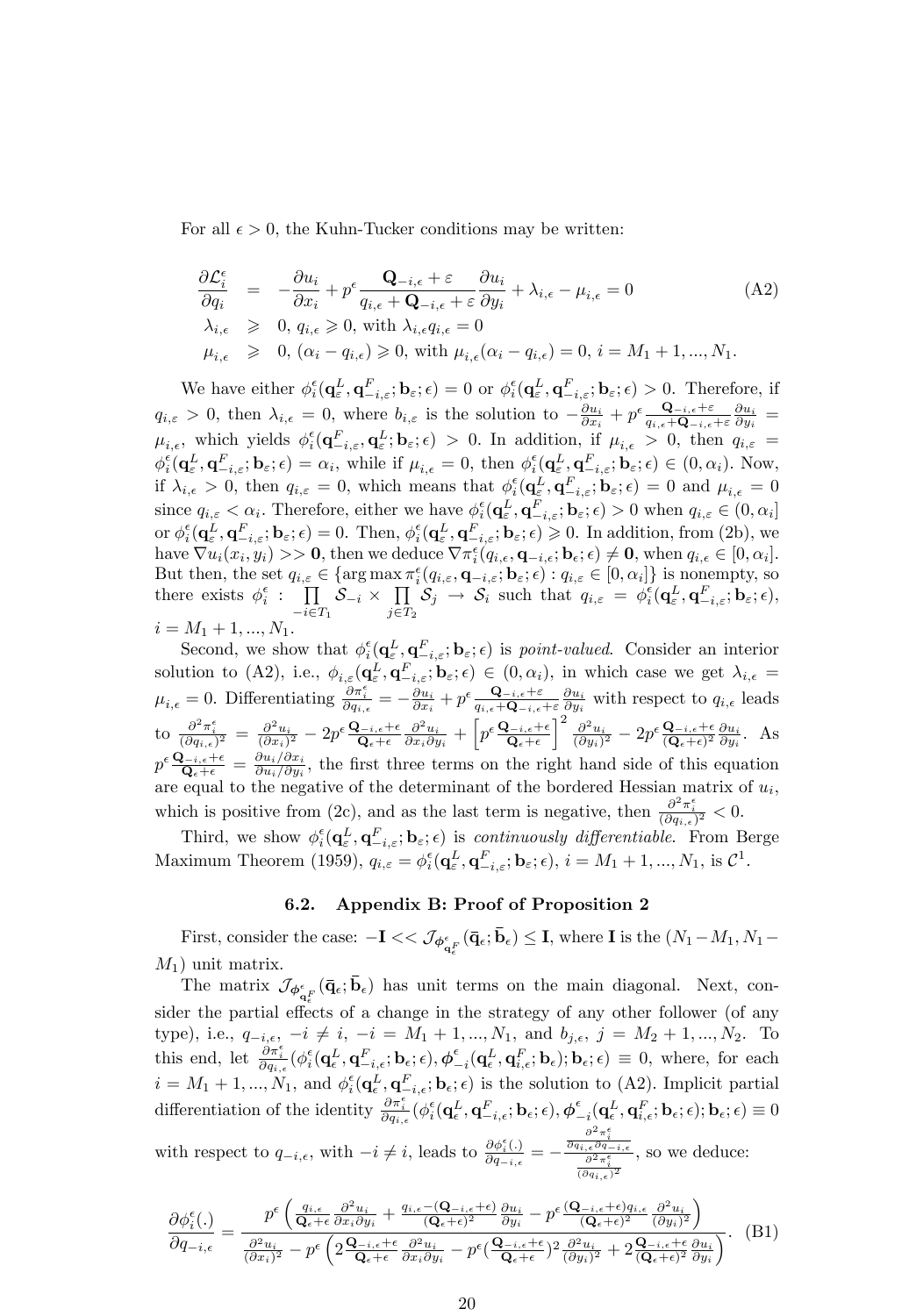$$
\text{As } \left| \frac{(\mathbf{Q}_{-i,\epsilon}+\epsilon)q_{i,\epsilon}}{(\mathbf{Q}_{\epsilon}+\epsilon)^2} \right| < \left| \left( \frac{\mathbf{Q}_{-i,\epsilon}+\epsilon}{\mathbf{Q}_{\epsilon}+\epsilon} \right)^2 \right|, 2 \frac{\mathbf{Q}_{-i,\epsilon}+\epsilon}{\mathbf{Q}_{\epsilon}+\epsilon} > \frac{q_{i,\epsilon}}{\mathbf{Q}_{\epsilon}+\epsilon}, \text{and } \frac{q_{i,\epsilon}-(\mathbf{Q}_{-i,\epsilon}+\epsilon)}{(\mathbf{Q}_{\epsilon}+\epsilon)^2} < 2 \frac{\mathbf{Q}_{-i,\epsilon}+\epsilon}{(\mathbf{Q}_{\epsilon}+\epsilon)^2},
$$
\n
$$
\text{then we deduce } \left| \frac{\partial \phi_i^{\epsilon}(.)}{\partial q_{-i,\epsilon}} \right| < 1.
$$

Second, consider the case:  $-I \ll \mathcal{J}_{\phi_{\mathbf{b}^F_\epsilon}}(\bar{\mathbf{q}}_\epsilon;\bar{\mathbf{b}}_\epsilon) \ll I$ . Implicit partial differentiation with respect to  $b_{j,\epsilon}$ ,  $j = M_2 + 1, ..., N_2$ , leads to:

$$
\frac{\partial \phi_i^{\epsilon}(\cdot)}{\partial b_{j,\epsilon}} = \frac{\frac{q_{i,\epsilon}}{\mathbf{Q}_{\epsilon+\epsilon}} \frac{\partial^2 u_i}{\partial x_i)^2} - \frac{\mathbf{Q}_{-i,\epsilon} + \epsilon}{(\mathbf{Q}_{\epsilon+\epsilon})^2} \frac{\partial u_i}{\partial y_i} - p^{\epsilon} \frac{(\mathbf{Q}_{-i,\epsilon} + \epsilon) q_{i,\epsilon}}{(\mathbf{Q}_{\epsilon+\epsilon})^2} \frac{\partial^2 u_i}{\partial y_i)^2}}{\frac{\partial^2 u_i}{(\mathbf{Q}_{x,i})^2} - p^{\epsilon} \left(2 \frac{\mathbf{Q}_{-i,\epsilon} + \epsilon}{\mathbf{Q}_{\epsilon+\epsilon}} \frac{\partial^2 u_i}{\partial x_i \partial y_i} - p^{\epsilon} \left(\frac{\mathbf{Q}_{-i,\epsilon} + \epsilon}{\mathbf{Q}_{\epsilon+\epsilon}}\right)^2 \frac{\partial^2 u_i}{(\mathbf{Q}_{y,i})^2} + 2 \frac{\mathbf{Q}_{-i,\epsilon} + \epsilon}{(\mathbf{Q}_{\epsilon+\epsilon})^2} \frac{\partial u_i}{\partial y_i}\right)}.
$$
(B2)

Then, a similar reasoning leads to the conclusion  $\Big|$  $\partial \phi_i^{\epsilon}(.)$  $\partial b_{j,\epsilon}$  $\vert$  < 1, for all  $i \in \lbrace M_1 +$  $1, ..., N_1$ , and all  $j \in \{M_2 + 1, ..., N_2\}$ .

The cases  $-I \ll \mathcal{J}_{\psi_{\mathbf{b}\epsilon}^{\epsilon}}(\bar{\mathbf{q}}_{\epsilon}; \bar{\mathbf{b}}_{\epsilon}) \leq I$  and  $-I \ll \mathcal{J}_{\psi_{\mathbf{q}\epsilon}^{\epsilon}}(\bar{\mathbf{q}}_{\epsilon}; \bar{\mathbf{b}}_{\epsilon}) \ll I$  may be handled in the same way.

#### 6.3. Appendix C: Proof of Lemma 1

Consider the set of optimal decision mappings specified in Definition 1. We consider a set of functions which will be useful to build the system of equations that will implicitly define the best responses for the perturbed game. Define the function  $\Phi_i^{\epsilon}$ :  $\prod$  $\prod_{i\in T_1} S_i \times \prod_{j\in T}$  $\prod_{j\in T_2} S_j \times \mathbb{R}_{++} \to S_i$ , with  $\Phi_i^{\epsilon}(\mathbf{q}_{\epsilon}; \mathbf{b}_{\epsilon}; \epsilon) := b_{i,\epsilon} - \phi_i^{\epsilon}(\mathbf{q}_{\epsilon}^L, \mathbf{q}_{-i,\epsilon}^F, \mathbf{b}_{\epsilon}^L, \mathbf{b}_{\epsilon}^F, \epsilon),$  $i = M_1 + 1, ..., N_1$ , and the function  $\Psi_j^{\epsilon}$ :  $\prod$  $\prod_{i\in T_1} S_i \times \prod_{j\in T}$  $\prod_{j\in T_2} S_j \times \mathbb{R}_{++} \to S_j$ , with  $\Psi_j^{\epsilon}(\mathbf{q}_{\epsilon}; ; \mathbf{b}_{\epsilon}\epsilon) := q_{j,\epsilon} - \psi_j^{\epsilon}(\mathbf{q}_{\epsilon}^L, \mathbf{q}_{\epsilon}^F; \mathbf{b}_{\epsilon}^L, \mathbf{b}_{-j,\epsilon}^F; \epsilon), j = M_2 + 1, ..., N_2.$  For all  $\epsilon > 0$ , consider the following system of equations of the perturbed game:

$$
\begin{array}{rcl}\n\Phi_i^{\epsilon}(\mathbf{q}_{\varepsilon};\mathbf{b}_{\varepsilon};\varepsilon) & = & 0, \, i = M_1 + 1, \dots, N_1, \\
\Psi_j^{\epsilon}(\mathbf{q}_{\varepsilon};\mathbf{b}_{\varepsilon};\varepsilon) & = & 0, \, j = M_2 + 1, \dots, N_2.\n\end{array} \tag{C1}
$$

For all  $\epsilon > 0$ , let the  $(N_1 - M_1) + (N_2 - M_2)$ -dimensional vector function  $\Upsilon^{\epsilon}$  be defined as  $\Upsilon^{\epsilon}$  :  $\prod$  $\prod_{i\in T_1} S_i \times \prod_{j\in T}$  $\prod_{j\in T_2} {\mathcal S}_j \times {\mathbb R}_{++} \to$  $\prod^{N_1}$  $\prod_{i=M_1+1}$   $S_i \times$  $\prod^{N_2}$  $\prod_{j=M_2+1} \mathcal{S}_j$ , with  $\Upsilon^{\epsilon} = \Upsilon^{\epsilon}(\mathbf{q}_{\epsilon}; \mathbf{b}_{\epsilon}; \epsilon) = (\Phi^{\epsilon}_{M_1+1}(.; \epsilon), ..., \Phi^{\epsilon}_{N_1}(.; \epsilon); \Psi^{\epsilon}_{M_2+1}(.; \epsilon) ..., ..., \Psi^{\epsilon}_{N_2}(.; \epsilon)).$  Thus, (C1) may be written as a  $(N_1 - M_1) + (N_2 - M_2)$ -dimensional vector equation  $\Upsilon^{\epsilon}(q_{\epsilon}; b_{\epsilon}; \epsilon) = 0$ . Since we focus on inner solutions, consider the restriction of  $\prod^{N_1}$  $\prod_{i=1}$   $\mathcal{S}_i$   $\times$  $\frac{N_2}{\prod}$  $\prod_{j=1}^{N_2} S_j \times \mathbb{R}_{++}$  to the open set  $\prod_{i=1}^{N_1}$  $\prod_{i=1}^{11} \bar{\mathcal{S}}_i \times$  $\frac{N_2}{\prod}$  $\prod_{j=1}^{n} \bar{S}_j \times \mathbb{R}_{++}$ , with  $\bar{S}_i \subset S_i$ ,  $i = 1, ..., N_1$ , and  $\bar{S}_j \subset S_j$ ,  $j = 1, ..., N_2$ . The vector function  $\Upsilon^{\epsilon}(q_{\epsilon}; \mathbf{b}_{\epsilon})$  is  $C^1$  on the open set  $\prod^{N_1}$  $\prod_{i=1}^{11} \bar{S}_i$  ×  $\prod^{N_2}$  $\prod_{j=1}^{\infty} \bar{S}_j \times \mathbb{R}_{++}$  as each  $\Phi_i^{\epsilon}$  and each  $\Psi_j^{\epsilon}$  are  $C^1$  functions of  $(\mathbf{q}_{\epsilon}^L; \mathbf{b}_{\epsilon}^L)$  on the open set  $\prod^{N_1}$  $\prod_{i=1}^{11} \bar{S}_i$  ×  $\frac{N_2}{\prod}$  $\prod_{j=1}^{\infty} \bar{S}_j \times \mathbb{R}_{++}$ . Let  $(\bar{\mathbf{q}}_{\epsilon}^L, \bar{\mathbf{q}}_{\epsilon}^F; \bar{\mathbf{b}}_{\epsilon}^L, \bar{\mathbf{b}}_{\epsilon}^F)$  be an interior point of  $\overline{\Pi}$  $\prod_{i\in T_1} S_i \times \prod_{j\in T}$  $\prod_{j\in T_2} S_j$ , where  $(\bar{\mathbf{q}}_{{\epsilon}}^L; \bar{\mathbf{b}}_{{\epsilon}}^L)$  corresponds to a parameter configuration. Therefore, the following identity, which defines implicitly (at least locally) best responses, holds in an open neighborhood of  $(\bar{\mathbf{q}}_{\epsilon}^L, \bar{\mathbf{q}}_{\epsilon}^F, \bar{\mathbf{b}}_{\epsilon}^L, \bar{\mathbf{b}}_{\epsilon}^F)$ :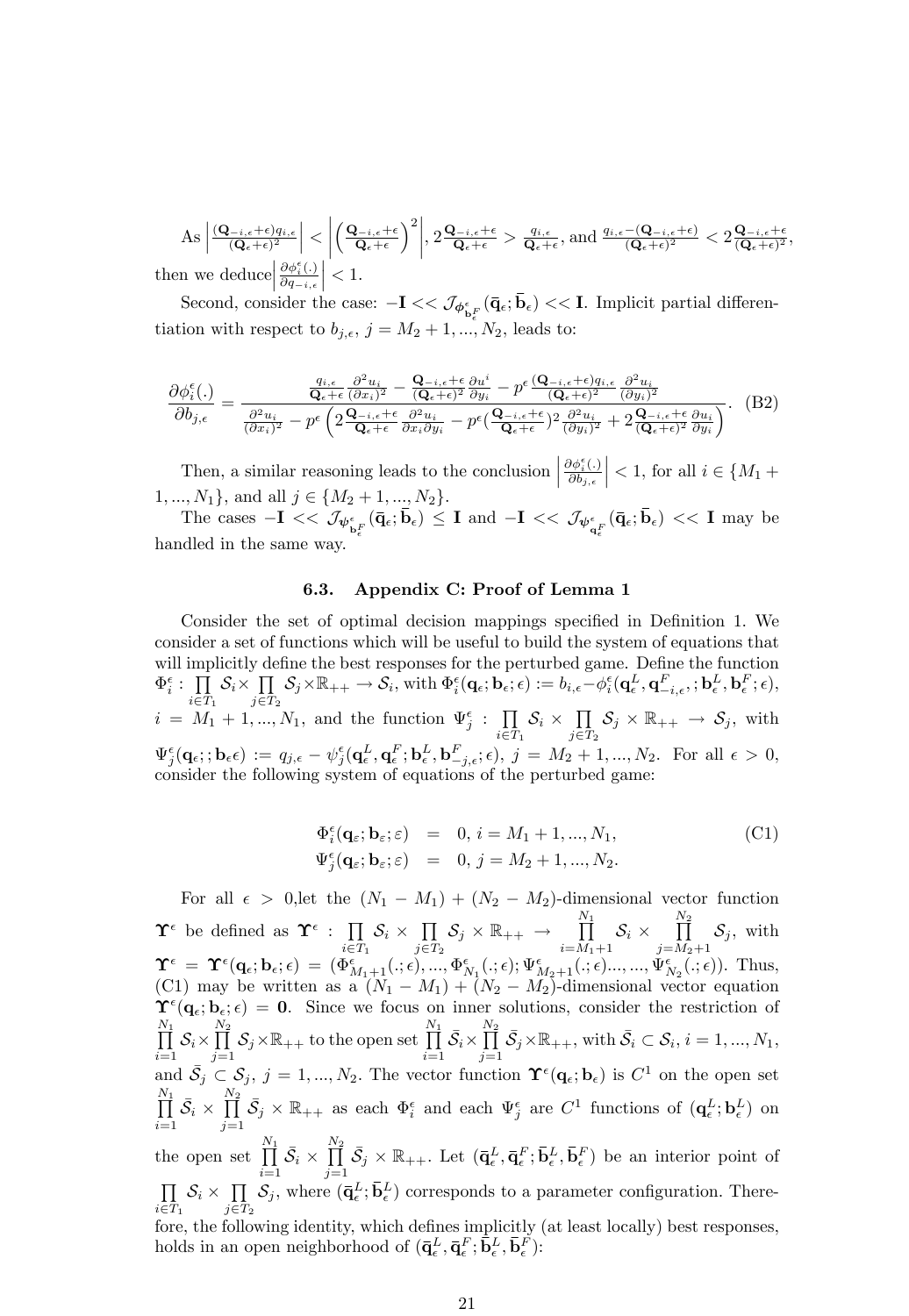$$
\Upsilon^{\epsilon}(\mathbf{q}_{\epsilon}^{L}, \mathbf{q}_{\epsilon}^{F}(\mathbf{b}_{\epsilon}^{L}; \mathbf{q}_{\epsilon}^{L}; \epsilon); \mathbf{b}_{\epsilon}^{L}, \mathbf{b}_{\epsilon}^{F}(\mathbf{b}_{\epsilon}^{L}; \mathbf{q}_{\epsilon}^{L}; \epsilon)) \equiv \mathbf{0}.
$$
 (C2)

Implicit partial differentiation with respect to each component of  $(\bar{\mathbf{q}}_{{\epsilon}}^L; \bar{\mathbf{b}}_{{\epsilon}}^L)$  leads to the equation:

$$
\mathcal{J}\Upsilon_{(\mathbf{q}_{\epsilon}^{F},\mathbf{b}_{\epsilon}^{F})}(\bar{\mathbf{q}}_{\epsilon};\bar{\mathbf{b}}_{\epsilon})\mathcal{A}^{\epsilon} + \mathcal{B}^{\epsilon} = \mathbf{0}, \text{ for each } \epsilon > 0,
$$
 (C3)

where:

$$
\mathcal{J}\mathbf{\Upsilon}_{(\mathbf{q}^F_\epsilon;\mathbf{b}^F_\epsilon)}^{\epsilon}(\mathbf{\bar{q}}_\epsilon;\mathbf{\bar{b}}_\epsilon)=\left[\begin{array}{cccc} 1 & ... & \frac{\partial \Phi^\epsilon_{M_1+1}}{\partial g_{N_1,\epsilon}} & \frac{\partial \Phi^\epsilon_{M_1+1}}{\partial b_{M_2+1,\epsilon}} & ... & \frac{\partial \Phi^\epsilon_{M_1+1}}{\partial b_{N_2,\epsilon}} \\ ... & ... & ... & ... & ... \\ \frac{\partial \Phi^\epsilon_{N_1}}{\partial q_{M_1+1,\epsilon}} & ... & 1 & \frac{\partial \Phi^\epsilon_{N_1}}{\partial b_{M_2+1,\epsilon}} & ... & \frac{\partial \Phi^\epsilon_{N_1}}{\partial b_{N_2,\epsilon}} \\ \frac{\partial \Psi^\epsilon_{M_2+1}}{\partial q_{M_1+1,\epsilon}} & ... & \frac{\partial \Psi^\epsilon_{M_2+1}}{\partial q_{N_1,\epsilon}} & 1 & ... & \frac{\partial \Psi^\epsilon_{M_2+1}}{\partial b_{N_2,\epsilon}} \\ ... & ... & ... & ... & ... \\ \frac{\partial \Psi^\epsilon_{N_2}}{\partial q_{M_1+1,\epsilon}} & ... & \frac{\partial \Psi^\epsilon_{N_2}}{\partial q_{N_{1,\epsilon}}} & \frac{\partial \Psi^\epsilon_{N_2}}{\partial b_{M_2+1,\epsilon}} & ... & 1 \end{array}\right]
$$

is a  $((N_1-M_1)+(N_2-M_2),(N_1-M_1)+(N_2-M_2))$  matrix, while the two matrices:

$$
\mathcal{A}^{\epsilon} = \left[\begin{array}{cccc} \frac{\partial q_{M_1+1,\epsilon}}{\partial q_{1,\epsilon}} & ... & \frac{\partial q_{M_1+1,\epsilon}}{\partial q_{M_1,\epsilon}} & \frac{\partial q_{M_1+1,\epsilon}}{\partial b_{1,\epsilon}} & ... & \frac{\partial q_{M_1+1,\epsilon}}{\partial b_{M_2,\epsilon}} \\ ... & ... & ... & ... & ... \\ \frac{\partial q_{N_1,\epsilon}}{\partial q_{1,\epsilon}} & ... & \frac{\partial q_{N_1,\epsilon}}{\partial q_{M_1,\epsilon}} & \frac{\partial q_{N_1,\epsilon}}{\partial b_{1,\epsilon}} & ... & \frac{\partial q_{N_1,\epsilon}}{\partial b_{M_2,\epsilon}} \\ \frac{\partial b_{M_2+1,\epsilon}}{\partial q_{1,\epsilon}} & ... & \frac{\partial b_{M_2+1,\epsilon}}{\partial q_{M_1,\epsilon}} & \frac{\partial b_{M_2+1,\epsilon}}{\partial b_{1,\epsilon}} & ... & \frac{\partial b_{M_2+1,\epsilon}}{\partial b_{M_2,\epsilon}} \\ ... & ... & ... & ... \\ \frac{\partial b_{N_2,\epsilon}}{\partial q_{1,\epsilon}} & ... & \frac{\partial b_{N_2,\epsilon}}{\partial q_{M_1,\epsilon}} & \frac{\partial b_{N_2,\epsilon}}{\partial b_{1,\epsilon}} & ... & \frac{\partial b_{N_2,\epsilon}}{\partial b_{M_2,\epsilon}} \end{array}\right]
$$

and

$$
\mathcal{B}^{\epsilon}=\left[\begin{array}{cccc} \frac{\partial\Phi_{M_{1}+1}^{\epsilon}}{\partial q_{1,\epsilon}} & \cdots & \frac{\partial\Phi_{M_{1}+1}^{\epsilon}}{\partial q_{M_{1},\epsilon}} & \frac{\partial\Phi_{M_{1}+1}^{\epsilon}}{\partial b_{1,\epsilon}} & \cdots & \frac{\partial\Phi_{M_{1}+1}^{\epsilon}}{\partial b_{M_{2},\epsilon}} \\ \cdots & \cdots & \cdots & \cdots & \cdots \\ \frac{\partial\Phi_{N_{1}}^{\epsilon}}{\partial q_{1,\epsilon}} & \cdots & \frac{\partial\Phi_{N_{1}}^{\epsilon}}{\partial q_{M_{1},\epsilon}} & \frac{\partial\Phi_{N_{1}}^{\epsilon}}{\partial b_{1,\epsilon}} & \cdots & \frac{\partial\Phi_{N_{1}}^{\epsilon}}{\partial b_{M_{2},\epsilon}} \\ \frac{\partial\Psi_{M_{2}+1}^{\epsilon}}{\partial q_{1,\epsilon}} & \cdots & \frac{\partial\Psi_{M_{2}+1}^{\epsilon}}{\partial q_{M_{1},\epsilon}} & \frac{\partial\Psi_{M_{2}+1}^{\epsilon}}{\partial b_{1,\epsilon}} & \cdots & \frac{\partial\Psi_{M_{2}+1}^{\epsilon}}{\partial b_{M_{2},\epsilon}} \\ \cdots & \cdots & \cdots & \cdots & \cdots \\ \frac{\partial\Psi_{N_{2}}^{\epsilon}}{\partial q_{1,\epsilon}} & \cdots & \frac{\partial\Psi_{N_{2}}^{\epsilon}}{\partial q_{M_{1},\epsilon}} & \frac{\partial\Psi_{N_{2}}^{\epsilon}}{\partial b_{1,\epsilon}} & \cdots & \frac{\partial\Psi_{N_{2}}^{\epsilon}}{\partial b_{M_{2},\epsilon}} \end{array}\right]
$$

.

are of dimension  $((N_1 - M_1) + (N_2 - M_2), M_1 + M_2)$ .

The square matrix  $\mathcal{J}_{\Upsilon^{\epsilon}_{(q^F_{\epsilon};b^F_{\epsilon})}}(\bar{q}_{\epsilon};\bar{b}_{\epsilon})$  has unit terms on the main diagonal and off-diagonal terms bounded below by  $-1$  and above by 1 as from Proposition 2, we have that  $-\mathbf{I} \ll \mathcal{J}_{\phi_{(q_{\epsilon}^F,b_{\epsilon}^F)}} \ll \mathbf{I}$  and  $-\mathbf{I} \ll \mathcal{J}_{\psi_{(q_{\epsilon}^F,b_{\epsilon}^F)}} \ll \mathbf{I}$ . Then,  $\frac{\partial \Phi_{i}^{\epsilon}(\cdot)}{\partial q_{-i,\epsilon}}$  $\frac{\partial \Psi_i(\cdot)}{\partial q_{-i,\epsilon}} =$  $-\frac{\partial \phi_i^{\epsilon}(.)}{\partial q_{-i,\epsilon}}$  $\frac{\partial \phi_i^{\epsilon}(.)}{\partial q_{-i,\epsilon}} \in (-1,1)$ , with  $-i \neq i$ , and  $\frac{\partial \Phi_i^{\epsilon}(\cdot)}{\partial \phi_i^{\epsilon}}$  $\partial b_{j,\epsilon}$  $\Big| = \Big| - \frac{\partial \phi_i^{\epsilon} (.)}{\partial b_{j,\epsilon}}$  $\partial b_{j,\epsilon}$  $\vert < 1, i = M_1 + 1, ..., N_1;$ and  $\frac{\partial \Psi_j^{\epsilon}(.)}{\partial h}$  $\frac{\partial \Psi_j^{\epsilon}(.)}{\partial b_{-j,\epsilon}} = -\frac{\partial \psi_j^{\epsilon}(.)}{\partial b_{-j,\epsilon}}$  $\frac{\partial \psi_j^{\epsilon}(.)}{\partial b_{-j,\epsilon}} \in (-1,1)$ , with  $-j \neq j$ , and  $\partial \Psi_j^\epsilon (.)$  $\partial q_{i,\epsilon}$  $\Big| = \Big| \partial \psi_j^{\epsilon}(.)$  $\partial q_{i,\epsilon}$  $\Big|$  < 1,  $j = M_2 + 1, ..., N_2$ . The signs of the off diagonal terms depend on whether strategies of followers within each side and/or between both sides are complements or substitutes. But, in any case, for all  $\epsilon > 0$ , the rows of the matrix  $\mathcal{J}_{\Upsilon^{\epsilon}_{(\mathbf{q}^F_\epsilon),\mathbf{b}^F_\epsilon)}}(\bar{\mathbf{q}}_{\varepsilon};\bar{\mathbf{b}}_{\varepsilon})$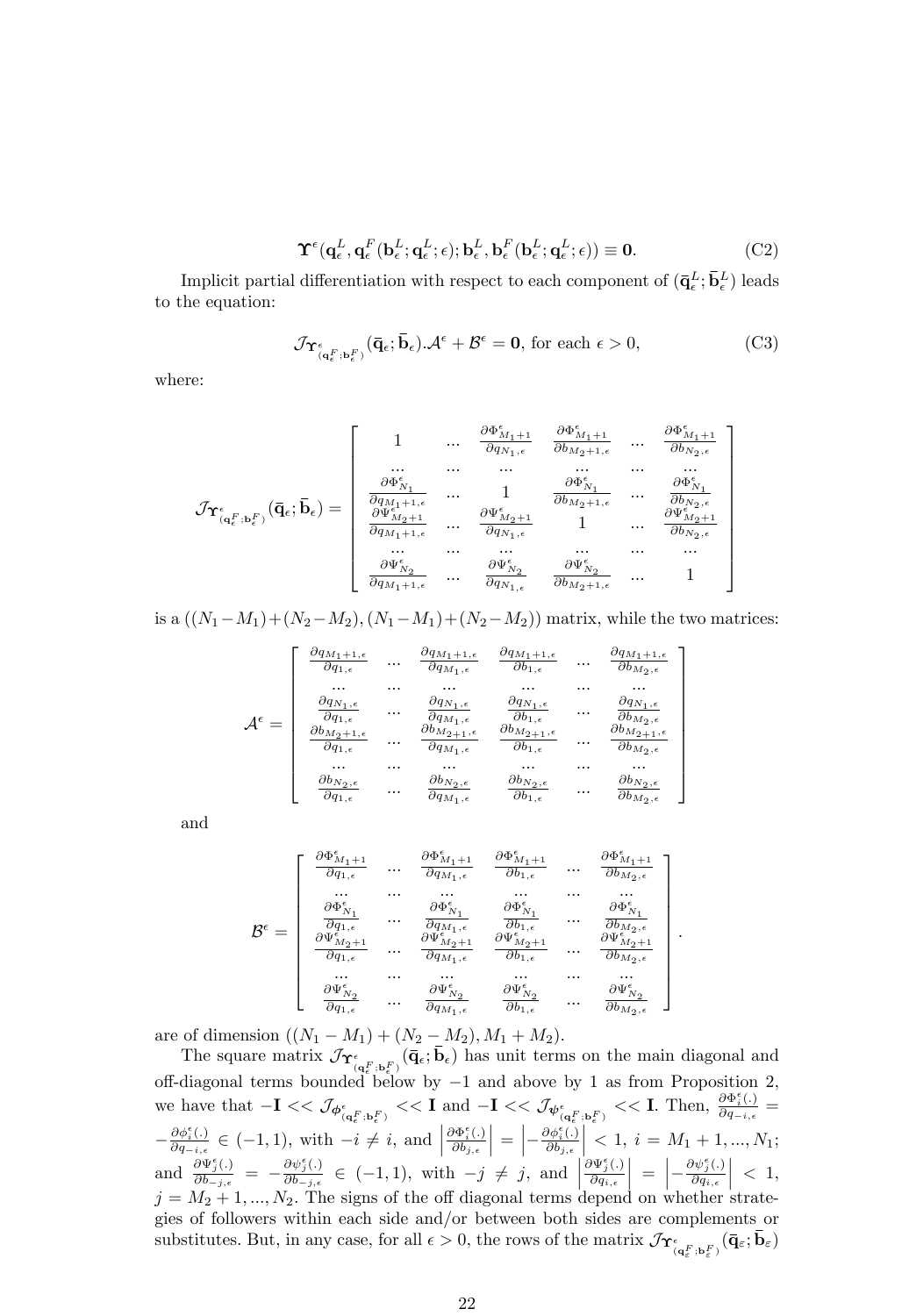are linearly independent, so the matrix  $\mathcal{J}_{\Upsilon^{\epsilon}_{(q^F_{\epsilon};b^F_{\epsilon})}}(\bar{q}_{\epsilon};\bar{b}_{\epsilon})$  is of full rank, and then invertible. Then, for all  $\epsilon > 0$ ,  $\left| \mathcal{J}_{\mathbf{\Upsilon}^{\epsilon}_{(\mathbf{q}^F_{\epsilon};\mathbf{b}^F_{\epsilon})}}(\bar{\mathbf{q}}_{\epsilon};\bar{\mathbf{b}}_{\epsilon}) \right| \neq 0$ . Then, by the Implicit Function Theorem, there exist open sets  $\mathcal{U} \times \mathcal{V}$  in  $\prod_{i=1}^{N_1}$  $\prod_{i=1}^{11} \bar{S}_i$  ×  $\frac{N_2}{\prod}$  $\prod_{j=1}^{N} \bar{S}_j$  and  $(\mathcal{U} \times \mathcal{V})_{(\mathbf{q}_{\epsilon}^L; \mathbf{b}_{\epsilon}^L)}$ in  $\prod^{M_1}$  $\prod_{i=1}^{m} \bar{S}_i$  ×  $\frac{M_2}{\prod}$  $\prod_{j=1}^{m} \bar{S}_j$ , with  $(\bar{q}_{\epsilon}, \bar{b}_{\epsilon}) \subseteq \mathcal{U} \times \mathcal{V}$  and  $(q_{\epsilon}^L; b_{\epsilon}^L) \subseteq (\mathcal{U} \times \mathcal{V})_{(q_{\epsilon}^L, b_{\epsilon}^L)}$  such that for each  $(\mathbf{q}_{\epsilon}^{L}; \mathbf{b}_{\epsilon}^{L})$  in  $(\mathcal{U} \times \mathcal{V})_{(\mathbf{q}_{\epsilon}^{L}; \mathbf{b}_{\epsilon}^{L})}$ , there exists (at least locally) some unique  $((N_1-M_1)+(N_2-M_2))$  dimensional vector function  $(\mathbf{q}^F_{\epsilon}(\mathbf{q}^L_{\epsilon};\mathbf{b}^L_{\epsilon},\epsilon);\mathbf{b}^F_{\epsilon}(\mathbf{q}^L_{\epsilon};\mathbf{b}^L_{\epsilon};\epsilon))$ in some neighborhood of  $(\mathbf{q}^L_\epsilon; \mathbf{b}^L_\epsilon)$  such that  $(\mathbf{q}^L_\epsilon, \mathbf{q}^F_\epsilon(\mathbf{q}^L_\epsilon; \mathbf{b}^L_\epsilon; \epsilon); \mathbf{b}^L_\epsilon, \mathbf{b}^F_\epsilon(\mathbf{q}^L_\epsilon; \mathbf{b}^L_\epsilon; \epsilon)) \in$  $\mathcal{U} \times \mathcal{V}$  and  $\Upsilon^{\epsilon}(\mathbf{q}_{\epsilon}^{L}, \mathbf{q}_{\epsilon}^{F}(\mathbf{q}_{\epsilon}^{L}; \mathbf{b}_{\epsilon}^{L}; \epsilon); \mathbf{b}_{\epsilon}^{L}, \mathbf{b}_{\epsilon}^{F}(\mathbf{q}_{\epsilon}^{L}; \mathbf{b}_{\epsilon}^{L}; \epsilon)) \equiv 0$ . Indeed, the unique so- $\begin{array}{c} \text{lution } \left( \sigma^\epsilon(\textbf{q}^L_\epsilon;\textbf{b}^L_\epsilon;\epsilon) ; \boldsymbol{\varphi}^\epsilon(\textbf{q}^L_\epsilon;\textbf{b}^L_\epsilon;\epsilon) \right) \text{ to } \left( \textbf{q}^F_\epsilon(\textbf{q}^L_\epsilon;\textbf{b}^L_\epsilon;\epsilon) ; \textbf{b}^F_\epsilon(\textbf{q}^L_\epsilon;\textbf{b}^L_\epsilon;\epsilon) \right) = \boldsymbol{\Upsilon}^{-1}(\textbf{0}) \text{ is} \end{array}$ defined by  $\boldsymbol{\sigma}^{\epsilon}$  :  $\prod^{M_1}$  $\prod_{i=1}$   $S_i$   $\times$  $\frac{M_2}{\prod}$  $\prod\limits_{j=1} \mathcal{S}_j \times \mathbb{R}_{++} \supset (\mathcal{U} \times \mathcal{V})_{(\mathbf{q}^L_\epsilon; \mathbf{b}^L_\epsilon)} \rightarrow$  $\prod^{N_1}$  $\prod_{i=M_1+1}^{\bullet} \mathcal{S}_i$ , with  $\mathbf{q}_{\epsilon}^F =$  $\boldsymbol{\sigma}^{\epsilon}(\mathbf{q}^L_{\epsilon};\mathbf{b}^L_{\epsilon};\epsilon)$ , and by  $\boldsymbol{\varphi}^{\epsilon}$  :  $\prod^{M_1}$  $\prod_{i=1}$   $\mathcal{O}_i$   $\times$  $\frac{M_2}{\prod}$  $\prod\limits_{j=1} \mathcal{S}_j \times \mathbb{R}_{++} \supset (\mathcal{U} \times \mathcal{V})_{(\mathbf{q}^L_\epsilon; \mathbf{b}^L_\epsilon)} \rightarrow$  $\frac{N_2}{\prod}$  $\prod_{j=M_2+1} \mathcal{S}_j,$ with  $\mathbf{b}_{\epsilon}^{F} = \boldsymbol{\varphi}^{\epsilon}(\mathbf{q}_{\epsilon}^{L}; \mathbf{b}_{\epsilon}^{L}; \epsilon)$ . For all  $\epsilon > 0$ , each component function  $\sigma_i^{\epsilon}(\cdot)$  is defined as  $\sigma_i^{\epsilon}$  :  $\prod^{M_1}$  $\prod_{i=1}$   $S_i$   $\times$  $\frac{M_2}{\prod}$  $\prod_{j=1}^{\tilde{l}} S_j \times \mathbb{R}_{++} \supset (\mathcal{U} \times \mathcal{V})_{(\mathbf{q}_{\epsilon}^L; \mathbf{b}_{\epsilon}^L)} \to \mathcal{S}_i$ , with  $q_{i,\epsilon} = \sigma_i^{\epsilon}(\mathbf{q}_{\epsilon}^L; \mathbf{b}_{\epsilon}^L; \epsilon)$ ,  $i = M_1 + 1, ..., N_1$ , and each component function  $\varphi_j^{\epsilon}(\cdot)$  is defined as  $\varphi_j^{\epsilon} : \prod^{M_1}$  $\prod_{i=1}$   $S_i$   $\times$  $\frac{M_2}{\prod}$  $\prod_{j=1}^{\tilde{l}}\mathcal{S}_j \times \mathbb{R}_{++} \supset (\mathcal{U} \times \mathcal{V})_{(\mathbf{q}_{\epsilon}^L; \mathbf{b}_{\epsilon}^L)}, \text{ with } b_{j,\epsilon} = \varphi_j^{\epsilon}(\mathbf{q}_{\epsilon}^L; \mathbf{b}_{\epsilon}^L; \epsilon) \; j = M_2 + 1, ..., N_2. \; \text{In}$ addition, for all  $\epsilon > 0$ ,  $\sigma_i^{\epsilon}(\mathbf{q}_{\epsilon}^L; \mathbf{b}_{\epsilon}^L; \epsilon) \subset C^1$ , for each  $i \in \{M_1 + 1, ..., M_1\}$ , and  $\varphi_j^{\epsilon}(\mathbf{q}_{\epsilon}^L; \mathbf{b}_{\epsilon}^L; \epsilon) \subset C^1$ , for each  $j \in \{M_2 + 1, ..., N_2\}$ .

#### 6.4. Appendix D: Proof of Proposition 3

We must show that, for  $i \in \{M_1 + 1, ..., N_1\}$ , we have  $-1 \leq \frac{\partial \sigma_i^{\epsilon}(\mathbf{q}_{\epsilon}^L; \mathbf{b}_{\epsilon}^L; \epsilon)}{\partial q_{-i,\epsilon}}$  $\frac{\partial q_{\epsilon} ; \mathbf{b}_{\epsilon} ; \epsilon)}{\partial q_{-i,\epsilon}} < 1,$  $i \neq i, -i = 1, ..., M_1$ , and, for  $j \in \{M_2 + 1, ..., N_2\}$ , we have  $\frac{\partial \varphi_j^{\epsilon}(\cdot)}{\partial q_{i,\epsilon}}$  $\frac{\partial \varphi_j(\cdot)}{\partial q_{i,\epsilon}} \geqslant 0, i =$ 1, ...,  $M_1$ . The same analysis will hold for  $j \in \{M_2+1, ..., N_2\}$ , with  $0 \leq \frac{\partial \varphi_j^{\epsilon}(\cdot)}{\partial b_{-j,\epsilon}}$  $\frac{\partial \varphi_j(\cdot)}{\partial b_{-j,\epsilon}} < 1,$  $-j \neq j =, -j = 1, ..., M_2$ , and for  $i \in \{M_1 + 1, ..., N_1\}$ , with  $\frac{\partial \sigma_i^{\epsilon}(.)}{\partial b_{j,\epsilon}}$  $\frac{\partial \sigma_i(\cdot)}{\partial b_{j,\epsilon}} \geqslant 0, \; j =$  $1, ..., M_2.$ 

First, we show  $-1 \leq \frac{\partial \sigma_i^{\epsilon}(\cdot)}{\partial q_{-i,\epsilon}}$  $\frac{\partial \sigma_i(\cdot)}{\partial q_{-i,\epsilon}} < 1, i = M_1 + 1, ..., N_1, -i \neq i, -i = 1, ..., M_1.$ Consider the system given by (9). Without loss of generality, we want to determine  $\frac{\partial q_{M_1+1,\epsilon}}{\partial q_{1,\epsilon}}$ . Then, by using Cramer's rule, we deduce

$$
\frac{\partial q_{M_1+1,\epsilon}}{\partial q_{1,\epsilon}} = -\frac{\left| \mathcal{J}'_{{\mathbf{Y}}_{({\mathbf{q}}^F_{\epsilon}; {\mathbf{b}}^F_{\epsilon})}}(\bar{\mathbf{q}}_{\epsilon}; \bar{\mathbf{b}}_{\epsilon}) \right|}{\left| \mathcal{J}_{{\mathbf{Y}}_{({\mathbf{q}}^F_{\epsilon}; {\mathbf{b}}^F_{\epsilon})}}(\bar{\mathbf{q}}_{\epsilon}; \bar{\mathbf{b}}_{\epsilon}) \right|},
$$
\n(D1)

where  $\mathcal{J}'_{{\bf\Upsilon}^{\epsilon}_{({\bf b}^F_{\epsilon};{\bf q}^F_{\epsilon})}}(\bar{{\bf b}}_{\epsilon};\bar{{\bf q}}_{\epsilon})$  is the  $((N_1-M_1)+(N_2-M_2),(N_1-M_1)+(N_2-M_2))$ square matrix obtained by replacing the first column in  $\mathcal{J}_{\Upsilon_{(\mathbf{b}_{\epsilon}^F,\mathbf{q}_{\epsilon}^F)}}(\bar{\mathbf{b}}_{\epsilon};\bar{\mathbf{q}}_{\epsilon})$  by the first column of  $\mathcal{B}^{\epsilon}$ , so that: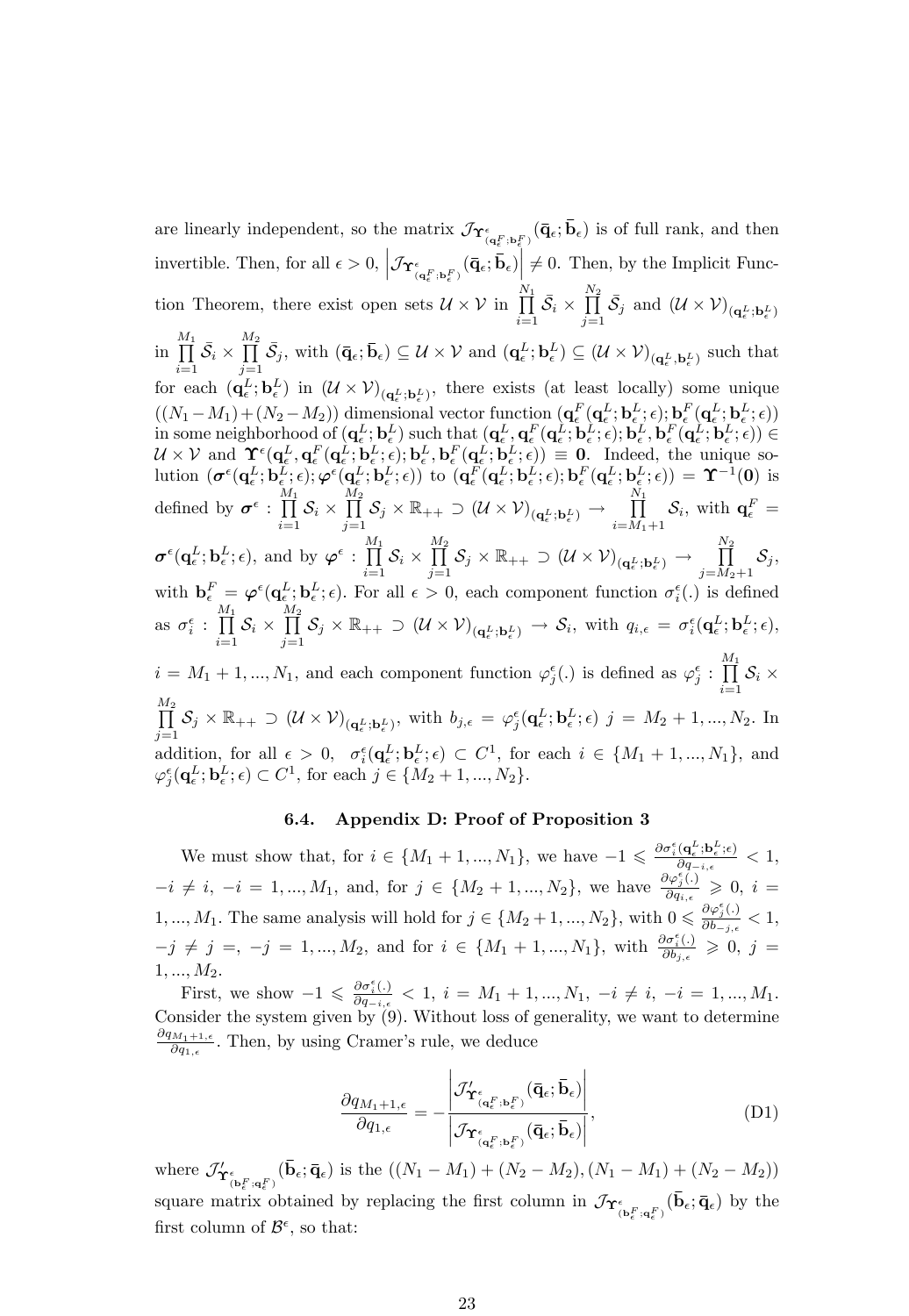$$
\mathcal{J}'_{\Upsilon^{\epsilon}_{(\mathbf{q}^F_{\epsilon};\mathbf{b}^F_{\epsilon})}}(\bar{\mathbf{q}}_{\epsilon};\bar{\mathbf{b}}_{\epsilon}) = \begin{bmatrix}\n\frac{\partial \Phi^{\epsilon}_{M_1+1}}{\partial q_{1,\epsilon}} & \cdots & \frac{\partial \Phi^{\epsilon}_{M_1+1}}{\partial q_{N_1,\epsilon}} & \frac{\partial \Phi^{\epsilon}_{M_1+1}}{\partial b_{M_2+1,\epsilon}} & \cdots & \frac{\partial \Phi^{\epsilon}_{M_1+1}}{\partial b_{N_2,\epsilon}} \\
\vdots & \cdots & \cdots & \cdots & \cdots & \cdots \\
\frac{\partial \Phi^{\epsilon}_{N_1}}{\partial q_{1,\epsilon}} & \cdots & \frac{\partial \Phi^{\epsilon}_{N_1}}{\partial b_{M_2+1,\epsilon}} & \cdots & \frac{\partial \Phi^{\epsilon}_{N_1}}{\partial b_{N_2,\epsilon}} \\
\frac{\partial \Psi^{\epsilon}_{M_2+1}}{\partial q_{1,\epsilon}} & \cdots & \frac{\partial \Psi^{\epsilon}_{M_2+1}}{\partial q_{N_1,\epsilon}} & \frac{\partial \Psi^{\epsilon}_{M_2+1}}{\partial b_{N_2,\epsilon}} \\
\vdots & \cdots & \cdots & \cdots & \cdots \\
\frac{\partial \Psi^{\epsilon}_{N_2}}{\partial q_{1,\epsilon}} & \cdots & \frac{\partial \Psi^{\epsilon}_{N_2}}{\partial q_{N_1,\epsilon}} & \frac{\partial \Psi^{\epsilon}_{N_2}}{\partial b_{M_2+1,\epsilon}} & \cdots & 1\n\end{bmatrix} (D2)
$$

Note that (D1) is well-defined as from Lemma 1, we have  $\left|\mathcal{J}\mathbf{\gamma}_{(\mathbf{q}_{\epsilon}^F;\mathbf{b}_{\epsilon}^F)}\left(\mathbf{\bar{q}}_{\epsilon};\mathbf{\bar{b}}_{\epsilon}\right)\right| \neq 0.$ Let  $\frac{\partial \Phi_i^{\epsilon}}{\partial q_{1,\epsilon}} = 0$ ,  $i = M_1 + 1, ..., N_1$ , and  $\frac{\partial \Psi_{M_2+1}^{\epsilon}}{\partial q_{1,\epsilon}} = 0$ ,  $j = M_2 + 1, ..., N_2$ , in (D2). The matrices  $\mathcal{J}'_{{\bf\Upsilon}^{\epsilon}_{({\bf q}^F_\epsilon;{\bf b}^F_\epsilon)}}({\bf \bar{q}}_\epsilon;{\bf \bar{b}}_\epsilon)$  and  $\mathcal{J}_{{\bf\Upsilon}^{\epsilon}_{{({\bf q}^F_\epsilon;{\bf b}^F_\epsilon)}}}({\bf \bar{q}}_\epsilon;{\bf \bar{b}}_\epsilon)$  have common terms: the offdiagonal terms of the matrix  $\mathcal{B}^{\epsilon}$  coincide with the off-diagonal terms of the matrix  $\mathcal{J}_{\Upsilon_{(\mathbf{q}_{\epsilon}^F;\mathbf{b}_{\epsilon}^F)}}(\bar{\mathbf{q}}_{\epsilon};\bar{\mathbf{b}}_{\epsilon})$  as  $\mathbf{Q} \equiv \sum_{i \in T}$  $\sum_{i \in T_1} q_i$  and  $\mathbf{B} \equiv \sum_{j \in T}$  $j \in T_2$  $b_j$ . Assume that  $\frac{\partial b_{M_1+1,\epsilon}}{\partial q_{1,\epsilon}} < -1$ . Then, we deduce  $\left|\mathcal{J}'_{{\mathbf{Y}}^{\epsilon}_{({\mathbf{q}}_{\epsilon}^{F}; {\mathbf{b}}_{\epsilon}^{F})}}(\mathbf{\bar{q}}_{\epsilon};\mathbf{\bar{b}}_{\epsilon})\right|$  $> \left| \mathcal{J}\! \mathbf{\Upsilon}_{(\mathbf{q}^F_{\epsilon};\mathbf{b}^F_{\epsilon})}^{\epsilon}(\bar{\mathbf{q}}_{\epsilon};\bar{\mathbf{b}}_{\epsilon}) \right|$ . Expansion by cofactors of the both sides of the inequality  $\left|\mathcal{J}^{\prime}_{\Upsilon_{(\mathbf{q}^F_{\epsilon};\mathbf{b}^F_{\epsilon})}}(\mathbf{\bar{q}}_{\epsilon};\mathbf{\bar{b}}_{\epsilon})\right|$  $> \Big|\mathcal{J}\mathbf{\Upsilon}_{(\mathbf{q}^F_{\epsilon};\mathbf{b}^F_{\epsilon})}(\mathbf{\bar{q}}_{\epsilon};\mathbf{\bar{b}}_{\epsilon})\Big|, \text{ and}$ cancellation among common terms on both sides,

$$
\frac{\partial \Phi^{\epsilon}_{M_1+1}}{\partial q_{1,\epsilon}} \left| \bar{\mathcal{J}}'_{\Upsilon^{\epsilon}_{(\mathbf{q}^F_{\epsilon};\mathbf{b}^F_{\epsilon})}}(\bar{\mathbf{q}}_{\epsilon};\bar{\mathbf{b}}_{\epsilon}) \right| > \left| \bar{\mathcal{J}}_{\Upsilon^{\epsilon}_{(\mathbf{q}^F_{\epsilon};\mathbf{b}^F_{\epsilon})}}(\bar{\mathbf{q}}_{\epsilon};\bar{\mathbf{b}}_{\epsilon}) \right|, \tag{D3}
$$

where  $\left| \bar{\mathcal{J}}'_{\Upsilon_{({\mathbf{q}}_{\epsilon}^{F}; {\mathbf{b}}_{\epsilon}^{F})}}(\bar{\mathbf{q}}_{\epsilon};\bar{\mathbf{b}}_{\epsilon}) \right|$  $(\text{resp.}\left\vert \bar{\mathcal{J}}\pmb{\gamma}_{(\mathbf{q}^F_{\epsilon};\mathbf{b}^F_{\epsilon})}^{\epsilon}(\bar{\mathbf{q}}_{\epsilon};\mathbf{\bar{b}}_{\epsilon})\right\vert)$  stands for the principal minor of order  $((N_1-M_1)+(N_2-M_2)-1,(N_1-M_1)+(N_2-M_2)-1)$  of  $\mathcal{J}'_{{\bf Y}^\epsilon_{({\bf q}^F_\epsilon),{\bf b}^F_\epsilon})}(\bar{{\bf q}}_\epsilon;\bar{{\bf b}}_\epsilon)$  $(\text{resp.}\; \mathcal{J}_{{\mathbf{\boldsymbol{\Upsilon}}}^{\epsilon}_{({\mathbf{q}}_{\epsilon}^F; {\mathbf{b}}_{\epsilon}^F})}(\bar{\mathbf{q}}_{\epsilon};\bar{\mathbf{b}}_{\epsilon}))\text{.} \text{ But }\left|\bar{\mathcal{J}}'_{{\mathbf{\boldsymbol{\Upsilon}}}^{\epsilon}_{({\mathbf{q}}_{\epsilon}^F; {\mathbf{b}}_{\epsilon}^F})}(\bar{\mathbf{q}}_{\epsilon};\bar{\mathbf{b}}_{\epsilon})\right|$  $> \left| \bar{\mathcal{J}} \Upsilon_{(q^F_{\epsilon},b^F_{\epsilon})}^{\epsilon}(\bar{q}_{\epsilon};\bar{b}_{\epsilon}) \right|$  by construction. Then, we deduce  $\frac{\partial \Phi_{M_1+1}^{\epsilon}}{\partial q_{1,\epsilon}} > 1$ , which is false as we assumed  $\frac{\partial \Phi_{M_1+1}^{\epsilon}}{\partial q_{1,\epsilon}} < -1$ . A contradiction. Then, we have  $\frac{\left|\mathcal{\mathcal{J}}_{\Upsilon\epsilon}^{\prime}(\boldsymbol{q}_{\epsilon}^{F};\boldsymbol{b}_{\epsilon}^{F})\left(\boldsymbol{\bar{q}}_{\epsilon};\boldsymbol{\bar{b}}_{\epsilon}\right)\right|}{\left|\mathcal{\mathcal{J}}_{\Upsilon\epsilon}^{\epsilon}(\boldsymbol{q}_{\epsilon}^{F};\boldsymbol{b}_{\epsilon}^{F})\left(\boldsymbol{\bar{q}}_{\epsilon};\boldsymbol{\bar{b}}_{\epsilon}\right)\right|}$  $\leq 1$ , so we deduce  $\frac{\partial \Phi_{M_1+1}^{\epsilon}}{\partial q_{1,\epsilon}} \geq -1$ . Next, assume  $\frac{\partial b_{M_1+1,\epsilon}}{\partial q_{1,\epsilon}} > 1$ . A similar reasoning leads to  $\frac{\partial \Phi_{M_1+1}^{\epsilon}}{\partial q_{1,\epsilon}} < -1$ , a con-

tradiction. Then we deduce  $\frac{\partial \Phi_{M_1+1}^{\epsilon}}{\partial q_{1,\epsilon}}$  < 1. The same argument holds for all the other best responses. The same reasoning holds for any  $i = 1, ..., M_1$ , so we have  $-{\rm I} \le \frac{\partial \pmb{\sigma}^{\epsilon}(\mathbf{b}^L_{\epsilon}; \mathbf{q}_{\epsilon}^L; \epsilon)}{\partial \mathbf{q}_{\epsilon}^L}$  $\frac{\partial_{\epsilon} \{ \mathbf{q}_{\epsilon} \}_{\epsilon}^{L}}{\partial \mathbf{q}_{\epsilon}^{L}} << \mathbf{I}$ , where **I** is the  $(N_1 - M_1, M_1)$  unit matrix.

Second, we show  $\frac{\partial \varphi_i^{\epsilon}(\cdot)}{\partial \alpha}$  $\frac{\partial \varphi_j^{\epsilon}(.)}{\partial q_{i,\epsilon}} \geqslant 0, j = M_2+1, ..., N_2, i = 1, ..., M_1$ . Assume  $\frac{\partial \varphi_j^{\epsilon}(.)}{\partial q_{i,\epsilon}}$  $\frac{\partial \varphi_j(\cdot)}{\partial q_{i,\epsilon}} < 0,$  $j = M_2 + 1, ..., N_2, i = 1, ..., M_1$ : any type two follower decreases his supply when any leader increases her supply. This means that commodities are complements for these followers, and thereby, that their utility functions are not differentiable. which contradicts Assumption (2a). Then, we must have  $\frac{\partial \varphi^{\epsilon}(\cdot)}{\partial q_{\epsilon}^{L}} \ge 0$ , where 0 is the  $(N_2 - M_2, M_1)$  zero matrix. Likewise,  $\frac{\partial \sigma^{\epsilon}(\cdot)}{\partial b_e^L} \geq 0$ , where **0** is the  $(N_1 - M_1, M_2)$ zero matrix.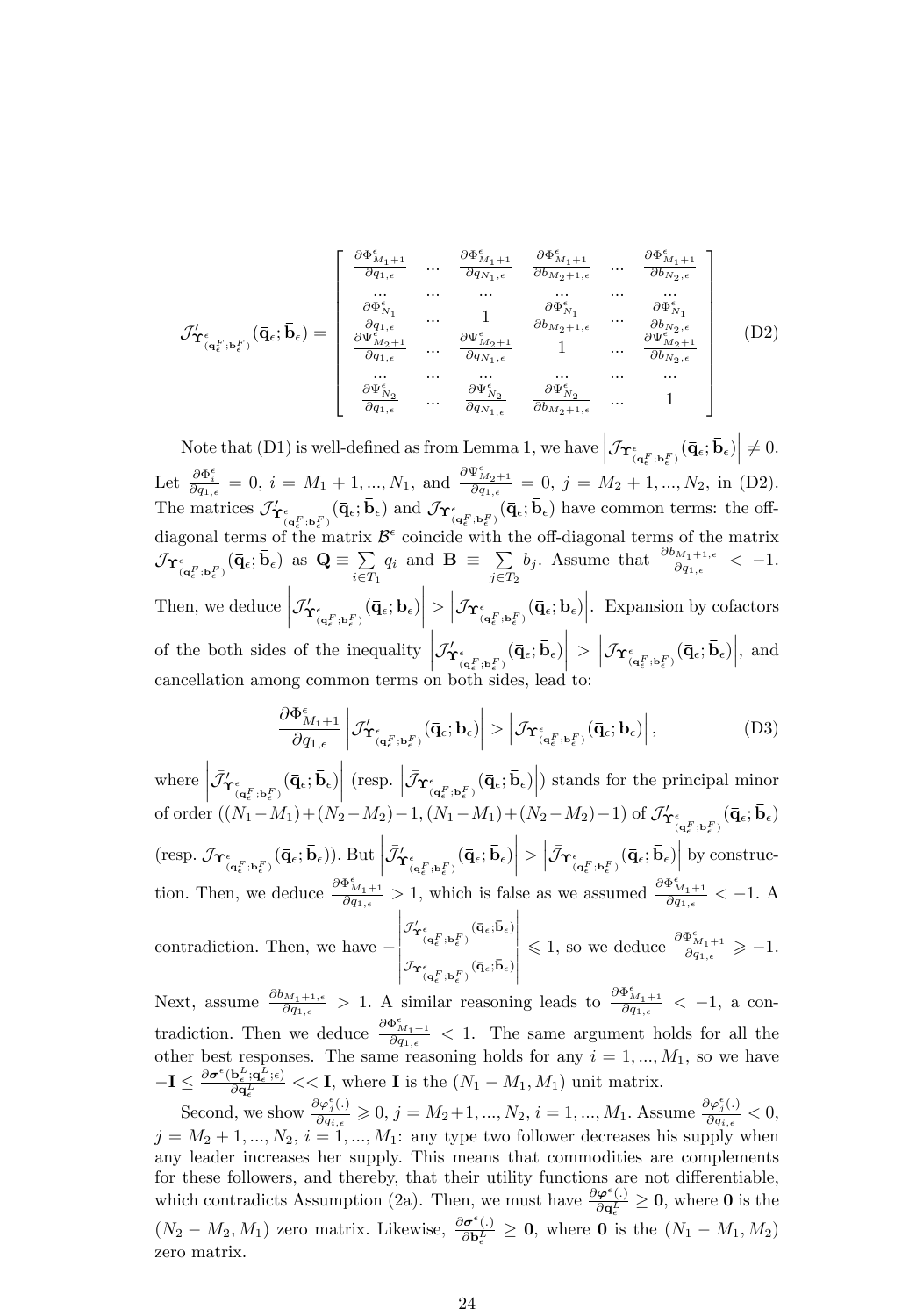#### 6.5. Appendix E: Proof of Proposition 4

Consider a leader of type 1 (the same holds for a leader of type 2). First, we show  $\phi_i^{\epsilon}(\mathbf{q}_{-i,\epsilon}^L;\mathbf{b}_{\epsilon}^L;\epsilon)$  is *well defined*. For all  $\epsilon > 0$ , leader *i*'s problem is to maximize her reduced payoff  $\pi_i^{\epsilon}(q_{i,\epsilon}, \mathbf{q}_{-i,\epsilon}^L, \pmb{\sigma}^{\epsilon}(q_{i,\epsilon}, \mathbf{q}_{-i,\epsilon}^L; \mathbf{b}_{\epsilon}^L; \epsilon); \mathbf{b}_{\epsilon}^L, \pmb{\varphi}^{\epsilon}(q_{i,\epsilon}, \mathbf{q}_{-i,\epsilon}^L; \mathbf{b}_{\epsilon}^L; \epsilon)),$ a continuous function (as  $\sigma^{\epsilon}(.\;,\epsilon)$  and  $\varphi^{\epsilon}(.\;,\epsilon)$  are continuous) with respect to  $q_{i,\epsilon}$ subject to  $q_{i,\epsilon} \in [0, \alpha_i]$ , a nonempty and compact convex set. Then, there exists  $\phi_i^{\epsilon}$  :  $\prod^{M_1}$  $\prod_{i=1}^{\infty}$   $\delta_{-i} \times$  $\frac{M_2}{\prod}$  $\prod_{j=1}^{\infty} S_j \to S_i$ , with  $q_{i,\epsilon} = \phi_i^{\epsilon}(\mathbf{q}_{-i}^L; \mathbf{b}^L; \epsilon)$ ,  $i = M_1 + 1, ..., N_1$ . Let  $\mathcal{L}_i^\epsilon\big(q_{i;\epsilon}, \mathbf{q}_{-i;\epsilon}^L; \mathbf{b}_\epsilon^L; \lambda_{i;\epsilon}, \mu_{i;\epsilon}; \epsilon) := \pi_i^\epsilon\big(q_{i,\epsilon}, \mathbf{q}_{-i,\epsilon}^L, \boldsymbol{\sigma}^\epsilon(q_{i,\epsilon},.;\epsilon); \mathbf{b}_\epsilon^L, \boldsymbol{\varphi}^\epsilon(q_{i,\epsilon},.;\epsilon)\big) + \lambda_{i,\epsilon} q_{i,\epsilon} + \epsilon \sum_{i=1}^{L} \pi_i^\epsilon \mathbf{q}_{i,\epsilon}^L, \mathbf{q}_{i,\epsilon}^L, \boldsymbol{\sigma}^\epsilon(q_{i,\epsilon},.;\epsilon; \epsilon)$  $\mu_{i,\epsilon}(\alpha_i - q_{i,\epsilon}), \epsilon > 0$ , with  $\lambda_{i,\epsilon}, \mu_{i,\epsilon} \geq 0$ . Then,  $\phi_i^{\epsilon}(\mathbf{q}_{-i,\epsilon}^L; \mathbf{b}_{\epsilon}^L; \epsilon)$  is the solution to:

$$
\max \mathcal{L}_{i}^{\epsilon}(.; \epsilon) = u_{i} \left( \alpha_{i} - q_{i,\epsilon}, \frac{\mathbf{B}_{\epsilon}^{L} + \sum_{j} \varphi_{j}^{\epsilon}(.; \epsilon) + \epsilon}{q_{i,\epsilon} + \mathbf{Q}_{-i,\epsilon}^{L} + \sum_{k \neq i} \sigma_{k}^{\epsilon}(.; \epsilon) + \epsilon} q_{i,\epsilon} \right) + \lambda_{i,\epsilon} q_{i,\epsilon} + \mu_{i,\epsilon} (\alpha_{i} - q_{i,\epsilon}).
$$
\n(E1)

For all  $\epsilon > 0$ , the Kuhn-Tucker conditions may be written:

$$
\frac{\partial \mathcal{L}_{i}^{\epsilon}}{\partial q_{i,\epsilon}} = -\frac{\partial u_{i}}{\partial x_{i}} + p^{\epsilon} \chi \frac{\partial u_{i}}{\partial y_{i}} + \lambda_{i,\epsilon} - \mu_{i,\epsilon} = 0
$$
\n
$$
\lambda_{i,\epsilon} \geq 0, b_{i,\epsilon} \geq 0, \text{ with } \lambda_{i,\epsilon} b_{i,\epsilon} = 0
$$
\n
$$
\mu_{i,\epsilon} \geq 0, (\alpha_{i} - b_{i,\epsilon}) \geq 0, \text{ with } \mu_{i,\epsilon} (\alpha_{i} - b_{i,\epsilon}) = 0,
$$
\n
$$
(E2)
$$

where  $\chi \equiv 1 - (1 + \nu_{i,\epsilon}^X) \frac{q_{i,\epsilon}}{\mathbf{Q}_{\epsilon} + \epsilon} + \eta_{i,\epsilon}^X \frac{q_{i,\epsilon}}{\mathbf{B}_{\epsilon} + \epsilon}$  $\frac{q_{i,\epsilon}}{\mathbf{B}_{\epsilon}+\epsilon}$ ,  $\nu_{i,\epsilon}^X = \frac{\partial \sum_i \sigma_i^{\epsilon}(.)}{\partial q_{i,\epsilon}}$  $\frac{\sum_i \sigma_i^{\epsilon}(.)}{\partial q_{i,\epsilon}},$  and  $\eta_{i,\epsilon}^X = \frac{\partial \sum_j \varphi_j^{\epsilon}(.)}{\partial q_{i,\epsilon}}$  $\frac{\Delta_j \Psi_j(\cdot)}{\partial q_{i,\epsilon}}$ . By construction  $\nu_{i,\epsilon}^X = \nu_{\epsilon}^X$ , and  $\eta_{i,\epsilon}^X = \eta_{\epsilon}^X$ , with  $\nu_{\epsilon}^X \in [-1,1)$  and  $\eta_{\epsilon}^X \geq 0$ . Indeed, as  $\chi \in [0, 1]$ , then  $0 \leqslant -(1 + \nu_{\epsilon}^{X}) \frac{q_{i,\epsilon}}{\mathbf{Q}_{\epsilon} + \epsilon} + \eta_{\epsilon}^{X} \frac{q_{i,\epsilon}}{\mathbf{B}_{\epsilon} + \epsilon} \leqslant 1$ , which leads to  $\frac{\eta_{\epsilon}^{X}}{2 - \nu_{\epsilon}^{X}} \leqslant \frac{\mathbf{B}_{\epsilon} + \epsilon}{\mathbf{Q}_{\epsilon} + \epsilon} \leqslant$  $\frac{\eta_{\epsilon}^X}{1+\nu_{\epsilon}^X}$ . Then,  $\nu_{\epsilon}^X \leq \frac{1}{2}$ . In addition, from Proposition 3, we get  $\nu_{\epsilon}^X \geq -1$  as for  $i \in \{1, ..., M_1\}, \frac{\partial \varphi_j^{\epsilon}(.)}{\partial q_{i,\epsilon}}$  $\frac{\partial \varphi_j(.)}{\partial q_{i,\epsilon}} \geqslant -1, i = M_1 + 1, ..., N_1$ . Next, from (2a), we have  $\eta_{\epsilon}^X \geqslant 0$ .

If  $\phi_i^{\epsilon}(\mathbf{q}_{-i,\epsilon}^L;\mathbf{b}_{\epsilon}^L;\epsilon) > 0$ , then  $\lambda_{i,\epsilon} = 0$ , where  $b_{i,\epsilon}$  is the solution to the equation  $-\frac{\partial u_i}{\partial x_i} + p^{\epsilon} \chi \frac{\partial u_i}{\partial y_i} = \mu_{i,\epsilon}$ . If  $\mu_{i,\epsilon} > 0$ , then  $q_{i,\epsilon} = \phi_i^{\epsilon} (\mathbf{q}_{-i,\epsilon}^L; \mathbf{b}_{\epsilon}^L; \epsilon) = \alpha_i$ , while if  $\mu_{i,\epsilon} = 0$ , then  $\phi_i^{\epsilon}(\mathbf{q}_{-i,\epsilon}^L;\mathbf{b}_{\epsilon}^L;\epsilon) \in (0,\alpha_i)$ . Now, if  $\lambda_{i,\epsilon} > 0$ , then  $\phi_i^{\epsilon}(\mathbf{q}_{-i,\epsilon}^L;\mathbf{b}_{\epsilon}^L;\epsilon) = 0$ and  $\mu_{i,\epsilon} = 0$  since  $q_{i,\epsilon} < \alpha_i$ . Then, either  $\phi_i^{\epsilon}(\mathbf{b}_{-i,\epsilon}^L; \mathbf{q}_{\epsilon}^L; \epsilon) > 0$  when  $b_{i,\epsilon} \in (0, \alpha_i]$ or  $\phi_i^{\epsilon}(\mathbf{b}^L_{-i,\epsilon}; \mathbf{q}^L_{\epsilon}; \epsilon) = 0$ . Then,  $\phi_i^{\epsilon}(\mathbf{b}^L_{-i,\epsilon}; \mathbf{q}^L_{\epsilon}; \epsilon) \geq 0$ . In addition, as under (2b), we have  $\nabla u_i(x_i, y_i) >> \mathbf{0}$ , then  $\nabla \pi_i^{\epsilon}(b_{i,\epsilon}, \mathbf{b}_{-i,\epsilon}^L, \mathbf{q}_{\epsilon}^L; \epsilon) \neq \mathbf{0}$ , when  $b_{i,\epsilon} \in [0, \alpha_i]$ . But then, the set  $\{\arg \max \pi_i^{\epsilon}(q_{i,\epsilon}, \mathbf{q}_{-i,\epsilon}^L, \boldsymbol{\sigma}^{\epsilon}(q_{i,\epsilon}, \mathbf{q}_{-i,\epsilon}^L; \mathbf{b}_{\epsilon}^L; \epsilon); \mathbf{b}_{\epsilon}^L, \boldsymbol{\varphi}^{\epsilon}(q_{i,\epsilon}, \mathbf{q}_{-i,\epsilon}^L; \mathbf{b}_{\epsilon}^L; \epsilon))\;$  $q_{i,\epsilon} \in [0, \alpha_i]$  is nonempty, so there exists  $q_{i,\epsilon} = \phi_i^{\epsilon}(\mathbf{q}_{-i,\epsilon}^L; \mathbf{b}_{\epsilon}^L; \epsilon), i = 1, ..., M_1$ .

Next,  $\phi_i^{\epsilon}(\mathbf{q}_{-i,\epsilon}^L;\mathbf{b}_{\epsilon}^L;\epsilon)$  is *point-valued*. The cases  $\phi_i^{\epsilon}(\mathbf{q}_{-i,\epsilon}^L;\mathbf{b}_{\epsilon}^L;\epsilon) = \{0,\alpha_i\}$  are trivial. If  $\phi_i^{\epsilon}(\mathbf{q}_{-i,\epsilon}^L;\mathbf{b}_\epsilon^L;\epsilon) > 0$  and differentiating (E2) with respect to  $q_{i,\epsilon}$  yields:

$$
\frac{\partial^2 \pi_i^{\epsilon}}{(\partial q_{i,\epsilon})^2} = \frac{\partial^2 u_i}{(\partial x_i)^2} - 2p^{\epsilon} \chi \frac{\partial u_i}{\partial x_i \partial y_i} + (p^{\epsilon} \chi)^2 \frac{\partial^2 u_i}{(\partial y_i)^2} - \kappa \frac{\partial u_i}{\partial y_i},
$$
(E3)

where  $\kappa \equiv \frac{(1+\nu_{\epsilon}^{X})(\mathbf{B}_{\epsilon}+\epsilon)}{(Q_{\epsilon}+\epsilon)^{2}}$  $\frac{(\mathbf{Q}_{\epsilon} - \epsilon)^X(\mathbf{B}_{\epsilon} + \epsilon)}{(\mathbf{Q}_{\epsilon} + \epsilon)^2} (2 - \frac{(1 + \nu_{\epsilon}^X)q_{i,\epsilon}}{\mathbf{Q}_{\epsilon} + \epsilon})$  $\frac{(\mathbf{p}^X_{\epsilon})q_{i,\epsilon}}{\mathbf{Q}_{\epsilon}+\epsilon}$   $\big) - \frac{2\eta_{\epsilon}^X}{\mathbf{Q}_{\epsilon}+\epsilon} \big(1 - \frac{(1+\nu_{\epsilon}^X)q_{i,\epsilon}}{\mathbf{Q}_{\epsilon}+\epsilon} \big)$  $\frac{\partial^2 \mathbf{p}_{\epsilon} \cdot \mathbf{q}_{i,\epsilon}}{\mathbf{Q}_{\epsilon} + \epsilon}$ . The first three terms on the right hand side of (E3) are equal to the negative of the determinant of the bordered Hessian matrix of  $u_i$ , which is positive from (2c). For (E3) to be strictly negative, it is sufficient that  $\kappa > 0$ , that is,  $\frac{\mathbf{B}_{\epsilon} + \epsilon}{\mathbf{Q}_{\epsilon} + \epsilon} > \frac{2\eta_{\epsilon}^X}{1 + \nu_{\epsilon}^X}$  $\frac{1-\frac{(1+\nu\frac{X}{\epsilon})q_{i,\epsilon}}{\mathbf{Q}_{\epsilon}+\epsilon}}$  $2-\frac{(1+\nu\frac{X}{\epsilon})q_{i,\epsilon}}{\mathbf{Q}_{\epsilon}+\epsilon}$ .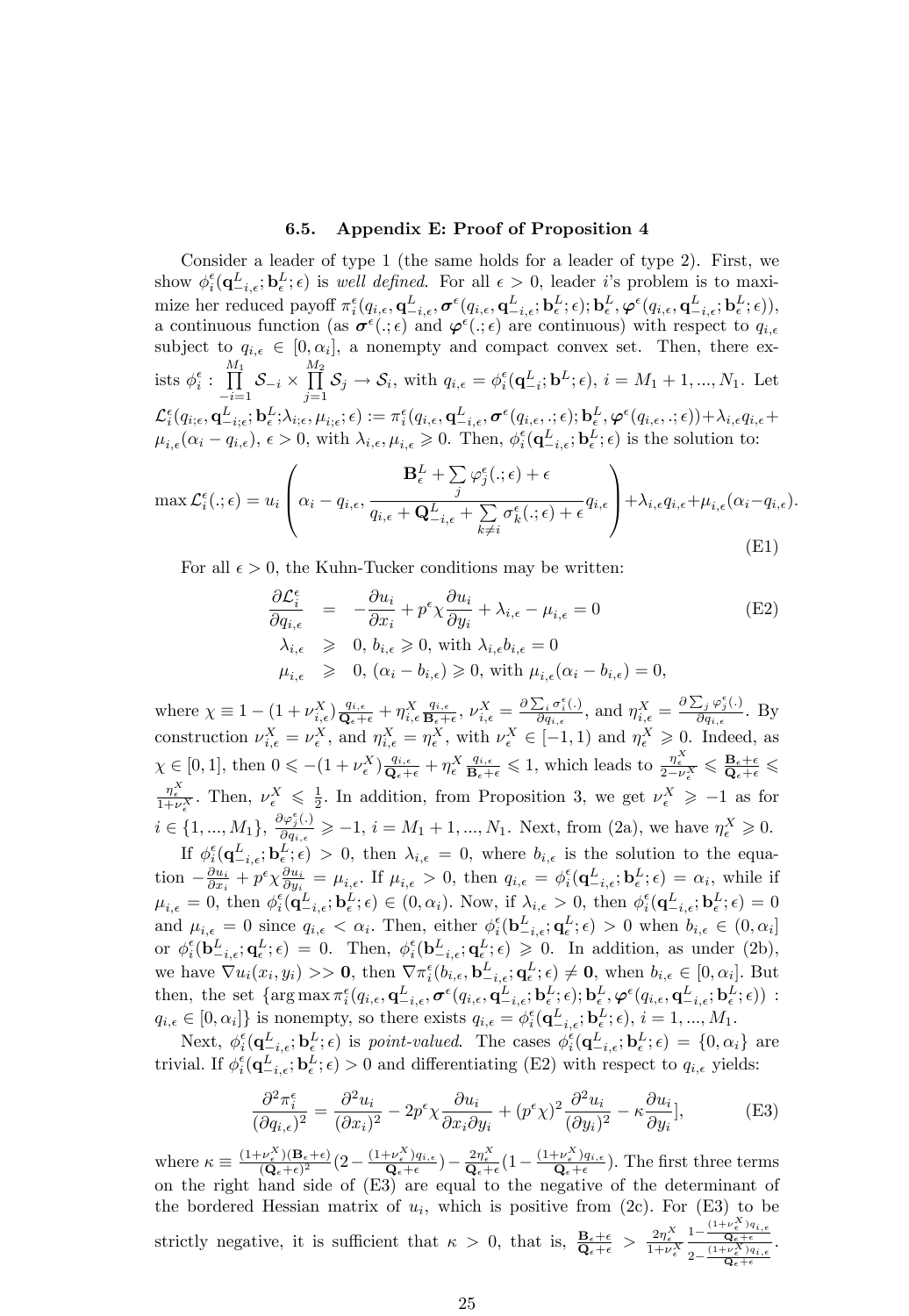But, as  $\chi \leq 1$ , then  $\frac{\mathbf{B}_{\epsilon}+\epsilon}{\mathbf{Q}_{\epsilon}+\epsilon} \leq \frac{\eta_{\epsilon}^{X}}{1+\nu_{\epsilon}^{X}}$ . Assume that  $\frac{\eta_{\epsilon}^{X}}{1+\nu_{\epsilon}^{X}} < \frac{2\eta_{\epsilon}^{X}}{1+\nu_{\epsilon}^{X}}$  $\frac{1-\frac{(1+\nu\frac{X}{\epsilon})q_{i,\epsilon}}{\mathbf{Q}_{\epsilon}+\epsilon}}{K}$  $\frac{\mathbf{Q}_{\epsilon}+\epsilon}{2-\frac{(1+\nu_{\epsilon}^{X})q_{i,\epsilon}}{\mathbf{Q}_{\epsilon}+\epsilon}}$ . Then,  $\mathbf{Q}_{\epsilon}+\epsilon$  $\frac{1}{2} < \frac{1 - \frac{(1+\nu_{\epsilon}^{X})q_{i,\epsilon}}{\mathbf{Q}_{\epsilon} + \epsilon}}{2 \cdot \frac{(1+\nu_{\epsilon}^{X})q_{i,\epsilon}}{(1+\nu_{\epsilon}^{X})q_{i,\epsilon}}}$  $2-\frac{(1+\nu\frac{X}{\epsilon})q_{i,\epsilon}}{\mathbf{Q}_{\epsilon}+\epsilon}$ A contradiction. Therefore,  $\kappa > 0$ . Then,  $\frac{\partial^2 \pi_i^{\epsilon}}{(\partial q_{i,\epsilon})^2} < 0$ . Finally, from Berge Maximum Theorem,  $\phi_i^{\epsilon}(\mathbf{q}_{-i,\epsilon}^L; \mathbf{b}_{\epsilon}^L; \epsilon) \subset \mathcal{C}^1$ .

#### 6.6. Appendix F: Proof of Lemma 3

To show Lemma 3, we need one intermediate result based on the Uniform Monotonicity Lemma proved by Dubey and Shubik (1978) (see their Lemma C, p. 8), and which we adapt to our sequential framework.

LEMMA 6. (Uniform monotonicity). Let  $c \in \{X, Y\}$ , let  $u_k : \mathbb{R}_+^2 \to \mathbb{R}$ ,  $\mathbf{z}_k \to$  $u_k(\mathbf{z}_k)$ ,  $k = i, j, i \in T_1, j \in T_2$ , be a continuous and increasing function, and let H be a positive constant. Then, there exists a positive real number  $h(u_k(.), c, H) \in$  $(0,1)$  such that, for all  $\mathbf{s}_k, \mathbf{z}_k \in \mathbb{R}_+^2$ , if  $\|\mathbf{z}_k\| \leq H$  and  $\|\mathbf{s}_k - \mathbf{z}_k\| \leq h(u_k(.), c, H)$ , then  $u_k(\mathbf{s}_k + \mathbf{e}^c) > u_k(\mathbf{z}_k)$ , where  $\|\cdot\|$  denotes the Euclidean norm, and  $\mathbf{e}^c$  denotes the vector in  $\mathbb{R}^2_+$  whose c-th component is 1 and the other 0.

Proof. The Lemma is an immediate consequence of Lemma C in Dubey and Shubik (1978) (see their Appendix B, p. 19) as the utility funtions satisfy notably Assumptions (2a) and (2b).  $\blacksquare$ 

First, we show the existence of  $\xi_1 > 0$  such that  $p^{\epsilon} > \xi_1$ . Let  $(\tilde{\mathbf{b}}_{\epsilon}; \tilde{\mathbf{q}}_{\epsilon})$  be an  $\epsilon$ -SNE. Consider one leader j and one follower j'. Let:

$$
H = \max \{\bar{\alpha}, \bar{\beta}\}, \text{ with } \bar{\alpha} \equiv \sum_{i=1}^{N_1} \alpha_i \text{ and } \bar{\beta} \equiv \sum_{j=1}^{N_2} \beta_j; \\
h = \min \{h(u_j, Y, H), h(u_{j'}, Y, H)\}; \\
A = \frac{1}{2} \min \{\beta_j, \beta_{j'}\}, j \neq j'.
$$
\n
$$
(F1)
$$

Assume, without loss of generality, that, for at least one leader  $j$  or one follower j' we have  $\tilde{b}_{j,\epsilon} \leqslant \frac{\tilde{\mathbf{B}}_{\epsilon}}{2}$  or  $\tilde{b}_{j',\epsilon} \leqslant \frac{\tilde{\mathbf{B}}_{\epsilon}}{2}$  (otherwise we would have  $\tilde{b}_{j,\epsilon} + \tilde{b}_{j',\epsilon} > \tilde{\mathbf{B}}_{\epsilon}$ ). Consider an increase of the strategy of one trader in each stage. First, assume that  $\beta_{j'} - \tilde{b}_{j',\epsilon} \geqslant A$ . Then, an increase  $\delta$  in follower j''s strategy such that  $b_{j',\epsilon}(\delta) =$  $\tilde{b}_{j',\epsilon} + \delta$  is feasible if it is sufficiently small, i.e., if  $\delta \in (0, \frac{1}{2} \min{\{\epsilon, A\}}]$ . Such an increase has the following incremental effect on his final holding:

$$
x_{j',\epsilon}(\delta) - x_{j',\epsilon} = \frac{\tilde{\mathbf{Q}}_{\epsilon} + \epsilon}{\tilde{\mathbf{B}}_{\epsilon} + \epsilon + \delta} (\tilde{b}_{j',\epsilon} + \delta) - \frac{\tilde{\mathbf{Q}}_{\epsilon} + \epsilon}{\tilde{\mathbf{B}}_{\epsilon} + \epsilon} \tilde{b}_{j',\epsilon}
$$
(F2)  

$$
= \delta \frac{\tilde{\mathbf{B}}_{\epsilon} + \epsilon - \tilde{b}_{j',\epsilon}}{\tilde{\mathbf{B}}_{\epsilon} + \epsilon + \delta} \frac{\tilde{\mathbf{Q}}_{\epsilon} + \epsilon}{\tilde{\mathbf{B}}_{\epsilon} + \epsilon}
$$
  

$$
> \delta \frac{\tilde{\mathbf{B}}_{\epsilon}}{\tilde{\mathbf{B}}_{\epsilon} + \epsilon + \delta} \frac{\tilde{\mathbf{Q}}_{\epsilon} + \epsilon}{\tilde{\mathbf{B}}_{\epsilon} + \epsilon} = \frac{\delta}{2} \frac{1}{\tilde{p}^{\epsilon}},
$$

and: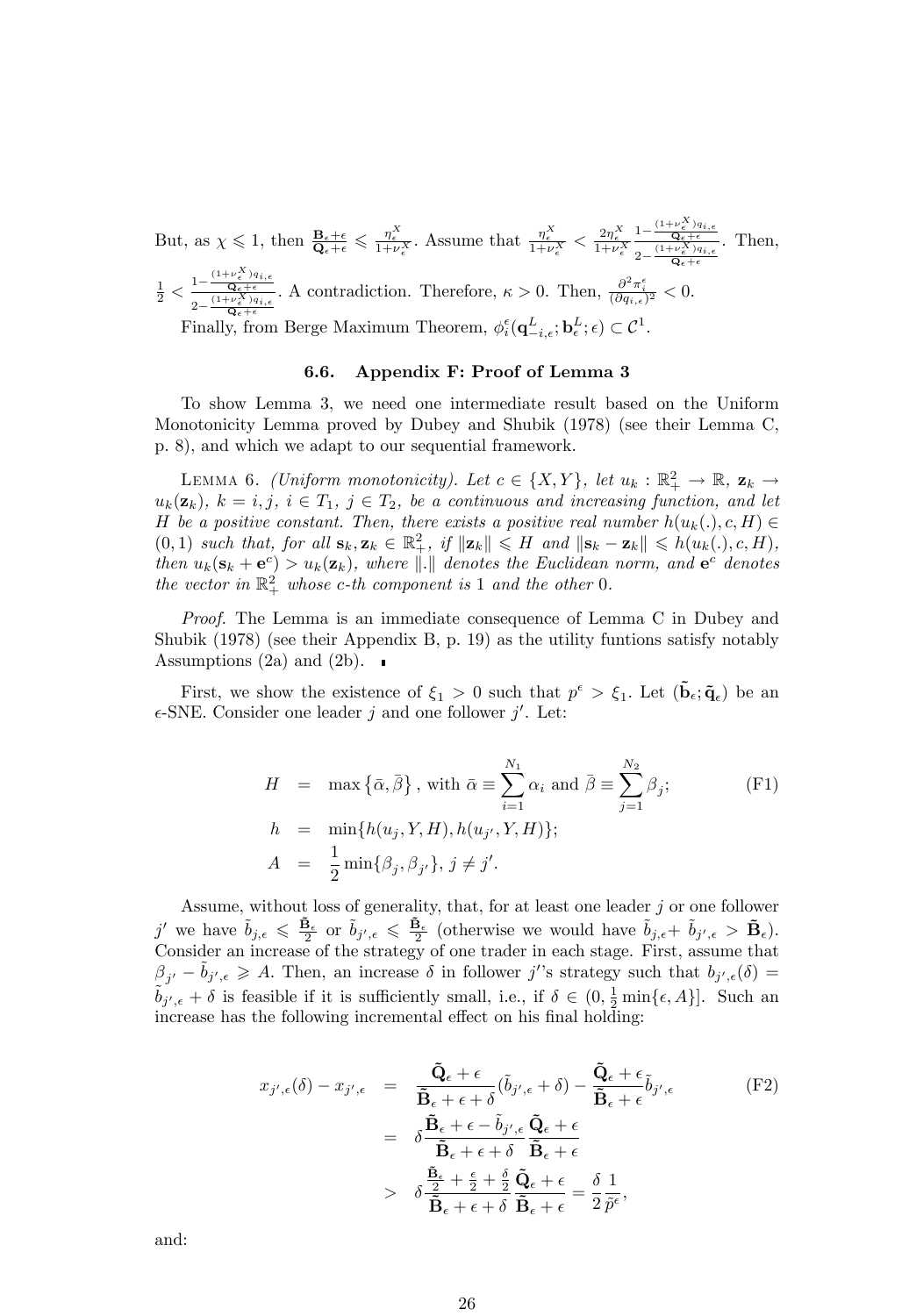$$
y_{j',\epsilon}(\delta) - y_{j',\epsilon} = (\beta_{j'} - \tilde{q}_{j',\epsilon} - \delta) - (\beta_{j'} - \tilde{q}_{j',\epsilon}) = -\delta,
$$
 (F3)

where the strict inequality in (F2) results from  $\tilde{\mathbf{B}}_{\epsilon} + \epsilon - \tilde{b}_{j',\epsilon} \geq \frac{\tilde{\mathbf{B}}_{\epsilon}}{2} + \epsilon > \frac{\tilde{\mathbf{B}}_{\epsilon}}{2} + \frac{\epsilon}{2} + \frac{\delta}{2}$  $(\text{as } \tilde{b}_{j',\epsilon} \leq \frac{\tilde{B}_{\epsilon}}{2} \text{ and } \delta \leq \frac{1}{2}\epsilon).$  Let us define:

$$
t = -2\tilde{p}^{\epsilon} \mathbf{e}^{Y}, \text{ where } \mathbf{e}^{Y} = (0, 1). \tag{F4}
$$

Then, the following vector inequality holds:

$$
\mathbf{z}_{j',\epsilon}(b_{j',\epsilon}(\delta),p^{\epsilon}(\tilde{\mathbf{q}}_{\epsilon};b_{j',\epsilon}(\delta),\tilde{\mathbf{b}}_{-j',\epsilon}))\geq \mathbf{z}_{j',\epsilon}(b_{j',\epsilon},\tilde{p}^{\epsilon}(\tilde{\mathbf{q}}_{\epsilon};\tilde{\mathbf{b}}_{\epsilon}))+\frac{\delta}{2}\frac{1}{\tilde{p}^{\epsilon}}(\mathbf{e}^{X}+t),\quad(\text{F5})
$$

where  $e^X = (1,0)$ . We apply Lemma 6, with  $c = X$ ,  $\mathbf{z}_{j',\epsilon} = \mathbf{z}_{j',\epsilon}(b_{j',\epsilon}, \tilde{p}^{\epsilon}(\tilde{\mathbf{q}}_{\epsilon}; \tilde{\mathbf{b}}_{\epsilon}))$ and  $\mathbf{s}_{j',\epsilon} = \mathbf{z}_{j',\epsilon}(b_{j',\epsilon}, \tilde{p}^{\epsilon}(\tilde{\mathbf{q}}_{\epsilon}; \tilde{\mathbf{b}}_{\epsilon})) + t$ . We know that  $\mathbf{z}_{j',\epsilon}(b_{j',\epsilon}, \tilde{p}^{\epsilon}(\tilde{\mathbf{q}}_{\epsilon}; \tilde{\mathbf{b}}_{\epsilon})) \in \mathbb{R}^{2}_{+}$  and  $\left\|\mathbf{z}_{j',\epsilon}(b_{j',\epsilon},\tilde{p}^{\epsilon}(\tilde{\mathbf{q}}_{\epsilon};\tilde{\mathbf{b}}_{\epsilon}))\right\| \leqslant H.$  Suppose that  $\mathbf{s}_{j',\epsilon} \in \mathbb{R}^{2}_{+}$  and  $\|t\| \leqslant h.$  Then, by Lemma 6, we deduce:

$$
u_{j'}(\mathbf{z}_{j',\epsilon}(b_{j',\epsilon},\widetilde{p}^{\epsilon}(\mathbf{\tilde{q}}_{\epsilon};\widetilde{\mathbf{b}}_{\epsilon}))+\mathbf{e}^{X}+t)>u_{j'}(\mathbf{z}_{j',\epsilon}(b_{j',\epsilon},\widetilde{p}^{\epsilon}(\mathbf{\tilde{q}}_{\epsilon};\widetilde{\mathbf{b}}_{\epsilon}))).
$$
 (F6)

As from Assumptions (2b) and (2c)  $u_{j'}$  is strictly increasing and strictly quasiconcave, and as  $0 < \frac{\delta}{2} \frac{1}{\tilde{p}^{\epsilon}} < 1$ , then we deduce:

$$
u_{j'}(\mathbf{z}_{j',\epsilon}(\tilde{\mathbf{q}}_{\epsilon};\tilde{\mathbf{b}}_{\epsilon}) + \frac{\delta}{2} \frac{1}{\tilde{p}^{\epsilon}}(\mathbf{e}^{X} + t)) > u_{j'}(\mathbf{z}_{j',\epsilon}(b_{j',\epsilon},\tilde{p}^{\epsilon}(\tilde{\mathbf{q}}_{\epsilon};\tilde{\mathbf{b}}_{\epsilon}))).
$$
 (F7)

Since in  $({\bf \tilde{q}}_{\epsilon} + \delta; {\bf \tilde{b}}_{\epsilon})$  the strategy  $\tilde{q}_{j',\epsilon}$  increases, the amount of commodity 2 obtained by any trader  $i \in T_1$  increases. Then, from (2b) and (2c), we have that:

$$
u_{j'}(\mathbf{z}_{j',\epsilon}(b_{j',\epsilon}(\delta),p^{\epsilon}(\tilde{\mathbf{q}}_{\epsilon};b_{j',\epsilon}(\delta),\tilde{\mathbf{b}}_{-j',\epsilon}))) > u_{j'}(\mathbf{z}_{j',\epsilon}(b_{j',\epsilon},\tilde{p}^{\epsilon}(\tilde{\mathbf{q}}_{\epsilon};\tilde{\mathbf{b}}_{\epsilon}))).
$$
 (F8)

A contradiction. Hence, either  $\mathbf{z}_{j',\epsilon}(b_{j',\epsilon}, \tilde{p}^{\epsilon}(\tilde{\mathbf{q}}_{\epsilon}; \tilde{\mathbf{b}}_{\epsilon})) + t < 0$  or  $||t|| > h$ . Therefore, if  $\mathbf{z}_{j',\epsilon}(b_{j',\epsilon}, \tilde{p}^{\epsilon}(\tilde{\mathbf{q}}_{\epsilon}; \tilde{\mathbf{b}}_{\epsilon})) + t < 0$ , then,  $\tilde{y}_{j',\epsilon} - 2\tilde{p}^{\epsilon}(\tilde{\mathbf{q}}_{\epsilon}; \tilde{\mathbf{b}}_{\epsilon}) < 0$ . As  $\tilde{y}_{j',\epsilon} =$  $\beta_{j'} - \tilde{b}_{j',\epsilon} \geqslant A$ , we deduce:

$$
\tilde{p}^{\epsilon}(\tilde{\mathbf{q}}_{\epsilon};\tilde{\mathbf{b}}_{\epsilon}) > \frac{A}{2}.
$$
 (F9)

Suppose now we have  $||t|| > h$ . Then, we deduce:

$$
\tilde{p}^{\epsilon}(\tilde{\mathbf{q}}_{\epsilon}; \tilde{\mathbf{b}}_{\epsilon}) > \frac{h}{2}.
$$
\n(F10)

Finally, assume that the inequality  $\beta_{j'} - \tilde{b}_{j',\epsilon} \geqslant A$  does not hold, which means that  $\beta_{j'} - \tilde{b}_{j',\epsilon} < A$ . Then, we have  $\tilde{b}_{j',\epsilon} > \beta_j - A \geqslant A$ . Then  $\tilde{b}_{j',\epsilon} > A$ , so, we get:

$$
\tilde{p}^{\epsilon}(\tilde{\mathbf{q}}_{\epsilon}; \tilde{\mathbf{b}}_{\epsilon}) > \frac{A}{\bar{\alpha}}.\tag{F11}
$$

Therefore, it suffices to take for follower  $j'$ :

$$
\xi_1^{j'} = \min\left\{\frac{A}{2}, \frac{h}{2}, \frac{A}{\bar{\alpha}}\right\}.
$$
 (F12)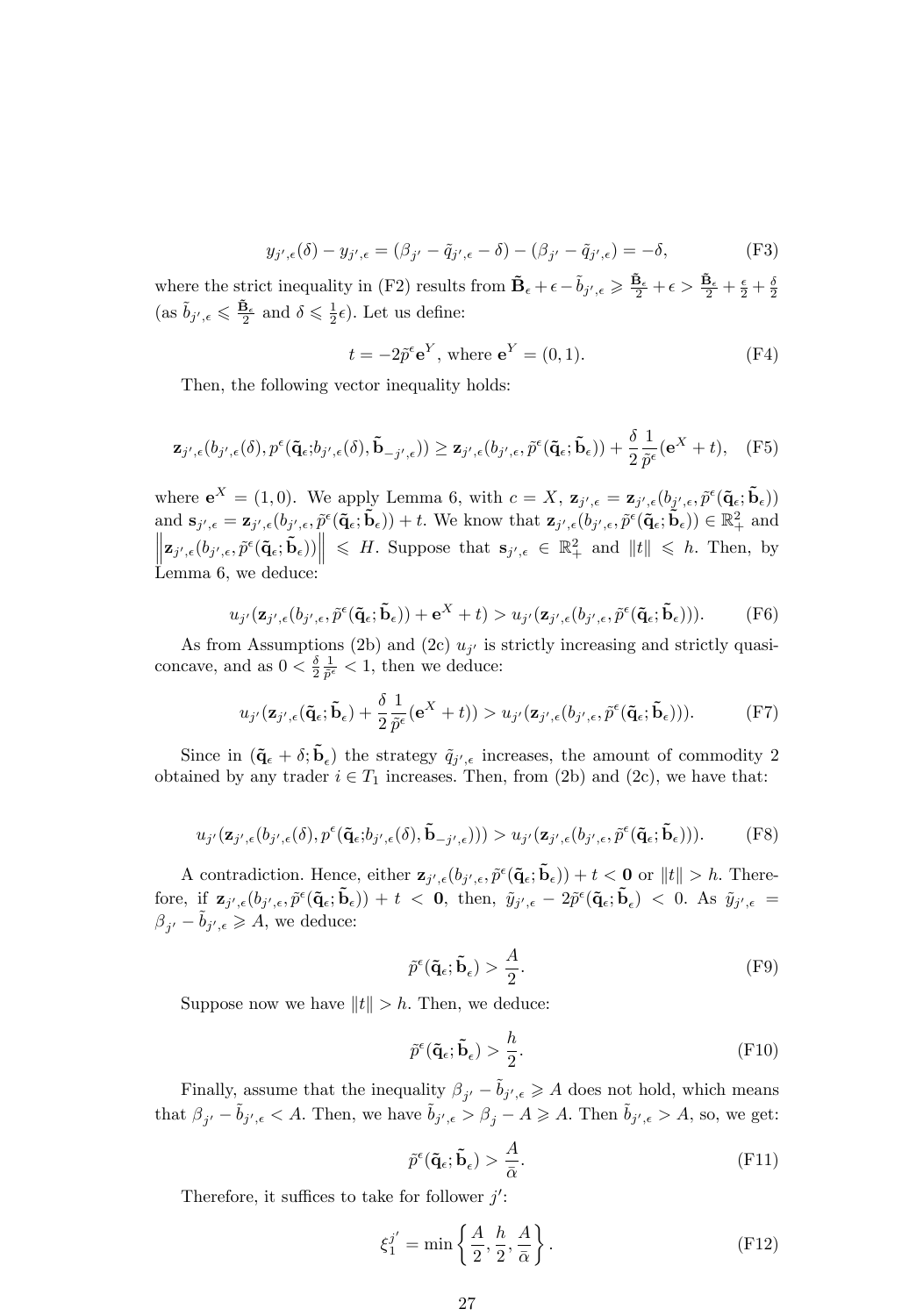Consider now leader j, with  $\tilde{p}^{\epsilon} = \frac{\tilde{\mathbf{B}}_{\epsilon}^{L} + \sum_{j} \varphi_{j}^{\epsilon}(\mathbf{b}_{\epsilon}^{L}, \mathbf{q}_{\epsilon}^{L}) + \epsilon}{\tilde{\mathbf{B}}_{\epsilon}^{L} + \sum_{j} \varphi_{j}^{\epsilon}(\mathbf{b}_{\epsilon}^{L}, \mathbf{q}_{\epsilon}^{L}) + \epsilon}$  $\frac{\mathbf{B}_{\epsilon}^{\mathcal{L}} + \sum_{j} \varphi_{j}^{\epsilon}(\mathbf{b}_{\epsilon}^{\mathcal{L}}; \mathbf{q}_{\epsilon}^{\mathcal{L}}) + \epsilon}{\tilde{\mathbf{Q}}_{\epsilon}^{\mathcal{L}} + \sum_{i}^{\epsilon} \sigma_{i}(\mathbf{b}_{\epsilon}^{\mathcal{L}}; \mathbf{q}_{\epsilon}^{\mathcal{L}}) + \epsilon}$ . Assume  $\beta_{j} - \tilde{b}_{j,\epsilon} \geqslant A$ . We have to show that inequalities similar to  $(F9)-(F12)$  also hold for leader j. Consider an increase  $\delta$  in leader j's strategy such that  $b_{j,\epsilon}(\delta) = b_{j,\epsilon} + \delta$ , with  $\delta \in (0, \frac{1}{2} \min{\{\epsilon, A\}}]$ . This increase has the following effect on her final holding:

$$
x_{j,\epsilon}(\delta) - x_{j,\epsilon} = \frac{\tilde{\mathbf{Q}}_{\epsilon}^{L} + \sum_{i} \sigma_{i}^{\epsilon} (\mathbf{q}_{\epsilon}^{L} + \delta; \mathbf{b}_{\epsilon}^{L}) + \epsilon}{\tilde{\mathbf{B}}_{\epsilon}^{L} + \delta + \sum_{j} \varphi_{j}^{\epsilon} (\mathbf{q}_{\epsilon}^{L} + \delta; \mathbf{b}_{\epsilon}^{L}) + \epsilon} (\tilde{b}_{j,\epsilon} + \delta) - \frac{1}{\tilde{p}^{\epsilon}} \tilde{b}_{j,\epsilon}
$$
(F13)  
\n
$$
= \delta \frac{\tilde{\mathbf{B}}_{\epsilon} + \epsilon - (1 + \nu_{\epsilon}^{Y}) \tilde{b}_{j,\epsilon}}{\tilde{\mathbf{B}}_{\epsilon} + \epsilon + (1 + \nu_{\epsilon}^{Y}) \delta} \frac{\tilde{\mathbf{B}}_{\epsilon} + \epsilon}{\tilde{\mathbf{B}}_{\epsilon} + \epsilon} + \delta \eta_{\epsilon}^{Y} \frac{\tilde{b}_{j,\epsilon} + \delta}{\tilde{\mathbf{B}}_{\epsilon} + \epsilon + (1 + \nu_{\epsilon}^{Y}) \delta}
$$
  
\n
$$
> \delta (1 - \nu_{\epsilon}^{Y}) \frac{\frac{\tilde{\mathbf{B}}_{\epsilon}}{2} + \frac{\epsilon}{2} + (1 + \nu_{\epsilon}^{Y}) \frac{\delta}{2}}{\tilde{\mathbf{B}}_{\epsilon} + \epsilon + (1 + \nu_{\epsilon}^{Y}) \delta} \frac{\tilde{\mathbf{Q}}_{\epsilon} + \epsilon}{\tilde{\mathbf{B}}_{\epsilon} + \epsilon} + \delta a \eta_{\epsilon}^{Y}
$$
  
\n
$$
= \frac{\delta}{2} \left( \frac{1 - \nu_{\epsilon}^{Y}}{\tilde{p}^{\epsilon}} + 2a \eta_{\epsilon}^{Y} \right),
$$
(F13)

and:

$$
y_{j,\epsilon}(\delta) - y_{j,\epsilon} = -\delta,\tag{F14}
$$

where  $a \equiv \frac{\tilde{b}_{j,\epsilon}+\delta}{\tilde{\mathbf{B}}_{\epsilon}+\epsilon+(1+\epsilon)}$  $\frac{\tilde{b}_{j,\epsilon}+\delta}{\tilde{\mathbf{B}}_{\epsilon}+\epsilon+(1+\nu_{\epsilon}^{\mathbf{y}})\delta}$ , with  $0 < a \leqslant 1$ ,  $\nu_{\epsilon}^Y = \frac{\partial \sum_j \varphi_j^{\epsilon}(\cdot)}{\partial b_{j,\epsilon}}$  $\frac{\sum_j \varphi_j^{\epsilon}(.)}{\partial b_{j,\epsilon}}$  and  $\eta_{\epsilon}^Y = \frac{\partial \sum_i \sigma_i^{\epsilon}(.)}{\partial b_{j,\epsilon}}$  $\frac{\sum_i \sigma_i(.)}{\partial b_{j,\epsilon}}$  for  $\delta$ sufficiently small, and where the strict inequality results from  $\tilde{\mathbf{B}}_{\epsilon} + \epsilon - (1+\nu_{\epsilon}^{Y})\tilde{b}_{j,\epsilon} \geqslant$  $\label{eq:3.12} \big(1-\nu_{\epsilon}^{Y}\big)\frac{\tilde{\mathbf{B}}_{\epsilon}}{2}+\epsilon > \big(1-\nu_{\epsilon}^{Y}\big)\big(\frac{\tilde{\mathbf{B}}_{\epsilon}}{2}+\frac{\epsilon}{2}+\big(1+\nu_{\epsilon}^{Y}\big)\frac{\delta}{2}\big) \text{ as } \tilde{b}_{j,\epsilon} \leqslant \frac{\tilde{\mathbf{B}}_{\epsilon}}{2},\, \delta \leqslant \frac{1}{2}\epsilon \text{ and } \nu_{\epsilon}^{Y} \in [-1,\frac{1}{2}].$ Let us define:

$$
t = -2 \frac{\tilde{p}^{\epsilon}}{1 - \nu_{\epsilon}^{Y} + 2a\eta_{\epsilon}^{Y}\tilde{p}^{\epsilon}} \mathbf{e}^{Y}.
$$
 (F15)

Then, the following vector inequality holds:

$$
\mathbf{z}_{j,\epsilon}(q_{j,\epsilon}(\delta), p^{\epsilon}(q_{j,\epsilon}(\delta), \tilde{\mathbf{q}}_{-j,\epsilon}; \tilde{\mathbf{b}}_{\epsilon})) \geq \mathbf{z}_{j,\epsilon}(\tilde{q}_{j,\epsilon}, \tilde{p}^{\epsilon}) + \frac{\delta}{2} \frac{1 - \nu_{\epsilon}^{Y} + 2a\eta_{\epsilon}^{Y}\tilde{p}^{\epsilon}}{\tilde{p}^{\epsilon}}(\mathbf{e}^{X} + t). \tag{F16}
$$

Let  $c = X$ ,  $\mathbf{z}_{j,\epsilon}(\tilde{q}_{j,\epsilon}, \tilde{p}^{\epsilon}(\mathbf{\tilde{q}}_{\epsilon}; \tilde{\mathbf{b}}_{\epsilon}))$  and  $\mathbf{s}_{j,\epsilon} = \mathbf{z}_{j,\epsilon}(\tilde{q}_{j,\epsilon}, \tilde{p}^{\epsilon}(\mathbf{\tilde{q}}_{\epsilon}; \tilde{\mathbf{b}}_{\epsilon})) + t$ . We know that  $\left\|\mathbf{z}_{j,\epsilon}(\tilde{q}_{j,\epsilon},\tilde{p}^{\epsilon}(\mathbf{\tilde{q}}_{\epsilon};\tilde{\mathbf{b}}_{\epsilon}))\right\|\leq \mathbb{R}^{2}_{+} \text{ and }\left\|\mathbf{z}_{j,\epsilon}(\tilde{q}_{j,\epsilon},\tilde{p}^{\epsilon}(\mathbf{\tilde{q}}_{\epsilon};\tilde{\mathbf{b}}_{\epsilon}))\right\|\leqslant H. \text{ Suppose that } \mathbf{s}_{j,\epsilon}\in\mathbb{R}^{2}_{+}$ and  $||t|| \leq h$ . Then, by Lemma 6, we deduce:

$$
u_j(\mathbf{z}_{j,\epsilon}(\tilde{q}_{j,\epsilon}, \tilde{p}^{\epsilon}(\mathbf{\tilde{q}}_{\epsilon}; \tilde{\mathbf{b}}_{\epsilon})) + \mathbf{e}^X + t) > u_j(\mathbf{z}_{j,\epsilon}(\tilde{q}_{j,\epsilon}, \tilde{p}^{\epsilon}(\mathbf{\tilde{q}}_{\epsilon}; \tilde{\mathbf{b}}_{\epsilon}))).
$$
 (F17)

From Assumptions (2b) and (2c) and as  $0 < \delta(\frac{1}{2} \frac{1-\nu_{\epsilon}^{Y}}{\tilde{p}^{\epsilon}} + a\eta_{\epsilon}^{Y}) < 1$ , we deduce:

$$
u_j(\mathbf{z}_{j,\epsilon}(\tilde{q}_{j,\epsilon},\tilde{p}^{\epsilon}) + \frac{\delta}{2} \frac{1 - \nu_{\epsilon}^Y + 2a\eta_{\epsilon}^Y \tilde{p}^{\epsilon}}{\tilde{p}^{\epsilon}}(\mathbf{e}^X + t)) > u_j(\mathbf{z}_{j,\epsilon}(\tilde{q}_{j,\epsilon},\tilde{p}^{\epsilon})).
$$
 (F18)

But then, by Assumptions  $(2b)$  and  $(2c)$ , we have that:

$$
u_j(\mathbf{z}_{j,\epsilon}(b_{j,\epsilon}(\delta), p^{\epsilon}(\tilde{\mathbf{q}}_{\epsilon}; b_{j,\epsilon}(\delta), \tilde{\mathbf{b}}_{-j,\epsilon}))) > u_j(\mathbf{z}_{j,\epsilon}(\tilde{q}_{j,\epsilon}, \tilde{p}^{\epsilon}(\tilde{\mathbf{q}}_{\epsilon}; \tilde{\mathbf{b}}_{\epsilon}))).
$$
 (F19)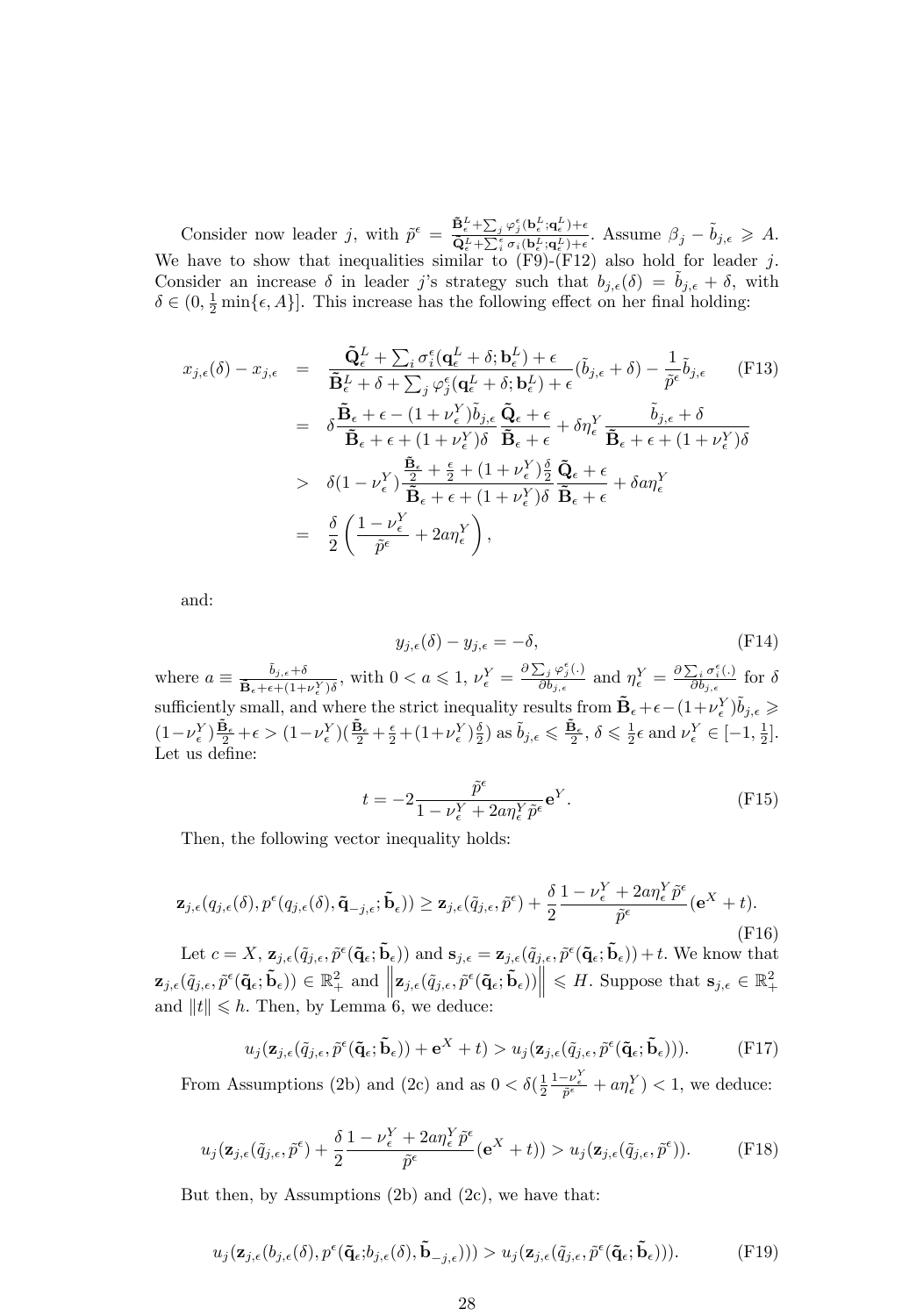A contradiction. Hence, either  $\mathbf{z}_{j,\epsilon}(\tilde{q}_{j,\epsilon}, \tilde{p}^{\epsilon}(\mathbf{\tilde{q}}_{\epsilon}; \mathbf{\tilde{b}}_{\epsilon})) + t < 0$  or  $||t|| > h$ . Therefore, if  $\mathbf{z}_{j,\epsilon}(\tilde{q}_{j,\epsilon},\tilde{p}^{\epsilon}(\mathbf{\tilde{q}}_{\epsilon};\mathbf{\tilde{b}}_{\epsilon}))+t<\mathbf{0},$  then,  $\tilde{y}_{j,\epsilon}-2\frac{\tilde{p}^{\epsilon}}{1-\nu_{\epsilon}^Y+2}$  $\frac{\tilde{p}^{\epsilon}}{1-\nu_{\epsilon}^{Y}+2a\eta_{\epsilon}^{Y}\tilde{p}^{\epsilon}} < 0$ . As  $\tilde{y}_{j,\epsilon} = \beta_{j} - \tilde{b}_{j,\epsilon} \geqslant A$ , we deduce:

$$
\tilde{p}^{\epsilon}(\tilde{\mathbf{q}}_{\epsilon}; \tilde{\mathbf{b}}_{\epsilon}) > \frac{A}{2} \left( \frac{1 - \nu_{\epsilon}^{Y}}{1 - a\eta_{\epsilon}^{Y} A} \right),\tag{F20}
$$

where  $\frac{A}{2} \frac{1-\nu_{\epsilon}^{Y}}{1-\alpha \eta_{\epsilon}^{Y} A} > 0$ . Reason:  $\frac{A}{2} \frac{1-\nu_{\epsilon}^{Y}}{1-\alpha \eta_{\epsilon}^{Y} A} \ge \frac{A}{2} (1-\nu_{\epsilon}^{Y}) > 0$ . The strict inequality holds as  $\frac{A}{2} > 0$  and  $\nu_{\epsilon}^{Y} < 1$ , while the weak inequality results from  $a\eta_{\epsilon}^{Y} A \geq 0$  since  $0 < a \leq 1, A > 0$ , and  $\eta_{\epsilon}^{Y} \geq 0$  ( $u_j$  is differentiable so  $\eta_{\epsilon}^{Y}$  is never negative, and  $\chi \in [-1, 1]$  in (E2)). Next, if  $||t|| > h$ , then:

$$
\tilde{p}^{\epsilon}(\tilde{\mathbf{q}}_{\epsilon}; \tilde{\mathbf{b}}_{\epsilon}) > \frac{h}{2} \left( \frac{1 - \nu_{\epsilon}^{Y}}{1 - a\eta_{\epsilon}^{Y} h} \right),\tag{F21}
$$

where  $\frac{h}{2} \frac{1-\nu_{\epsilon}^{Y}}{1-a\eta_{\epsilon}^{Y}h} > 0$ . Reason:  $\frac{h}{2} \frac{1-\nu_{\epsilon}^{Y}}{1-a\eta_{\epsilon}^{Y}h} \geq \frac{h}{2}(1-\nu_{\epsilon}^{Y}) > 0$ . The strict inequality holds as  $\frac{h}{2} \in (0, \frac{1}{2})$  and  $\nu_{\epsilon}^{Y} < 1$ , while the weak inequality results from  $a\eta_{\epsilon}^{Y}h \geqslant 0$ since  $0 \le a \le 1$ ,  $h \in (0,1)$ , and  $\eta_{\epsilon}^Y \ge 0$ . Finally, assume that the inequality  $\beta_j - \tilde{b}_{j,\epsilon} \geqslant A$  does not hold, i.e.,  $\beta_j - \tilde{b}_{j,\epsilon} < A$ . Then, we have  $\tilde{b}_{j,\epsilon} > \beta_j - A \geqslant A$ . Then,  $b_{j,\epsilon} > A$ , so we deduce:

$$
\tilde{p}^{\epsilon}(\tilde{\mathbf{q}}_{\epsilon}; \tilde{\mathbf{b}}_{\epsilon}) > \frac{A}{\bar{\alpha}}.
$$
\n(F22)

Therefore, it suffices to take for leader  $i$ :

$$
\xi_1^j = \min\left\{\frac{A}{2}\left(\frac{1-\nu_{\epsilon}^Y}{1-a\eta_{\epsilon}^Y A}\right), \frac{h}{2}\left(\frac{1-\nu_{\epsilon}^Y}{1-a\eta_{\epsilon}^Y h}\right), \frac{A}{\bar{\alpha}}\right\}.
$$
 (F23)

Then, by taking  $\xi_1 = \min(\xi_1^j, \xi_1^{j'})$ , where  $\xi_1 > 0$ , we conclude that:

$$
\tilde{p}^{\epsilon}(\tilde{\mathbf{q}}_{\epsilon}; \tilde{\mathbf{b}}_{\epsilon}) > 0. \tag{F24}
$$

Second, we show the existence of  $\xi_2 > 0$  such that  $p^{\epsilon} < \xi_2$ . Consider one leader  $i$  and one follower  $i'$ . Let:

$$
\hat{h} = \min\{h(u_j, Y, H), h(u_{j'}, Y, H)\};
$$
\n
$$
\hat{A} = \frac{1}{2}\min\{\alpha_i, \alpha_{i'}\}, i \neq i'.
$$
\n(F25)

Assume that, for at least one leader i or one follower i', we have  $\tilde{q}_{i,\epsilon} \leq \frac{\tilde{Q}_{\epsilon}}{2}$ or  $\tilde{q}_{i',\epsilon} \leq \frac{\tilde{\mathbf{Q}}_{\epsilon}}{2}$ . Consider follower i'. Assume that  $\alpha_{i'} - \tilde{q}_{i',\epsilon} \geq \hat{A}$ . Then, it can be shown that an increase  $\delta$  in follower i's strategy such that  $q_{i',\epsilon}(\delta) = \tilde{q}_{i',\epsilon} + \delta$ , with  $\delta \in (0, \frac{1}{2} \min{\{\epsilon, \hat{A}\}}]$ , has the following incremental effect on his final holding:

$$
x_{i',\epsilon}(\delta) - x_{i',\epsilon} = -\delta,\tag{F26}
$$

and:

$$
y_{i',\epsilon}(\delta) - y_{i',\epsilon} > \frac{\delta}{2}\tilde{p}^{\epsilon}.\tag{F27}
$$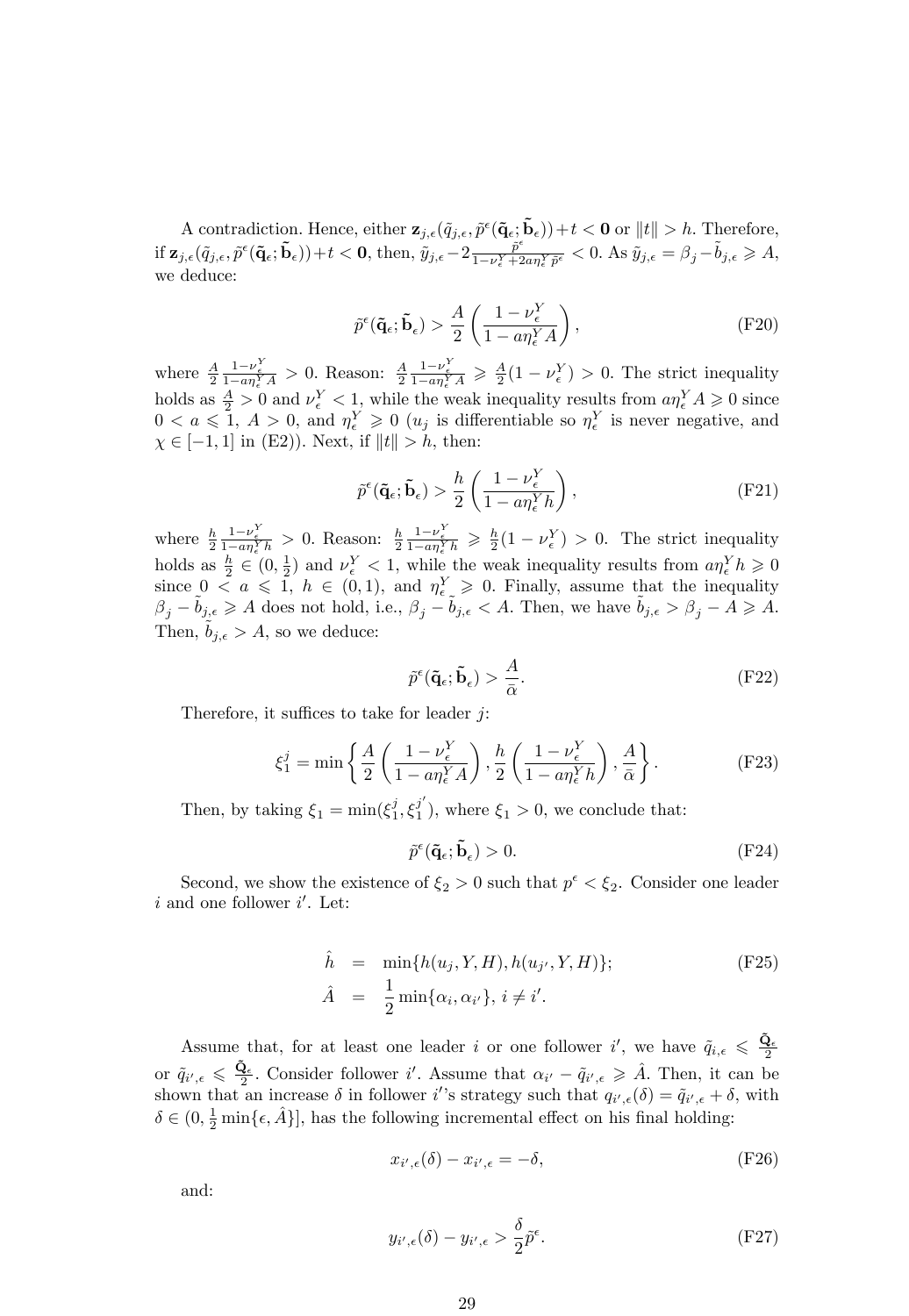where the strict inequality in (F27) results from  $\tilde{\mathbf{Q}}_{\epsilon} + \epsilon - \tilde{q}_{i',\epsilon} \geqslant \frac{\tilde{\mathbf{Q}}_{\epsilon}}{2} + \epsilon \geqslant \frac{\tilde{\mathbf{Q}}_{\epsilon} + \epsilon - \tilde{q}_{i',\epsilon}}{2} + \epsilon$  $\frac{\epsilon}{2} + \frac{\delta}{2}$  (as  $\delta < \epsilon$ ). Let us define:

$$
t = -\frac{2}{\tilde{p}^{\epsilon}} \mathbf{e}^{X}.
$$
 (F28)

Then, we have the vector inequality:

$$
\mathbf{z}_{i',\epsilon}(q_{i',\epsilon}(\delta),p^{\epsilon}(q_{i',\epsilon}(\delta),\tilde{\mathbf{q}}_{-i',\epsilon};\tilde{\mathbf{b}}_{\epsilon})) \geq \mathbf{z}_{i',\epsilon}(\tilde{q}_{i',\epsilon},p^{\epsilon}(\tilde{\mathbf{q}}_{i,\epsilon};\tilde{\mathbf{b}}_{\epsilon})) + \frac{\delta}{2}\tilde{p}^{\epsilon}(t+\mathbf{e}^{Y}). \tag{F29}
$$

We apply once again Lemma 6, with  $c = Y$ . Suppose that  $\mathbf{r}_{i,\epsilon} \in \mathbb{R}_+^2$  and  $||t|| \leq h$ . Then, by Lemma 6, we deduce:

$$
u_{i'}(\mathbf{z}_{i',\epsilon}(\tilde{q}_{i',\epsilon},p^{\epsilon}(\tilde{\mathbf{q}}_{i,\epsilon};\tilde{\mathbf{b}}_{\epsilon}))+t+\mathbf{e}^{Y})>u_{i'}(\mathbf{z}_{i',\epsilon}(\tilde{q}_{i',\epsilon},p^{\epsilon}(\tilde{\mathbf{q}}_{i,\epsilon};\tilde{\mathbf{b}}_{\epsilon}))).
$$
(F30)

As  $u_i$  is strictly increasing and strictly quasi-concave, and as  $0 < \frac{\delta}{2} \tilde{p}^{\epsilon} < 1$ , then:

$$
u_{i'}(\mathbf{z}_{i',\epsilon}(\tilde{\mathbf{q}}_{\epsilon};\tilde{\mathbf{b}}_{\epsilon}) + \frac{\delta}{2}\tilde{p}^{\epsilon}(t + \mathbf{e}^{Y})) > u_{i'}(\mathbf{z}_{i',\epsilon}(\tilde{q}_{i',\epsilon},p^{\epsilon}(\tilde{\mathbf{q}}_{i,\epsilon};\tilde{\mathbf{b}}_{\epsilon}))).
$$
 (F31)

As the strategy  $b_{i',\epsilon}$  increases, the amount of commodity 2 obtained by any trader  $j \in T_2$  increases. But then, by Assumptions (2b) and (2c), we have that:

$$
u_{i'}(\mathbf{z}_{i',\epsilon}(q_{i',\epsilon}(\delta),p^{\epsilon}(q_{i',\epsilon}(\delta),\tilde{\mathbf{q}}_{-i',\epsilon};\tilde{\mathbf{b}}_{\epsilon}))) > u_{i'}(\mathbf{z}_{i',\epsilon}(\tilde{q}_{i',\epsilon},p^{\epsilon}(\tilde{\mathbf{q}}_{i,\epsilon};\tilde{\mathbf{b}}_{\epsilon}))),
$$
 (F32)

a contradiction. Then, either  $\mathbf{z}_{i',\epsilon}(\tilde{q}_{i',\epsilon}, p^{\epsilon})+t < 0$  or  $||t|| > h$ . Thus, if  $\mathbf{z}_{i',\epsilon}(\tilde{q}_{i',\epsilon}, p^{\epsilon})+$  $t < 0$ , then,  $\tilde{x}_{i',\epsilon} - \frac{2}{\tilde{p}^{\epsilon}(\tilde{\mathbf{q}}_{\epsilon})}$  $\frac{2}{\tilde{p}^{\epsilon}(\tilde{\mathbf{q}}_{\epsilon};\tilde{\mathbf{b}}_{\epsilon})}$  < 0. As  $\tilde{x}_{i',\epsilon} = \alpha_{i'} - \tilde{q}_{i',\epsilon} \geq \hat{A}$ , we deduce:

$$
\tilde{p}^{\epsilon}(\tilde{\mathbf{q}}_{\epsilon};\tilde{\mathbf{b}}_{\epsilon}) < \frac{2}{\hat{A}}.\tag{F33}
$$

Suppose now we have  $||t|| > h$ . Then, we deduce:

$$
\tilde{p}^{\epsilon}(\tilde{\mathbf{q}}_{\epsilon};\tilde{\mathbf{b}}_{\epsilon}) < \frac{2}{\hat{h}}.\tag{F34}
$$

Finally, assume  $\alpha_i - \tilde{q}_{i',\epsilon} < \hat{A}$ . Then, we have  $\tilde{q}_{i',\epsilon} > \alpha_i - \hat{A} \geq \hat{A}$ , so  $\tilde{q}_{i',\epsilon} > \hat{A}$ . Then, we deduce:

$$
\tilde{p}^{\epsilon}(\tilde{\mathbf{q}}_{\epsilon};\tilde{\mathbf{b}}_{\epsilon}) < \frac{\bar{\beta}}{\hat{A}}.\tag{F35}
$$

Therefore, it suffices to take:

$$
\xi_2^{i'} = \max\left\{\frac{2}{\hat{A}}, \frac{2}{\hat{h}}, \frac{\bar{\beta}}{\hat{A}}\right\}.
$$
 (F36)

Consider now leader *i*. Assume that  $\alpha_i - \tilde{q}_{i,\epsilon} \geqslant \tilde{A}$ . Let  $q_{i,\epsilon}(\delta) = \tilde{q}_{i,\epsilon} + \delta$ , with  $\delta \in (0, \frac{1}{2} \min{\{\epsilon, \hat{A}\}}]$ . Such an increase has the following effect on her final holding:

$$
x_{i,\epsilon}(\delta) - x_{i,\epsilon} = -\delta,\tag{F37}
$$

and: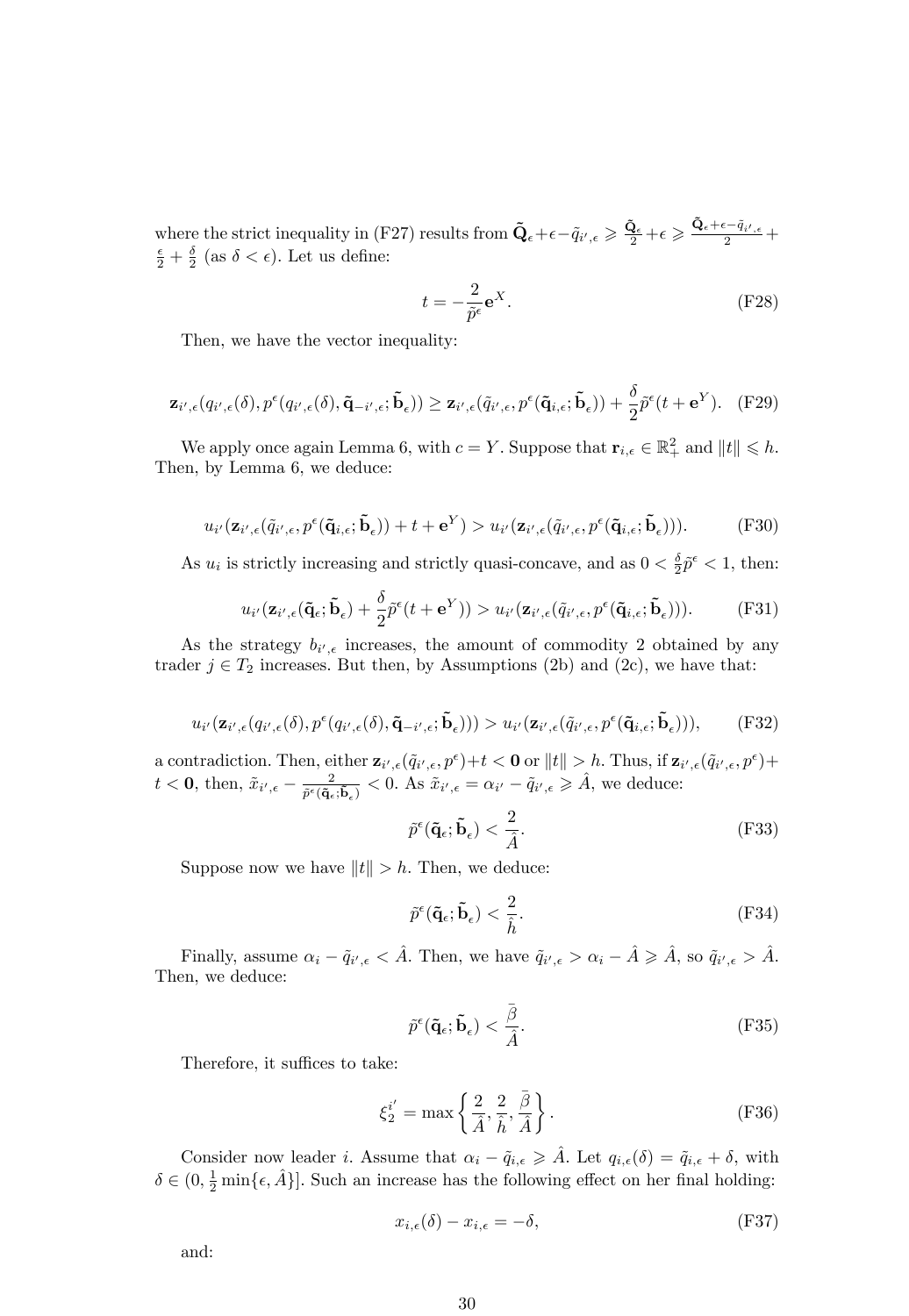$$
y_{i,\epsilon}(\delta) - y_{i,\epsilon} = \frac{\tilde{\mathbf{B}}_{\epsilon}^{L} + \sum_{j} \varphi_{j}^{\epsilon}(\mathbf{b}_{\epsilon}^{L}; \mathbf{q}_{\epsilon}^{L} + \delta) + \epsilon}{\tilde{\mathbf{Q}}_{\epsilon}^{L} + \delta + \sum_{i} \sigma_{i}^{\epsilon}(\mathbf{b}_{\epsilon}^{L}; \mathbf{q}_{\epsilon}^{L} + \delta) + \epsilon} (\tilde{q}_{i,\epsilon} + \delta) - \tilde{p}^{\epsilon} \tilde{q}_{i,\epsilon}
$$
(F38)  
\n
$$
= \delta \frac{\tilde{\mathbf{Q}}_{\epsilon} + \epsilon - (1 + \nu_{\epsilon}^{X}) \tilde{q}_{i,\epsilon}}{\tilde{\mathbf{Q}}_{\epsilon} + (1 + \nu_{\epsilon}^{X})\delta + \epsilon} \frac{\tilde{\mathbf{B}}_{\epsilon} + \epsilon}{\tilde{\mathbf{Q}}_{\epsilon} + \epsilon} + \delta \eta_{\epsilon}^{X} \frac{\tilde{q}_{i,\epsilon} + \delta}{\tilde{\mathbf{Q}}_{\epsilon} + (1 + \nu_{\epsilon}^{X})\delta + \epsilon}
$$
  
\n
$$
> \delta (1 - \nu_{\epsilon}^{X}) \frac{\tilde{\mathbf{Q}}_{\epsilon}}{\tilde{\mathbf{Q}}_{\epsilon} + (1 + \nu_{\epsilon}^{X})\delta + \epsilon} \frac{\tilde{\mathbf{Q}}_{\epsilon} + \epsilon}{\tilde{\mathbf{Q}}_{\epsilon} + \epsilon} + \delta d \eta_{\epsilon}^{X}
$$
  
\n
$$
= \frac{\delta}{2} ((1 - \nu_{\epsilon}^{X}) \tilde{p}^{\epsilon} + 2 d \eta_{\epsilon}^{X}),
$$
(F38)

where  $d \equiv \frac{\tilde{q}_{i,\epsilon} + \delta}{\tilde{Q}_{\epsilon} + (1 + \nu_{\epsilon}^X)\delta + \epsilon}$ , with  $0 < d \leq 1$ ,  $\nu_{\epsilon}^X = \frac{\partial \sum_i \sigma_i^{\epsilon} (\mathbf{q}_{\epsilon}^L; \mathbf{b}_{\epsilon}^L; \epsilon)}{\partial q_{i,\epsilon}}$  $\frac{\partial \vec{i} \cdot (\mathbf{q}_{\epsilon}^2; \mathbf{b}_{\epsilon}^2; \epsilon)}{\partial q_{i,\epsilon}}$  and  $\eta_{\epsilon}^X$  =  $\partial \sum_j \varphi^{\epsilon}_j ({\bf q}_{\epsilon}^L; {\bf b}_{\epsilon}^L; \epsilon)$  $\frac{\partial f(\mathbf{q}_{\epsilon},\mathbf{b}_{\epsilon},\epsilon)}{\partial q_{i,\epsilon}}$  for  $\delta$  sufficiently small, and where the strict inequality results from  $\tilde{\mathbf{Q}}_{\epsilon} + \epsilon - (1 + \nu_{\epsilon}^{X}) \tilde{q}_{i,\epsilon} \geqslant (1 - \nu_{\epsilon}^{X})(\frac{\tilde{\mathbf{Q}}_{\epsilon}}{2} + \frac{\epsilon}{2} + (1 + \nu_{\epsilon}^{X})\frac{\delta}{2})$  as  $\tilde{q}_{i,\epsilon} \leqslant \frac{\tilde{\mathbf{Q}}_{\epsilon}}{2}$  always holds, and as  $\delta < \epsilon$ , with  $\nu_{\epsilon}^X \in [-1, 1)$ . Let us define:

$$
t = -2 \frac{1}{(1 - \nu_{\epsilon}^X)\tilde{p}^{\epsilon} + 2d\eta_{\epsilon}^X} \mathbf{e}^X.
$$
 (F39)

Then, the following vector inequality holds:

$$
\mathbf{z}_{i,\epsilon}(q_{i,\epsilon}(\delta),p^{\epsilon}(q_{i,\epsilon}(\delta),\tilde{\mathbf{q}}_{-i,\epsilon};\tilde{\mathbf{b}}_{\epsilon}) \geq \mathbf{z}_{i,\epsilon}(\tilde{q}_{i,\epsilon},\tilde{p}^{\epsilon}(\tilde{\mathbf{q}}_{\epsilon};\tilde{\mathbf{b}}_{\epsilon})) + \frac{\delta}{2}((1-\nu_{\epsilon}^{X})\tilde{p}^{\epsilon} + 2d\eta_{\epsilon}^{X})(t+\mathbf{e}^{Y}).
$$
\n(F40)

Suppose that  $\mathbf{s}_{i,\epsilon} \in \mathbb{R}_+^2$  and  $||t|| \leq h$ . Then, by Lemma 6:

$$
u_i(\mathbf{z}_{i,\epsilon}(\tilde{q}_{i,\epsilon},\tilde{p}^{\epsilon}(\mathbf{\tilde{q}}_{\epsilon};\tilde{\mathbf{b}}_{\epsilon}))+t+\mathbf{e}^Y) > u_i(\mathbf{z}_{i,\epsilon}(\tilde{q}_{i,\epsilon},\tilde{p}^{\epsilon}(\mathbf{\tilde{q}}_{\epsilon};\tilde{\mathbf{b}}_{\epsilon}))).
$$
 (F41)

From (2b) and (2c) and as  $0 < \delta(\frac{1-\nu_{\epsilon}^X}{2}\tilde{p}^{\epsilon} + d\eta_{\epsilon}^X) < 1$ , we deduce:

$$
u_i(\mathbf{z}_{i,\epsilon}(\tilde{q}_{i,\epsilon},\tilde{p}^{\epsilon})) + \frac{\delta}{2}((1 - \nu_{\epsilon}^X)\tilde{p}^{\epsilon} + 2d\eta_{\epsilon}^X)(t + \mathbf{e}^Y)) > u_i(\mathbf{z}_{i,\epsilon}(\tilde{q}_{i,\epsilon},\tilde{p}^{\epsilon})).
$$
 (F42)

But then, by Assumptions  $(2b)$  and  $(2c)$ , we have that:

$$
u_i(\mathbf{z}_{i,\epsilon}(q_{i,\epsilon}(\delta),p^{\epsilon}(q_{i,\epsilon}(\delta),\tilde{\mathbf{q}}_{-i,\epsilon};\tilde{\mathbf{b}}_{\epsilon}))) > u_i(\mathbf{z}_{i,\epsilon}(\tilde{q}_{i,\epsilon},p^{\epsilon}(\tilde{\mathbf{q}}_{\epsilon};\tilde{\mathbf{b}}_{\epsilon}))),
$$
 (F43)

a contradiction. Then, either  $\mathbf{z}_{i,\epsilon}(\tilde{q}_{i,\epsilon}, \tilde{p}^{\epsilon})+t < 0$  or  $||t|| > h$ . Therefore, if  $\mathbf{z}_{i,\epsilon}(\tilde{q}_{i,\epsilon}, \tilde{p}^{\epsilon})+$  $t < \mathbf{0}$ , then,  $\tilde{x}_{i,\epsilon} - 2 \frac{1}{(1 - \nu_{\epsilon}^X)\tilde{p}^{\epsilon} + 2d\eta_{\epsilon}^X} < 0$ . As  $\tilde{x}_{i,\epsilon} = \alpha_i - \tilde{q}_{i,\epsilon} \geq \hat{A}$ , we deduce:

$$
\tilde{p}^{\epsilon}(\tilde{\mathbf{q}}_{\epsilon}; \tilde{\mathbf{b}}_{\epsilon}) < \frac{2}{\hat{A}} \left( \frac{1 - d\eta_{\epsilon}^{X} \hat{A}}{1 - \nu_{\epsilon}^{X}} \right), \tag{F44}
$$

where  $\frac{2}{\hat{A}} \frac{1-d\eta_{\epsilon}^{X} \hat{A}}{1-\nu_{\epsilon}^{X}}$  $\frac{-d\eta_{\epsilon}^{X}\hat{A}}{1-\nu_{\epsilon}^{X}} > 0$ . Reason:  $\frac{2}{\hat{A}}\frac{1-d\eta_{\epsilon}^{X}\hat{A}}{1-\nu_{\epsilon}^{X}}$  $\frac{-d\eta_{\epsilon}^{X}\hat{A}}{1-\nu_{\epsilon}^{X}} \geqslant \frac{2}{\hat{A}}\frac{d^{2}}{1-\nu_{\epsilon}}$  $\frac{d^2}{1-\nu_{\epsilon}^X} > 0$ . The strict inequality holds as  $d \in (0,1]$  and  $\nu_{\epsilon}^X < 1$ . The weak one leads to  $d^2 + d\eta_{\epsilon}^X \hat{A} - 1 \leq 0$ , so  $d \leqslant -\frac{\eta_{\epsilon}^X \hat{A}}{2} +$  $\sqrt{(\eta_{\epsilon}^X \hat{A})^2+4}$  $\frac{(\hat{A})^2 + 4}{2}$ , with  $d \leq 1$ . Then we must have  $-\frac{\eta_{\epsilon}^X \hat{A}}{2}$  +  $\frac{\sqrt{(\eta_{\epsilon}^X \hat{A})^2+4}}{2} \leqslant 1,$ which holds as  $\eta_{\epsilon}^X \hat{A} \geqslant 0$ .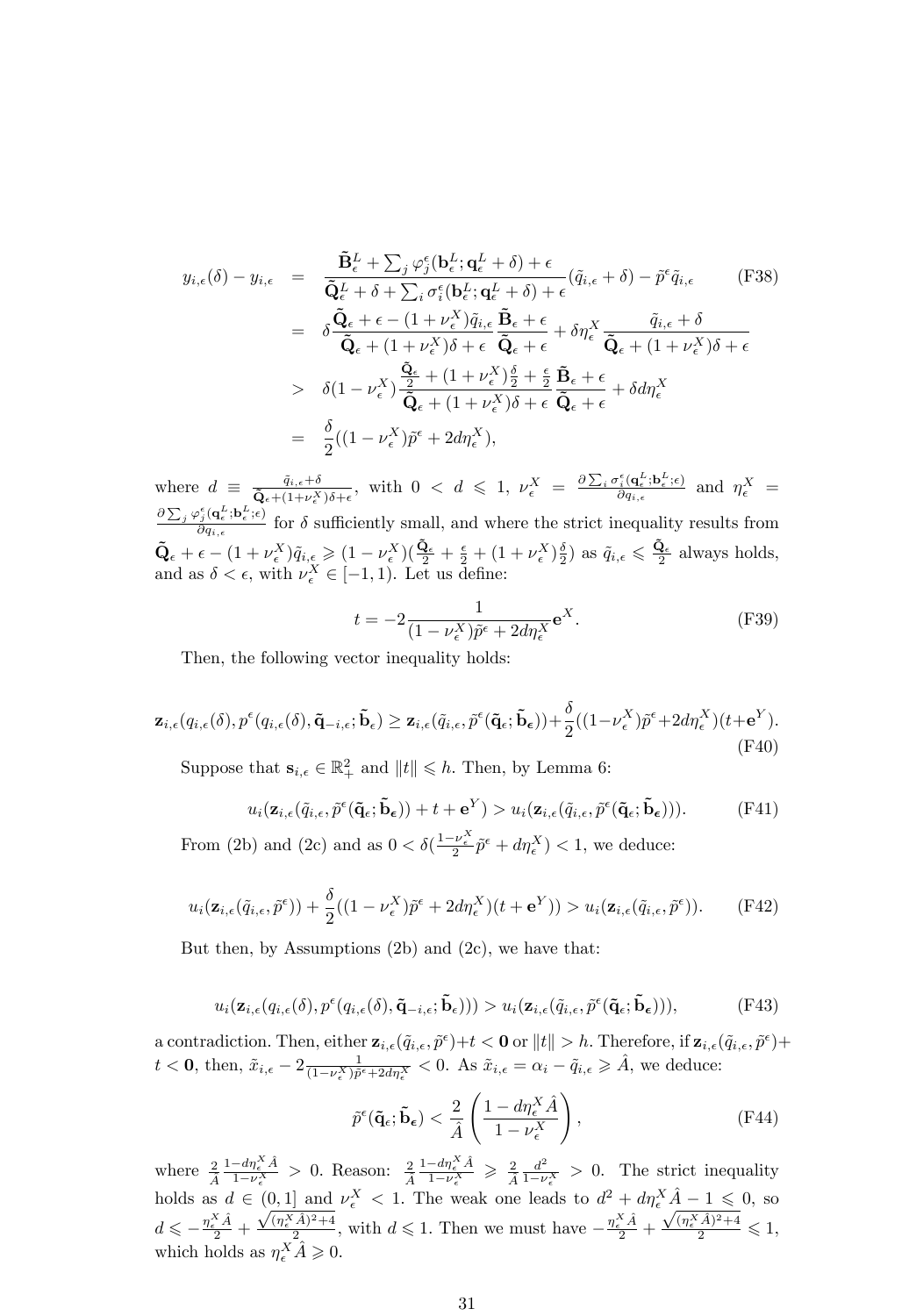Next, if  $||t|| > h$ , then:

$$
\tilde{p}^{\epsilon}(\tilde{\mathbf{q}}_{\epsilon}; \tilde{\mathbf{b}}_{\epsilon}) < \frac{2}{\hat{h}} \left( \frac{1 - d\eta_{\epsilon}^{X} \hat{h}}{1 - \nu_{\epsilon}^{X}} \right),\tag{F45}
$$

where  $\frac{2}{\hat{h}} \frac{1-d\eta_{\epsilon}^X \hat{h}}{1-\nu_{\epsilon}^X}$  $\frac{-d\eta_{\epsilon}^{X} \hat{h}}{1-\nu_{\epsilon}^{X}} > 0$ . Reason:  $\frac{2}{\hat{h}} \frac{1-d\eta_{\epsilon}^{X} \hat{h}}{1-\nu_{\epsilon}^{X}}$  $\frac{-d\eta_{\epsilon}^{X} \dot{h}}{1-\nu_{\epsilon}^{X}} \geqslant \frac{2}{\hat{h}} \frac{d^{2}}{1-\nu_{\epsilon}}$  $\frac{d^2}{1-\nu_{\epsilon}^X} > 0$ . The weak inequality leads to  $d^2 + d\eta_{\epsilon}^X \hat{h} - 1 \leq 0$ , which yields  $d \leqslant -\frac{\eta_{\epsilon}^X \hat{h}}{2} +$  $\sqrt{(\eta_\epsilon^X \hat{h})^2+4}$  $\frac{a}{2}$ , with  $d > 0$ . As  $d \leq 1$ , we must have  $-\frac{\eta_{\epsilon}^X \hat{h}}{2} +$  $\frac{\sqrt{(\eta_{\epsilon}^X \hat{h})^2 + 4}}{2} \leq 1$ , which is satisfied as  $\eta_{\epsilon}^X \hat{h} \geq 0$ .

Finally, assume that the inequality  $\alpha_i - \tilde{q}_{i,\epsilon} \geqslant \hat{A}$  does not hold, i.e.,  $\alpha_i - \tilde{q}_{i,\epsilon} < \hat{A}$ . Then, we have  $\tilde{q}_{i,\epsilon} > \alpha_i - \hat{A} \geq \hat{A}$ . Then, we have  $\tilde{q}_{i,\epsilon} > \hat{A}$ , so we deduce:

$$
\tilde{p}^{\epsilon}(\tilde{\mathbf{q}}_{\epsilon};\tilde{\mathbf{b}}_{\epsilon}) < \frac{\bar{\beta}}{\hat{A}}.\tag{F46}
$$

Therefore, it suffices to take for leader  $i$ :

$$
\xi_1^i = \max\left\{\frac{2}{\hat{A}}\left(\frac{1 - d\eta_{\epsilon}^X \hat{A}}{1 - \nu_{\epsilon}^X}\right), \frac{2}{\hat{h}}\left(\frac{1 - d\eta_{\epsilon}^X \hat{h}}{1 - \nu_{\epsilon}^X}\right), \frac{\bar{\beta}}{\hat{A}}\right\}.
$$
 (F47)

Then, by taking  $\xi_2 = \max(\xi_2^i, \xi_2^{i'})$ , we conclude that:

$$
\tilde{p}^{\epsilon}(\tilde{\mathbf{q}}_{\epsilon}; \tilde{\mathbf{b}}_{\epsilon}) < \xi_2.
$$
 (F48)

#### REFERENCES

- [1] Aliprantis, C., Burkinshaw, O., 1998. Principles of real analysis. San Diego, Academic Press.
- [2] Amir, R., Bloch, F. , 2009. Comparative statics in a simple class of strategic market games, *Games and Economic Behavior* 65, 7-24.
- [3] Amir, R., Sahi, S., Shubik, M., Yao, S., 1990. A strategic market game with complete markets, Journal of Economic Theory 51, 126-143.
- [4] Berge C., 1959. Espaces topologiques (Fonctions Multivoques). Paris, Dunod.
- [5] Bloch, F., Ferrer, H., 2001. Trade fragmentation and coordination in strategic market games, Journal of Economic Theory 101, 301-316.
- [6] Bloch, F., Ghosal, S., 1997. Stable trading structures in bilateral oligopolies, Journal of Economic Theory 74, 368-384.
- [7] Busetto, F., Codognato, G. 2006. íVery niceí trivial equilibria in strategic market games, *Journal of Economic Theory* 131, 295-301.
- [8] Cordella, T., Gabszewicz, J.J., 1998. 'Nice' trivial equilibria in strategic market games, Games and Economic Behavior 22, 162-169.
- [9] Dickson, A., Hartley, R., 2008. The strategic Marshallian cross, Games and Economic Behavior 64, 514-532.
- [10] Dickson, A., 2005. On strategic Marshallian analysis. Shapley and Shubik meet Marshall and Cournot. PhD Dissertation, University of Keele.